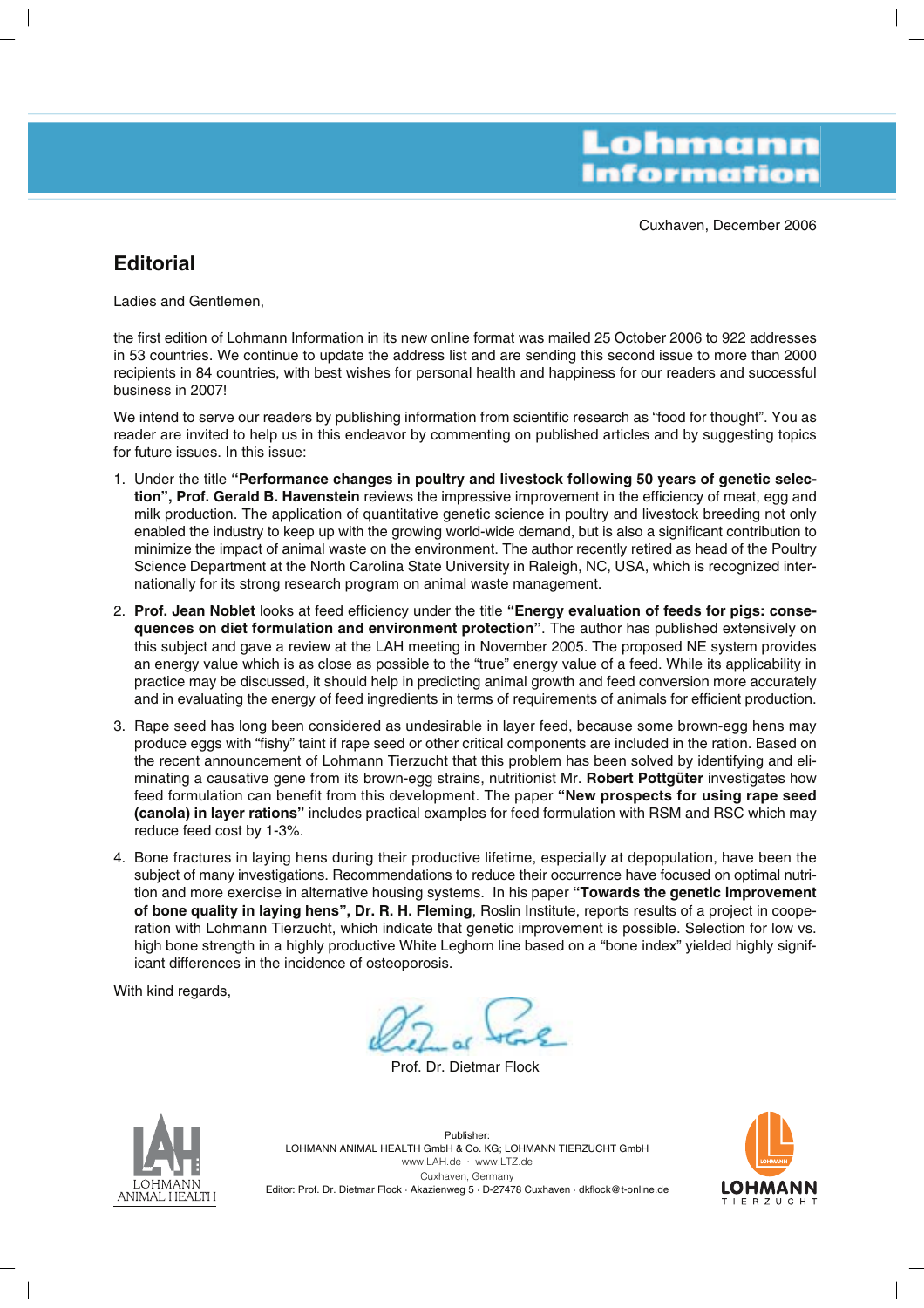Lohmann

# **Performance changes in poultry and livestock following 50 years of genetic selection**

**Gerald B. Havenstein, Department of Poultry Science, North Carolina State University, Raleigh, NC 27695-7608 USA**

#### **Introduction**

The science of Quantitative Genetics came into existence during the late 1940s and early 1950s, founded on the teachings of individuals such as Jay L. Lush and Arnie Nordskog at Iowa State University, Leon J. Cole and Arthur Chapman at the University of Wisconsin, R. George Jaap at The Ohio State University, Gordon Dickerson at the University of Missouri, Don Warren at Kansas State University, Fred B. Hutt at Cornell University, I. Michael Lerner and Everett Dempster at the University of California, D. S. Falconer and Alan Robertson at the Animal Breeding and Research Organization in Edinburgh, Scotland, and Sewall Wright at the U.S. Department of Agriculture. These individuals, their students, and many others changed the art of animal breeding to a science based on quantitative statistics that can be used for the selection of better performing populations of livestock and poultry. Students of the above individuals were hired to teach and conduct research on quantitative genetics at institutions throughout the U.S. land-grant system, at international agricultural institutions, and at worldwide specialized breeding companies.

Quantitative genetics and breeding procedures have continued to be taught at most agricultural universities since the mid to late 1950s. Those involved in teaching also continued to conduct research and to develop improved mathematical procedures for use in commercial breeding programs. The advent of high speed computers during the 1960s allowed commercial breeding organizations to gather, quickly summarize, and analyze huge amounts of data from their breeding populations. Commercial geneticists then used individual and family information to estimate breeding values for each individual's traits, and an index of those values that predicted the animal's overall genetic merit was then used to select the most meritorious males and females to produce the next generation. Those assessments and selections were done each generation to continue the genetic improvement over time. This process has been used over and over during the past 50 years, and it is the purpose of this paper to provide a brief summary of some of the evidence published over the past 10 – 15 years that demonstrate the changes in the performance of poultry and livestock.

# **Trends in population growth and consumption of animal products**

Not only has the performance of our livestock and poultry changed, but many aspects of the world have changed as well. Before providing evidence as to how quantitative genetics has affected U.S. and worldwide animal production, we need to begin with a little background on the food-animal industries, and specifically how meat and egg consumption has changed over the past half-century, especially in context with the changes in our human population. The animal industries and the types of animals we produce for human food are very different today from what they were 50 years ago. The following summary shows not only how animal production has changed, but also how the human population has changed in terms of the consumption of animal foodstuffs.

The U.S. population doubled from 151 million in 1950 to over 300 million in 2006. If the current trend continues for the next 50 years, the U.S. will have a population of 550 - 580 million people by 2050. Concurrent with the change in the human population is the trend of fewer and fewer people involved in food production. From 1950 to 2000, the percent of the U.S. population engaged in agriculture has dropped from about 10 percent to about 2 percent. At the same time, the number of farms steadily dropped, and the farms producing food have been getting larger and larger, especially during the past 50 years. The number of farms decreased from 6.2 million in 1960 to less than 2 million today.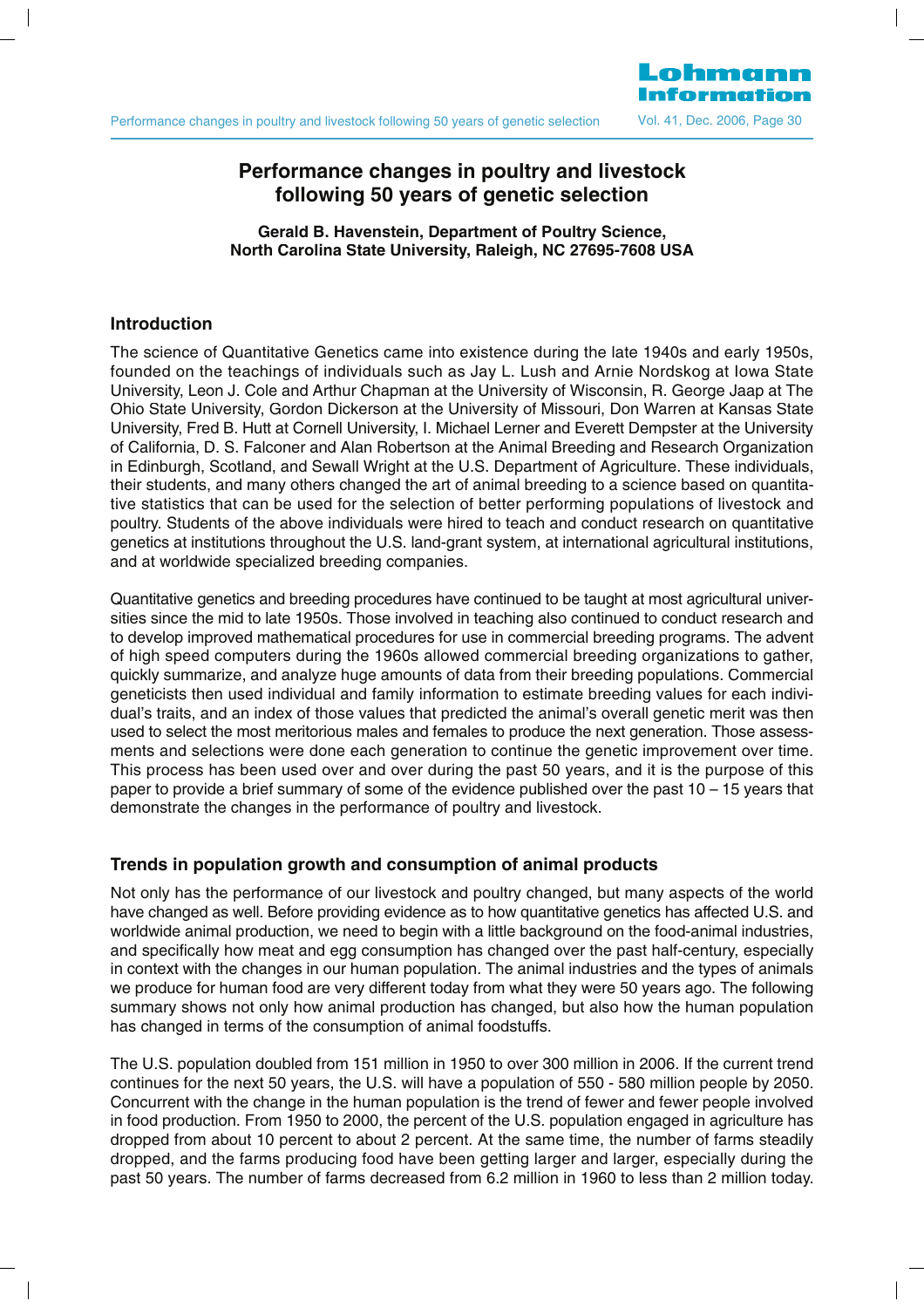How do these trends relate to the subject of this paper? Let's take a look at what has happened to per capita meat consumption during this same time period (Figure 1, USDA ERS). The U.S has experienced a dramatic change during the past 50 years in the types and amounts of meat being consumed, as well as in the types and amounts of animals grown to meet consumer demands. From 1930 to 1950, pork was the meat of choice. During the 1950s through the 1980s beef was the most heavily consumed meat, but from 1985 until today, poultry has become the most consumed meat in the U.S.A. Since about 1993, more broiler meat has been consumed each year than any other type of meat.



**Figure 1: U.S. Per Capita Meat Consumption 1930-2000 (Source: USDA)**

The estimated change in total meat consumption in the U.S. from 1950 to 2000 is shown in Table 1. Meat consumption tripled during the past 50 years. The increased production and resultant increase in animal waste is a result of the animal industries' response to meet increased consumer demands. If the U.S. human population continues to increase at a similar rate over the next 50 years, input resources will become increasingly taxed and it will become more and more difficult to maintain meat production for this level of demand in the future.

| Table 1: |  |  | Meat Consumption in the U.S. in 1950 and in 2000. |
|----------|--|--|---------------------------------------------------|
|----------|--|--|---------------------------------------------------|

| Type of Meat   | lbs.  | 1950 Per Capita<br>Consumption<br>kg | 1950 Total U.S.<br>Consumption<br>(1000 Tons) | lbs.  | 2000 Per Capita<br>Consumption<br>kg | 2000 Total U.S.<br>Consumption<br>(1000 Tons) |
|----------------|-------|--------------------------------------|-----------------------------------------------|-------|--------------------------------------|-----------------------------------------------|
| Beef           | 50.1  | 22.8                                 | 4,526                                         | 67.0  | 30.5                                 | 9,426                                         |
| Pork           | 64.4  | 29.3                                 | 4,862                                         | 53.0  | 24.1                                 | 7,457                                         |
| <b>Broiler</b> | 8.7   | 4.0                                  | 657                                           | 80.0  | 36.4                                 | 11,256                                        |
| Turkey         | 4.1   | 1.9                                  | 310                                           | 18.1  | 8.2                                  | 2,546                                         |
| Total          | 127.3 | 57.9                                 | 10,355                                        | 218.1 | 99.1                                 | 30,686                                        |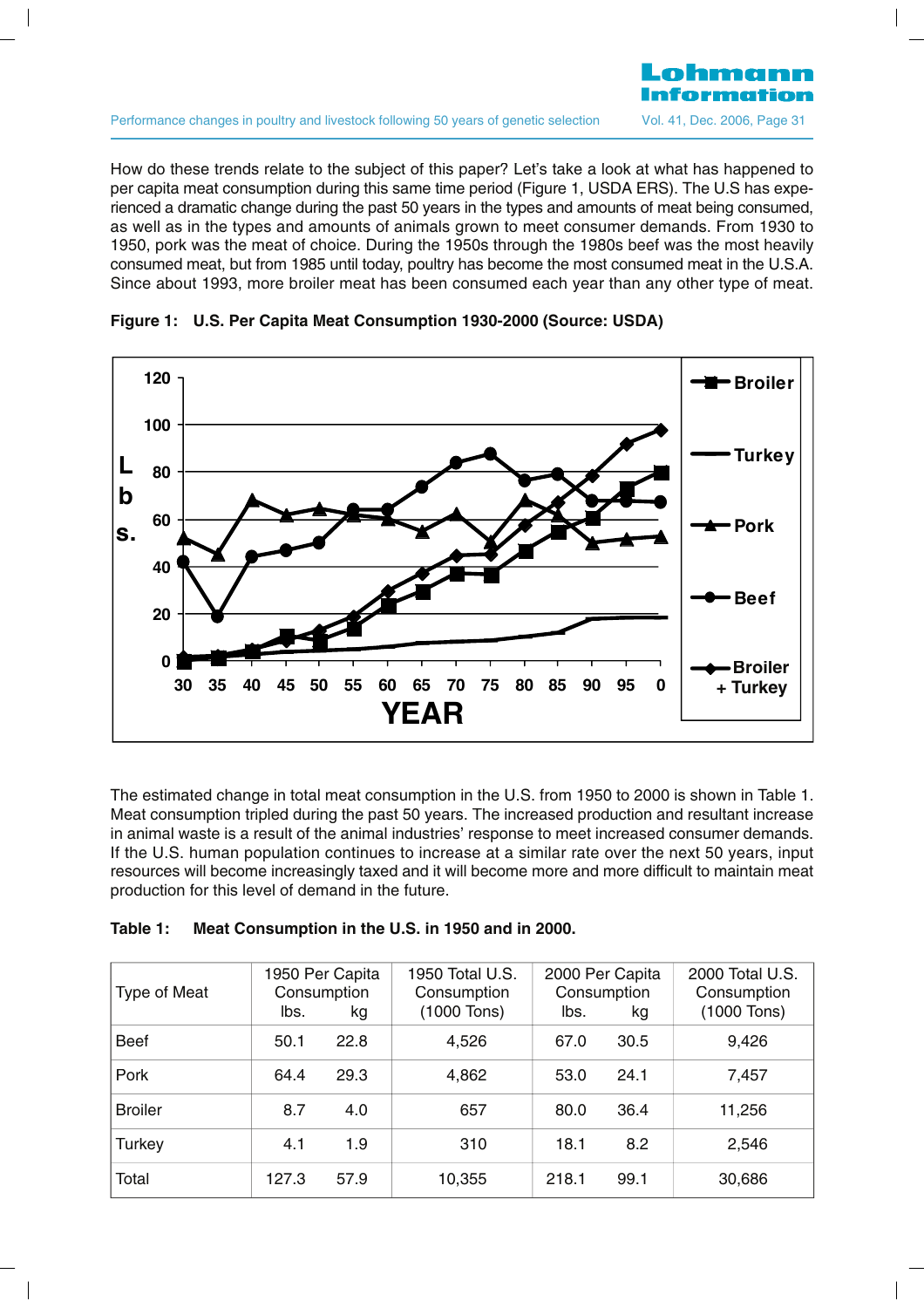The current level of meat production would have been a lot more difficult if the agricultural community had not applied the scientific information that has come out of our universities and research institutions over the past 50 years to improve the performance of the animals. Science has been used to develop new and improved feedstuffs, it has been used to improve the nutrition and growth rate of the animals, it has been used to prevent devastating animal disease situations, it has been used to improve the general health of the animals, and it has been used to produce environmentally controlled growing facilities which allow us to maximize the growth and efficiency of our livestock and poultry. The greatest single boost to efficiency, however, has been the application of the science of quantitative genetics to select for faster and faster growing meat-type animals, for more efficient egg layers, and for cows with increased milk yield. The following is a brief summary of published data from the scientific literature that support this conclusion.

Several sources of data will be used to illustrate the changes that have taken place in the efficiency of the animal populations currently used for meat, milk and egg production. Changes in efficiency have greatly reduced not only the amount of feedstuffs required to produce a unit of product, but also the amount of waste produced, compared to the inefficiencies in the 1950s.

# **Broiler data**

Almost any food-animal species could be used to demonstrate the changes that have taken place in the efficiency of animal production, but the best example comes from the broiler industry. Figure 2 summarizes the numbers of broilers produced in the U.S. from 1940 through 2000. Broiler production has increased from about 280,000 in 1950 to over 8.2 billion in 2000 (USDA, 2006), and will likely surpass 9 billion in 2006. Many factors have contributed to the development of this agricultural industry, but genetics has played a very major part in the industry's growth.



#### **Figure 2: U.S. Broiler Production, 1940-2000 (Source, USDA).**

A number of studies have been conducted over the past 25 years that clearly document the changes that have taken place in broiler performance (e.g. Sherwood 1977; Havenstein et al. 1994 a,b; Havenstein et al. 2003a,b). These studies used the Athens-Canadian Randombred Control line established in 1957 and modern strains from 1976, 1991 and 2001 to measure growth rate, feed conversion and yield when the broilers were fed 1957 and modern feeds. Body weight data from the Georgia Station (Havenstein et al., 1994a) show that the ACRBC grows exactly the same way today as it grew in 1957 when it was first established as a randombred strain.

Havenstein et al. (2003a,b) summarized the data from two broiler studies carried out in 1991 and 2001, and the growth rate data from their summary is provided in Table 2. The data show that the modern broiler in the year 2001 was nearly five times as large at 42 and 56 days of age as the 1957 randombred broiler, and that the increase in body weight over the 10 year period from 1991 to 2001 was 49.9 and 81.6 grams/year at those two ages, respectively. Edible carcass yield has increased by 12.3 and 13.6 % at 42 and 56 days of age in the 2001 birds in comparison with the yield of the 1957 ACRBC. The data from the Sherwood (1977) and Havenstein et al. (1994a, 2003a) studies consistently show that about 85-90 percent of the change in growth rate has been due to genetic selection, only 10-15 percent of the change is due to improvements in nutrition and nutritional management.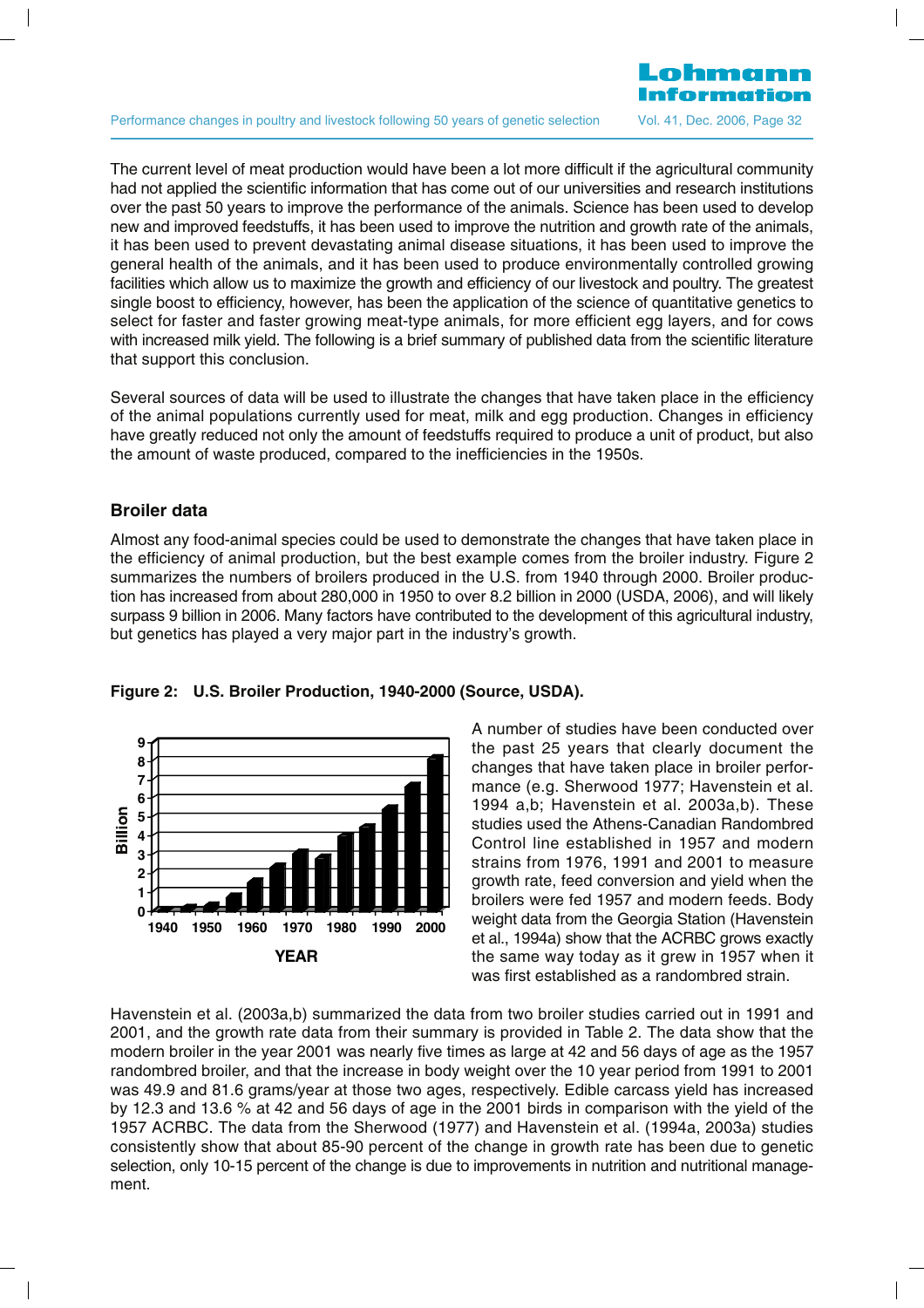# **T bl Li b d i h f d b il d d di ACRBC b il Table 2: Live body weight of modern broilers reared on a modern diet vs. ACRBC broilers reared on a 1957 diet (two studies, 1991 and 2001) a.**

Lohmann

|                    |                        |                      |            | 1991 Comparison         |                      | 2001 Comparison |                                  |  |  |
|--------------------|------------------------|----------------------|------------|-------------------------|----------------------|-----------------|----------------------------------|--|--|
| <b>Strain Diet</b> | Arbor<br>Acres<br>1991 | <b>ACRBC</b><br>1957 | 1991 Diff. | <b>Ross 308</b><br>2001 | <b>ACRBC</b><br>1957 | 2001 Diff.      | Increase<br>from 1991<br>to 2001 |  |  |
| Age Days           |                        |                      |            | Body Weight (g)         |                      |                 |                                  |  |  |
| 21                 | 700                    | 190                  | 510        | 743                     | 176                  | 567             | $+57$                            |  |  |
| 42                 | 2132                   | 508                  | 1624       | 2672                    | 539                  | 2133            | $+509$                           |  |  |
| 56                 | 3108                   | 790                  | 2318       | 3946                    | 809                  | 3137            | $+819$                           |  |  |
| 70                 | 3812                   | 1087                 | 2725       | 4806                    | 1117                 | 3689            | $+964$                           |  |  |
| 84                 | 4498                   | 1400                 | 3098       | 5521                    | 1430                 | 4091            | $+993$                           |  |  |

<sup>a</sup> Adapted from Table 1, Havenstein et al. (2003a)

Because of these changes in growth rate, the feed conversion of broilers at a given age has dropped dramatically over the past 45 years, as shown in Table 3. Feed conversion by age, however, doesn't tell the whole story. The data can be used to project that the modern broiler in 2001 reached 1800 g body weight at about 32 days of age with a feed conversion ratio of 1.46 (Havenstein et al., 2003a), while the ACRBC would have needed an additional 17 days to reach the same BW, and its feed conversion at that age would have been approximately 4.42. Thus, genetics, nutrition and other management changes over the 44 year period from 1957 to 2001 resulted in a broiler that requires approximately 1/3 the time and 1/3 the amount of feed to produce an 1800 g broiler.

# **Table 3: Feed conversion by age of a modern broiler vs. the Athens-Canadian Randombred control in 2001a**

| Strain          | Study | Feed | Dav 21 | Day 42 | Day 56 | Day 70 | Day 84 |
|-----------------|-------|------|--------|--------|--------|--------|--------|
| <b>Ross 308</b> | 2001  | 2001 | 1.32   | 1.63   | 1.96   | 2.26   | 2.72   |
| <b>ACRBC</b>    | 2001  | 1957 | 1.81   | 2.34   | 2.54   | 3.36   | 3.84   |

<sup>a</sup> Havenstein et al. (2003a)

The production of broiler meat today requires roughly one-third the amount of resources (feed, manpower, housing, etc.) and we are producing only about one-third of the waste nutrients that would be produced for the same amount of poultry meat using 1950-type chickens.

Figure 3 demonstrates the incredible difference between 1957 ACRBC and modern-type broilers

# **Turkey data**

The turkey industry has also applied quantitative genetic selection to its breeding populations. Havenstein et al. (2004a, b; 2007) have recently published a study summarizing the changes that have taken place in the turkey industry from 1966 through 2003. The 2003 turkeys were approximately twice as heavy as the controls representing 1966 turkeys at the four slaughter ages studied. Tom weights increased by 186, 208, 227, and 240 g/year, hen weights by 163, 177, 186, and 204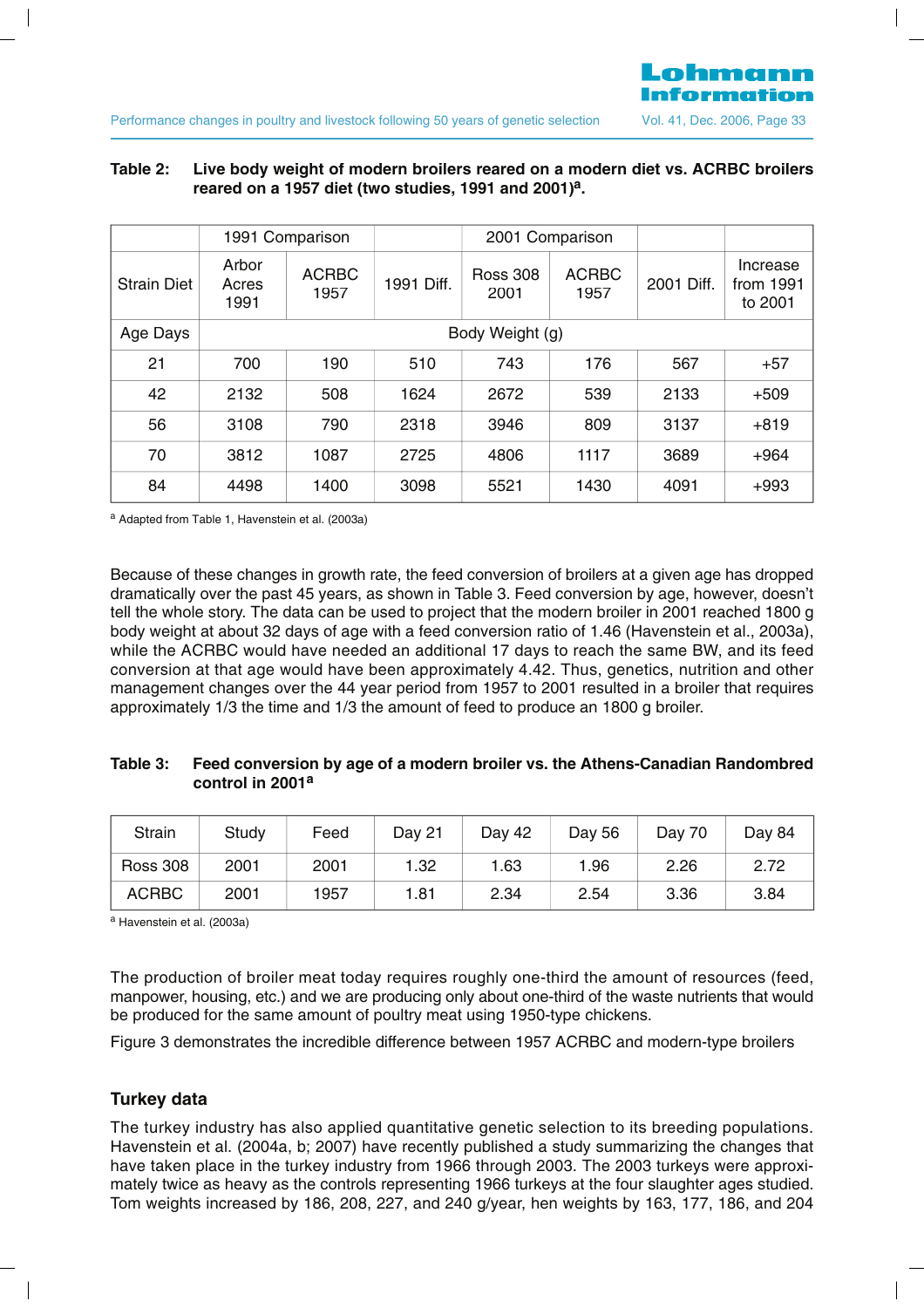# Lohmann

# **Fi B il f h R d h C l (ACRBC) b il i h Figure 3: Broiler carcasses from the Ross 308 and the Control (ACRBC) broilers in the 2001 study (Havenstein et al., 2003a,b)**

#### **ACRBC Males - 2001 Feed**



**Ross Males - 2001 Feed**



g/year, at 112, 140, 168, and 196 days of age, respectively, over the past 37 years. Total edible carcass yield increased by 6.5 % over this 37 year period. Feed efficiency to 11 kg of BW for the 2003 toms (2.132 at 98 d of age) was approximately 50 % better than for the 1966 RBC2 toms (4.208 at 196 d of age). The number of days to reach that weight was halved during that period of time. As for the broilers, Figure 4 demonstrates the dramatic difference between modern turkeys and those that were being used by the turkey industry during the mid-1960s.

**Figure 4: Turkey carcasses at 196 days of age from the randombred RBC2 strain established in 1966 and maintained at Ohio State University and a modern turkey hatched in 2003 (Source: Havenstein et al., 2004a,b; 2007)**



For a number of years nutritionists have been collecting data on the commercial performance of turkeys. Ferket (2003) recently published tables summarizing the average field performance of commercial turkeys from 1966 through 2003. Those data showed that 18 week old turkey toms averaged 8.0 kg in 1966, whereas 2003 toms were nearly double that size at 15.2 kg. Market age to a 15.9 kg body weight for turkey toms was 220 days in 1966, only 133 days in 2003. Feed conversion to 18 weeks improved by 16 % from 1966 to 2003.

# **Egg-type chickens**

Even though the differences between modern eggtype chickens, pigs and dairy cows may not be quite as dramatic as for broilers and turkeys, enormous improvements have been made in the productivity and efficiency of those species as well. For exam-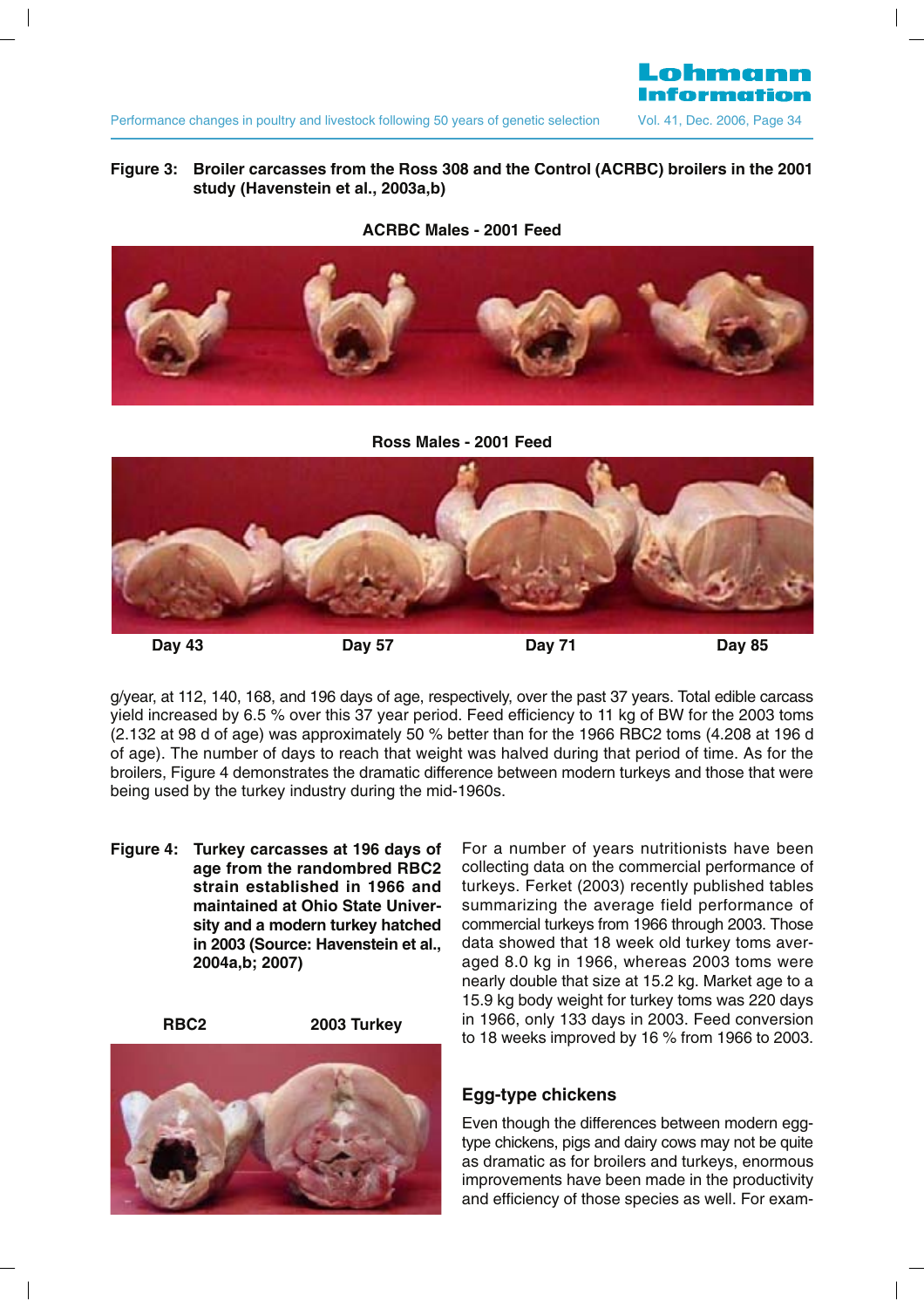ple. Anderson (1996) reported that egg production per hen housed was 344 for a 1993 commercial layer strain compared to 267 for the Ottawa randombred control strain (established in 1950) at 82 weeks of age. Average egg weight was 65.0 g/egg for the modern strain vs. 58.1 g/egg for the control, and the combination of improved production and egg size resulted in a 43 % increase in daily egg mass. Efficiency of egg production (egg mass/feed) improved by 32 % over this 43 year period. Body weights of layer strains have been reduced by about 20 percent during the same time, and in combination with the improved productivity, egg-layers require considerably less feed to produce a dozen eggs today than did the birds that were used a half century ago.

#### **Swine**

Performance has also changed dramatically for the swine industry. Although the same types of data are not available for the swine industry as for the broiler and turkey industries, the amount of retail meat per pig has increased by 282 g per year from 1955 to 1997 (Chen et al., 2002). Swine breeders are continuing to improve meat production efficiency by reducing the days to market, reducing the amount of backfat, and by increasing the lean growth rate and loin eye areas of the carcass. All these changes contribute to a reduction of the amount of feed required to produce a unit of marketable meat, and the amount of by-product waste.

# **Cattle**

The beef industry has also greatly improved the output of meat per animal. The number of beef animals on inventory in 1999 (~100 million) is just slightly higher than in 1950 (~97 million), but the amount of beef produced has increased by about 62 percent from about 7.3 million metric tons (MT) in 1950 to over 11.8 MT in 1999. This is largely due to breeding faster growing beef animals. Figure 5 shows the changes in the U.S. beef industry from 1955 to 2000.

Beef Production and Cattle Inventory



#### **Figure 5: Changes in the U.S. beef industry from 1955 to 2000 (Source: USDA)**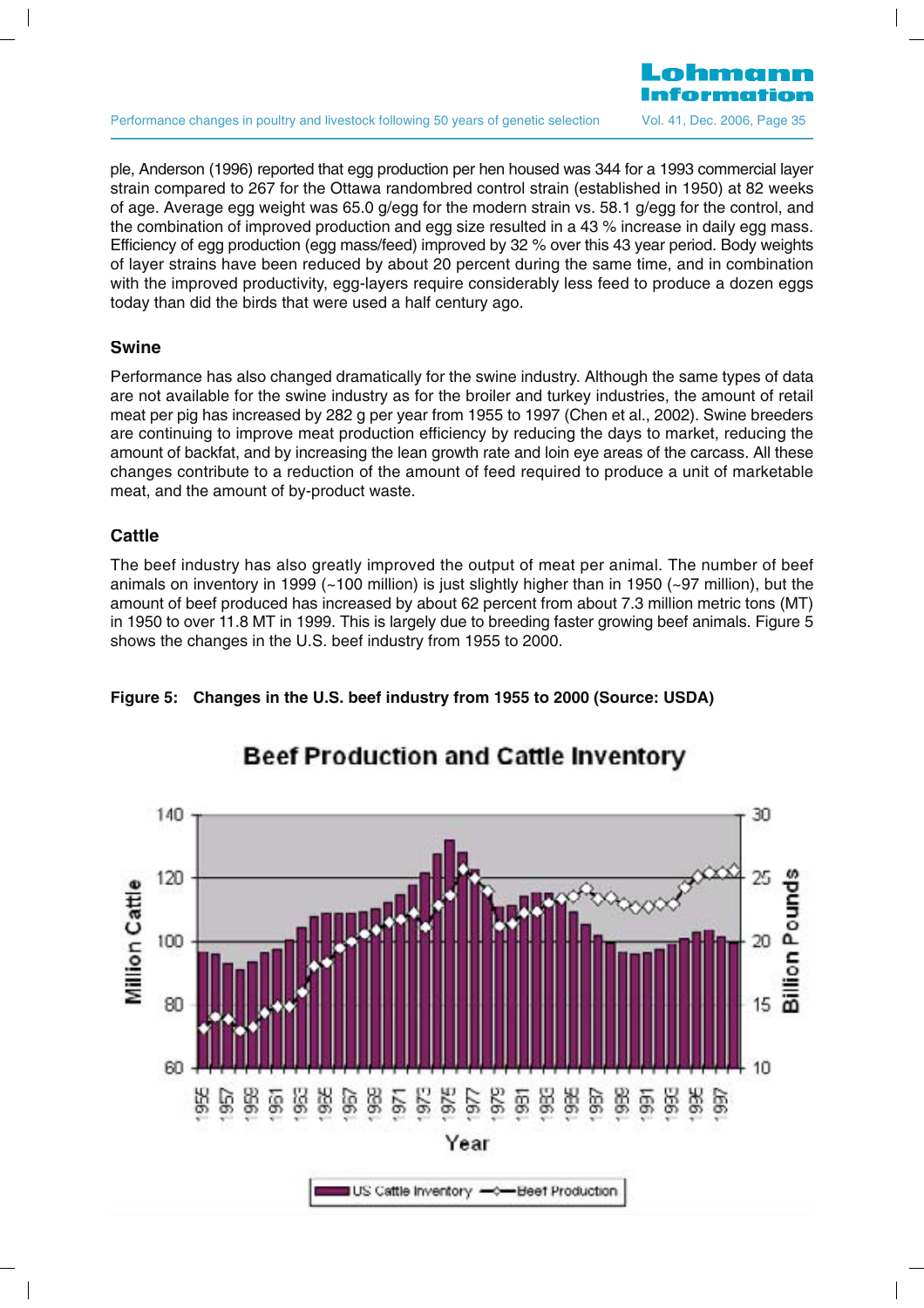

The dairy industry has been especially successful in improving the efficiency of milk production through the selection of superior performing cows and bulls from summaries of the Dairy Herd Improvement Association. In 1950, the U.S. had 22 million head of dairy cows producing an average of 2,415 kg of milk per year. In 2,000, the U.S. dairy industry had 9.2 million cows averaging 8,275 kg milk per year. Total U.S. milk production in 1950 was 53 MT, compared to 76.2 MT in 2000. The dairy industry produced 44% more milk in 2000 with 58 percent fewer cows than in 1950 (Blaney, 2002). Dry matter intake per dairy cow was about 12.3 kg per day in 1950 and had risen to about 20.9 kg per day in 2000 (from DART Ration program of the Dairy Records Management System, based on Brown et al., 1977). Again, these changes are largely the result of genetic selection applying the science of quantitative genetics.

These are but a few examples of the efficiencies that animal scientists and producers have built into the systems used for meat, milk and egg production. This process will continue into the future. The broiler data show that the gains realized in the most recent 10 years were greater than the rates of gain in the preceding decades. This reflects improvements in assessing genetic merit and increased selection pressure applied by primary breeding organizations.

In light of the continuing growth of the world population and increasing per capita demand for food of animal origin, all involved in animal production must continue to focus on both the efficiency of production and the management of by-products in order to keep the food-producing industries viable and to minimize the impact of animal production on the environment.

#### **Conclusions**

The take-home message from this review is that our food-animal industries exist to produce food for the human population. Increases in the human population and consumer choice will continue to drive the expansion of these industries. Quantitative genetics has made and will continue to make a major contribution to the efficiency of animal–based food production, and its application has greatly reduced the numbers of animals required to produce our foodstuffs. It has also had a great effect on reducing the amounts of forages and grains required to produce a unit of meat, eggs and milk. As these industries move forward into the future, all involved should not only continue to work toward improving the efficiency of production, but also continue to develop environmentally superior methods for handling by-products from our animal populations.

Consumers, producers, scientists, government officials, environmentalists and ethicists must remember that we are all in this together. Everything possible must be done to develop processes that are both economically sound and environmentally friendly, so that that our food animal industries remain viable and sustainable for the future. We cannot return to the past to produce the amount of animal-based foods needed today. The food-animal industries may have a long way to meet all demands of public concern, but continued genetic selection for increased efficiency and application of innovative technologies for animal waste management are contributing in a desired direction, from both a social and an environmental perspective.

# **Zusammenfassung**

In den vergangenen 50 Jahren hat sich eine leistungsfähige Industrie entwickelt, um die wachsende Weltbevölkerung mit einem steigenden pro-Kopf Verbrauch an Lebensmitteln tierischen Ursprungs zu versorgen. Intensive Selektion auf hohe Leistung pro Tier und günstige Futterverwertung hat dazu geführt, dass der steigende Bedarf mit immer weniger Tieren bedient werden kann, die Fläche zur Futterproduktion abnimmt und die Umweltbelastung durch Ausscheidung von N und P verringert wird. Mit weiter steigender Nachfrage nach Lebensmitteln tierischen Ursprungs bleibt die produzierende Industrie gefordert, nicht nur die Futterverwertung weiter zu verbessern, sondern auch innovative Lösungen für umweltfreundliche Verarbeitung bzw. Entsorgung der Abfälle zu entwickeln.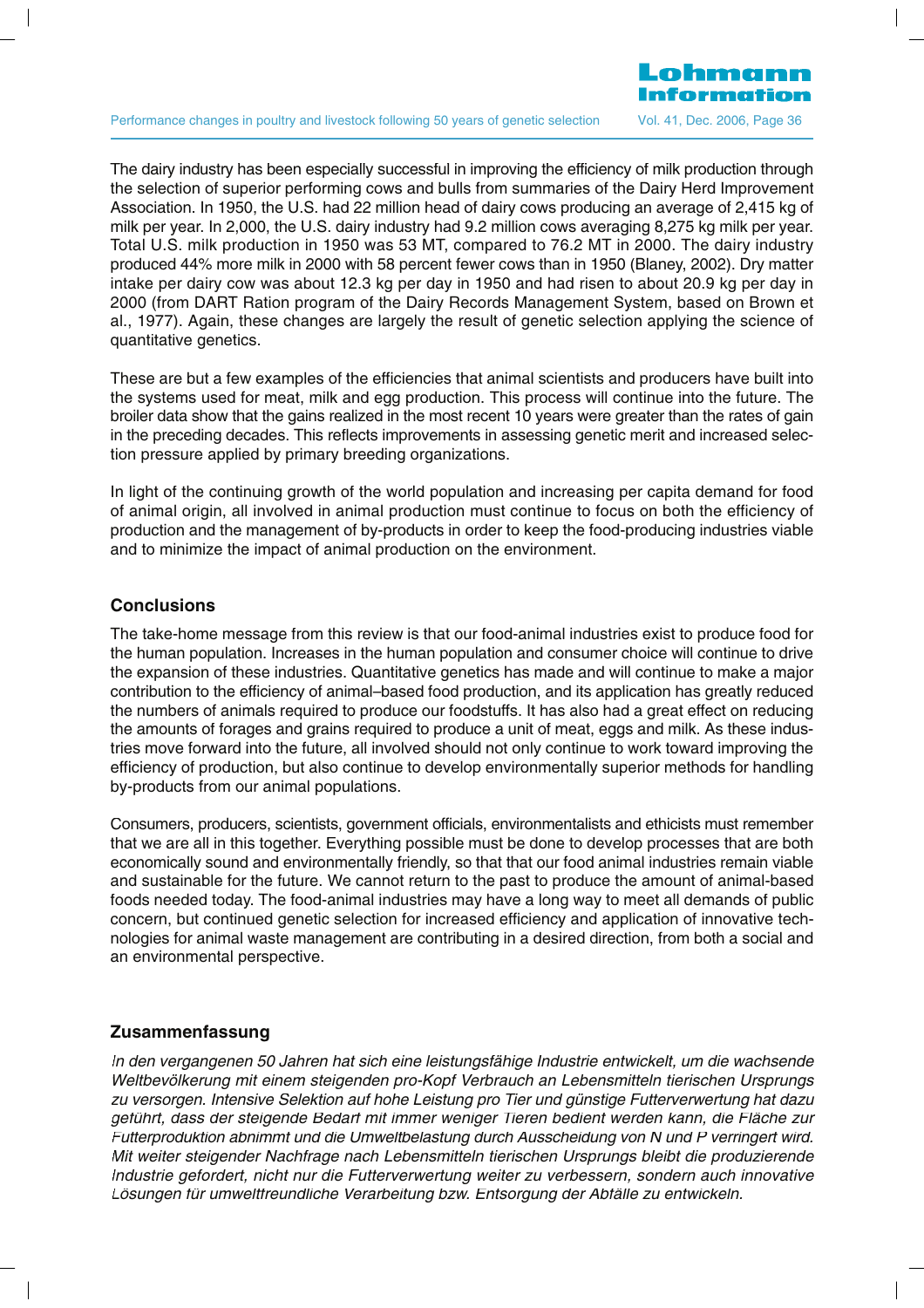

Extensive Produktionsverfahren für Nischenmärkte sind keine Lösung für die Welternährung, und es wird keine Rückkehr zu Methoden der "guten alten Zeit" geben, als 2 Millarden Menschen auf der Welt lebten, von denen sich wenige regelmäßig Fleisch, Milch und/oder Eier leisten konnten. Verbraucher, Produzenten, Wissenschaftler, staatliche Behörden, Umweltschützer und Ethiker müssen zusammenarbeiten, damit die Produktionsabläufe umweltfreundlicher, gleichzeitig aber Wirtschaftlichkeit und Existenzfähigkeit der Betriebe nicht in Frage gestellt werden. Die landwirtschaftliche Industrie kann nicht alle Forderungen der Öffentlichkeit erfüllen, aber die Selektion auf verbesserte Futterverwertung und die Anwendung moderner Verfahren der Kotaufbereitung gehen in die richtige Richtung als wichtige Beiträge zur Entlastung der Umwelt.

#### **ACKNOWLEDGEMENTS**

The author wishes to thank Drs. Kenneth Anderson and Peter Ferket from the NC State University Department of Poultry Science and Drs. Roger McCraw, Lon Whitlow and Todd See from the NC State University Animal Science Department for helpful suggestions concerning sources of information on the historical performance of the various food-animal species. Their input was much appreciated.

#### **REFERENCES**

- Anderson, K. E. 1996. Comparison of the Ottawa historical egg strains with a current commercial strain. Proc. Natl. Breeder's Roundtable, St Louis, MO, May 2-3.
- Blayney, D. P., 2002. The changing Landscape of U.S. Milk Production, USDA/ERS, Stat. Bull. 978, June, http://ers.usda.gov/publications/sb978/sb978.pdf
- Brown, C. A., P. T. Chandler, and J. B. Holter. 1977. Development of predictive equations for milk yield and dry matter intake in lactating cows. J. Dairy Sci. 60: 1739-1754
- Chen, P, T. J. Baas, J. W. Mabry, J. C. M. Dekkers, and K.J. Koehler. 2002. Genetic parameters and trends for lean growth rate and its components in US Yorkshire, Duroc, Hampshire, and Landrace pigs. Journal of Animal Science 80:2062- 2070.
- Ferket, P. R. 2003. Turkey growth statistics annual survey: Growth of toms improves substantially. Watt Poultry USA, July
- Havenstein, G. B., P. R. Ferket, S. E. Scheideler, and B. T. Larson. 1994a. Growth, Livability, and Feed Conversion of 1957 vs 1991 broilers when fed "typical" 1957 and 1991 broiler diets. Poultry Sci.73:1785-1794.
- Havenstein, G. B., P. R. Ferket, S. E. Scheideler, and D. R. Rives. 1994b. Carcass composition and yield of 1991 vs 1957 broilers when fed "typical" 1957 and 1991 broiler diets. Poultry Sci. 73:1795-1804
- Havenstein, G. B., P. R. Ferket, and M. A. Qureshi. 2003a. Growth, Livability and Feed Conversion of1957 vs 2001 Broilers When Fed representative 1957 and 2001 Broiler diets1 Poultry Sci 82: 1500-1508
- Havenstein, G. B., P. R. Ferket, and M. A. Qureshi. 2003b. Carcass composition and yield of 1957 vs 2001 broilers when fed representative 1957 and 2001 broiler diets. Poultry Sci 82: 1509-1518.
- Havenstein, G. B., P.R. Ferket, J. L. Grimes, M. A. Qureshi, and K. E. Nestor, 2004a. Changes in the performance of turkeys – 1966-2003. Pages 1-13 in: Proc. 27th Technical Turkeys Conference, April 15-16, Macclesfield, Cheshire, England, pp. 1-13.
- Havenstein, G. B., P. R. Ferket, J. L. Grimes, M. A. Qureshi, and K. E. Nestor. 2004b. Performance of 1966 vs. 2003-type turkeys when fed representative 1966 and 2003 turkey diets. CD Proc. World's Poultry Congress, Istanbul, Turkey, June 8-12.
- Havenstein, G. B., P. R. Ferket, J. L. Grimes, M. A. Qureshi, and K. E. Nestor. 2007. Comparison of the performance of 1966 vs. 2003-type turkeys when fed representative 1966 and 2003 turkey diets. 1. Growth rate, livability and feed conversion. Poult. Sci. 86: (accepted for publication).
- Sherwood, D. H. 1977. Modern broiler feeds and strains: What two decades of improvement have done. Feedstuffs 49: 70.

USDA, 2006. http://www.usda.gov/nass/pubs/agr05/05\_ch8.PDF (Accessed, August 28, 2006)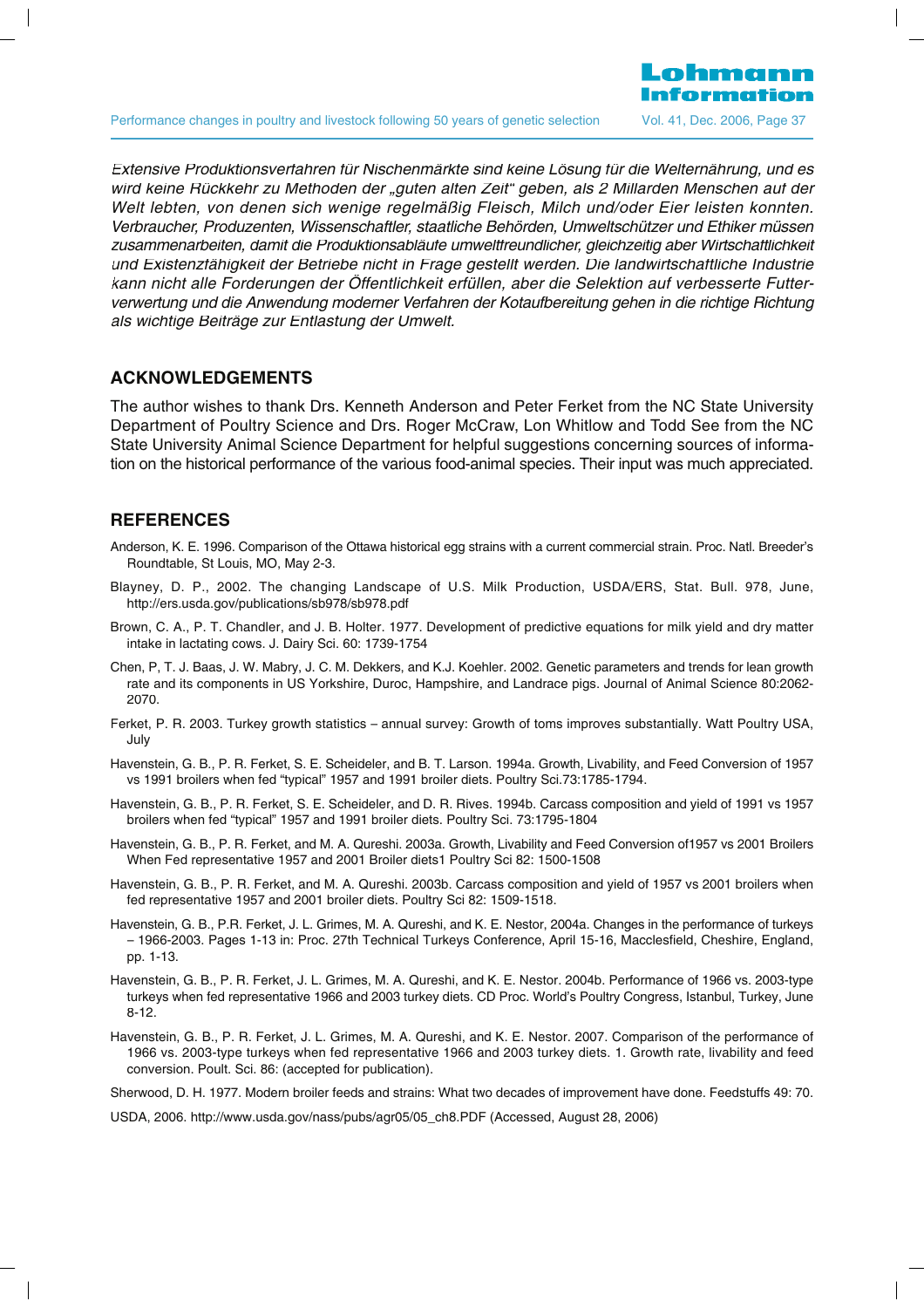# **Energy Evaluation of Feeds for Pigs: Consequences on Diet Formulation and Environment Protection1**

**Jean Noblet, INRA - UMR SENAH, 35590 Saint Gilles, France Jean.Noblet@rennes.inra.fr**

# **Introduction**

The cost of feed is the most important cost in pig meat production (about 60%), and the energy component represents the greatest proportion. Therefore, it is important to estimate precisely the energy value of feeds, either for least-cost formulation purposes or for adapting feed supply to energy requirements of animals. Evaluation of energy content of pig feeds is usually based on their digestible (DE) or metabolizable (ME) energy contents. However, the closest estimate of the "true" energy value of a feed should be its net energy (NE) content which takes into account differences in metabolic utilization of ME between nutrients. In addition, NE is the only system in which energy requirements and diet energy values are expressed on a same basis which should theoretically be independent of the feed characteristics. At each step of energy utilization (DE, ME or NE), different prediction methods can be used. An energy system corresponds then to the combination of one step of energy utilization and one prediction method. The objectives of this review paper are 1/ to consider the main factors of variation of digestive and metabolic utilization of energy in pig feeds, 2/ to present the available energy systems for pig feeds with emphasis given to NE systems, 3/ to compare the energy systems and 4/ to evaluate their ability for predicting pigs performance. Methodological aspects of energy evaluation of pig feeds and complementary information have been considered in previous reviews (Noblet and van Milgen, 2004).

# **Energy utilization**

# **Digestive utilization**

For most pig diets, the digestibility coefficient of energy (DCe or DE : gross energy ratio) varies between 70 and 90% but the variation is larger for feed ingredients (10 to 100%; Sauvant et al., 2004). Most of the variation of DCe is related to the presence of dietary fiber (DF) which is less digestible than other nutrients (<50% vs. 80-100% for starch, sugars, fat or protein; Table 1) and reduces the apparent fecal digestibility of other dietary nutrients such as crude protein and fat (Le Goff and Noblet, 2001). Consequently, DCe is linearly and negatively related to the DF content of the feed (Table 2). The coefficients relating DCe to NDF are such that NDF or DF essentially dilute the diet. In other terms, even though DF is partly digested by the young growing pig, it provides very little DE to the animal (Noblet and van Milgen, 2004). The digestive utilization of DF varies with its botanical origin with subsequent variable effects of DF on dietary energy digestibility. The DCe prediction equations presented in Table 2 represent therefore average equations for mixed feeds. They should not be applied to raw materials where specific relationships are to be used (Noblet and Le Goff, 2001; Noblet et al., 2003).

Digestibility of energy can be modified by technological treatments. Pelletting, for instance, increases the energy digestibility of feeds by about 1%. However, for some feeds, the improvement can be more important and depends on the chemical and physical (particle size) characteristics of feeds. In the examples given in Table 3, the improvement in energy digestibility was mainly due to an improved digestibility of fat provided by corn or full-fat rapeseed. Consequently, the energy values of these ingredients depend greatly on the technological treatment. In the specific situation of high-oil corn (7.5% oil), pelletting increased the DE content by approximately 0.45 MJ per kg (Noblet and Champion, 2003); for coarsely ground full-fat rapeseed, the DE values were 10.0 and 23.5 MJ DE/kg DM as mash and after pelletting, respectively.

<sup>1</sup> Adapted from presentations at the Eastern Nutrition Conference organised by the Animal Nutrition Association of Canada, May 2005 in Montreal, Canada and the Nutrition Conference organized by Lohmann Animal Health, November 2005 in Cuxhaven, Germany.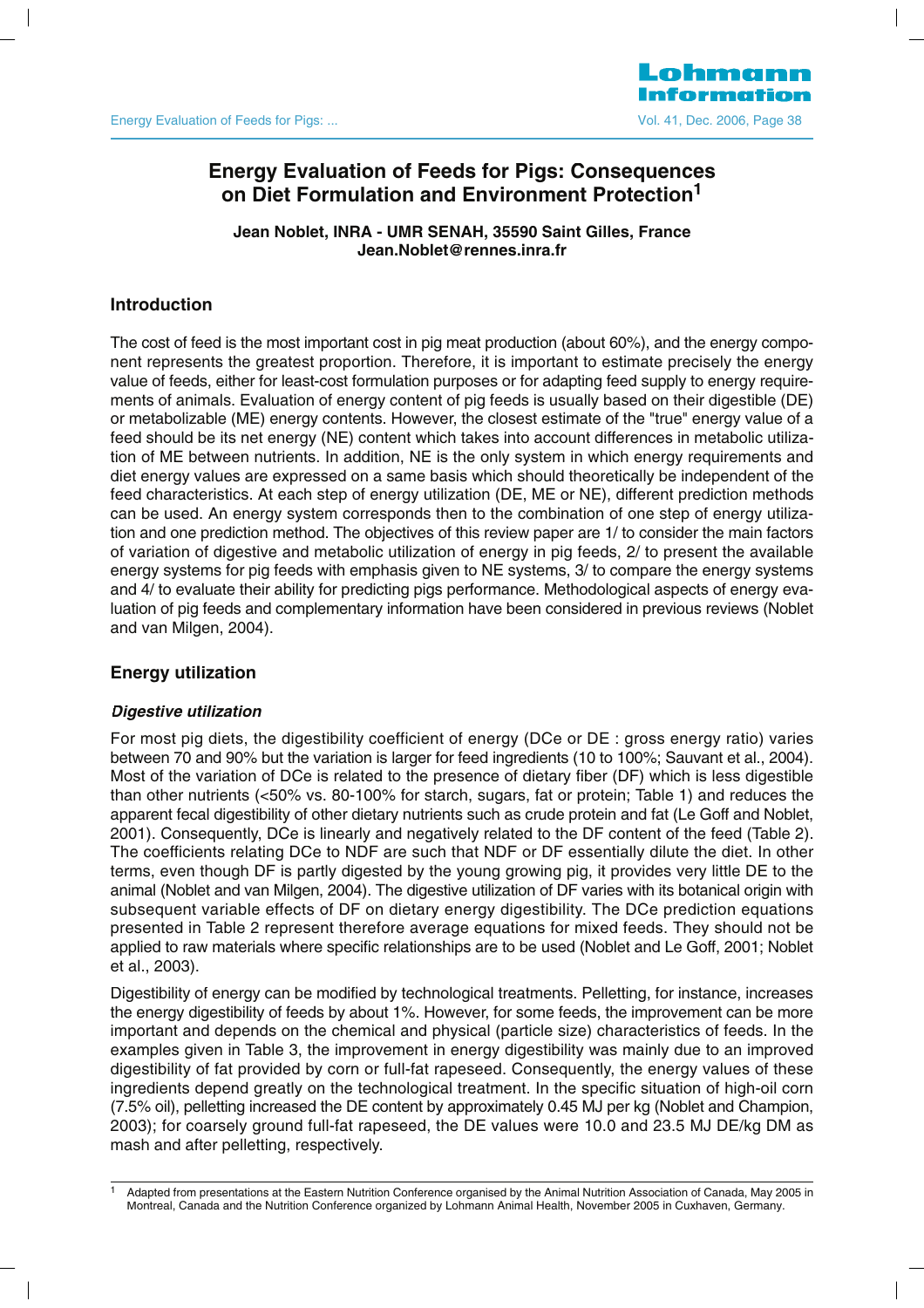| رت ( diju duull suws)            |            |    |           |    |                |    |
|----------------------------------|------------|----|-----------|----|----------------|----|
|                                  | Wheat bran |    | Corn bran |    | Sugarbeet pulp |    |
|                                  | G          | S  | G         | S  | G              | S  |
| Digestibility coefficient (%) of |            |    |           |    |                |    |
| Non-starch polysaccharides       | 46         | 54 | 38        | 82 | 89             | 92 |
| Non cellulose polysaccharides    | 54         | 61 | 38        | 82 | 89             | 92 |
| Cellulose                        | 25         | 32 | 38        | 82 | 87             | 91 |
| Dietary fiber                    | 38         | 46 | 32        | 74 | 82             | 86 |
| Energy                           | 55         | 62 | 53        | 77 | 70             | 76 |

# **T bl Di ibili f fib f i d i hi h fib i di i i i Table 1: Digestibility of fiber fractions and energy in high fiber ingredients in growing pigs (G) and adult sows (S)**

# **Table 2: Effect of diet composition (g/kg dry matter) on energy digestibility (DCe, %), ME:DE coefficient (%) and efficiency of utilization of ME for NE of mixed diets for growth**  $(k_{\alpha} %$ ) and for maintenance  $(k_{\alpha} %$

|   | Equation                                                          | <b>RSD</b> <sup>b</sup> | Source <sup>c</sup> |
|---|-------------------------------------------------------------------|-------------------------|---------------------|
|   | $DCe = 98.3 - 0.090 \times NDF$                                   | 20                      |                     |
| 2 | $DCe = 96.7 - 0.064 \times NDF$                                   | 22                      |                     |
| 3 | $ME/DE = 100.3 - 0.021$ x CP                                      | 0.5                     |                     |
|   | $k_q$ = 74.7 + 0.036 x EE + 0.009 x ST - 0.023 x CP - 0.026 x ADF | 12                      | 2                   |
| 5 | $k_m = 67.2 + 0.066$ x EE + 0.016 x ST                            | 19                      |                     |

a CF: Crude Fiber, CP: crude protein, NDF: Neutral Detergent Fiber, EE: ether extract, ST: starch, ADF: Acid Detergent Fiber.

 $b$  Residual standard deviation<br> $c$   $1 \cdot 1$  e Goff and Noblet (2001)

<sup>c</sup> 1: Le Goff and Noblet (2001) (n=77 diets ; equations 1 and 3 in 60 kg growing pigs and equation 2 in adult sows, respectively) ; 2: Noblet et al. (1994) (n=61 diets ; 45 kg pigs);

3: Noblet et al. (1993) (n=14 diets; maintenance fed adult sows).

# **Table 3: Effect of pelletting and particle size on digestibility coefficient (%) of fat and energy in growing pigs**

|                                                           | Mash | Pellet |
|-----------------------------------------------------------|------|--------|
| Corn-soybean meal diets <sup>a</sup>                      |      |        |
| Fat                                                       | 61   | 77     |
| Energy                                                    | 88.4 | 90.3   |
| Wheat-soybean meal-full fat rapeseed diets <sup>b</sup>   |      |        |
| Fat                                                       | 27   | 84     |
| Energy                                                    | 73.1 | 87.4   |
| Wheat-soybean meal-full fat rapeseed diets <sup>c</sup>   |      |        |
| Fat                                                       | 81   | 86     |
| Energy                                                    | 85.5 | 87.6   |
| Wheat-corn-barley-soybean meal diets: Energy <sup>d</sup> | 75.8 | 77.3   |

a Mean of three diets containing 81% corn and 15.5% soybean meal (Noblet and Champion, 2003).

<sup>b</sup> One diet containing 60% wheat, 15% soybean meal and 20% full fat rapeseed; rapeseed was coarsely ground (Skiba et al., 2002).

<sup>c</sup> One diet containing 60% wheat, 15% soybean meal and 20% full fat rapeseed; rapeseed was finely ground (Skiba et al., 2002).

<sup>d</sup> Mean of 4 diets also containing variable amounts of fibre rich ingredients (wheat bran, sugar beet pulp) (unpublished data)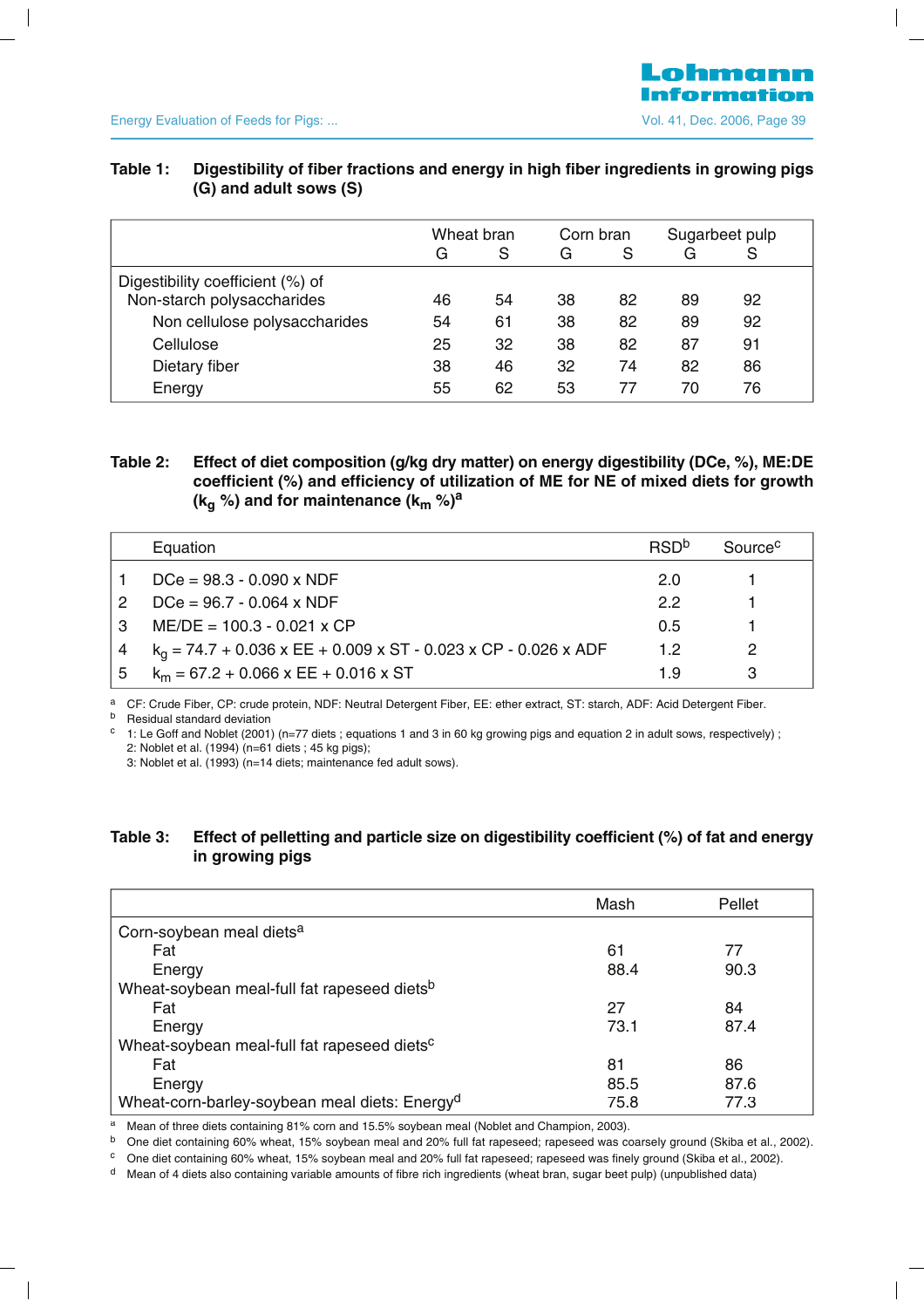#### Energy Evaluation of Feeds for Pigs: ... Change 10 and the Contract of Pigs: Note 1, Dec. 2006, Page 40

Lohmann

Energy digestibility is affected by other factors than those related to the diet itself. In growing pigs, DCe increases with increasing BW (Noblet et al., 2003). The largest effect of BW is observed when adult sows and growing pigs are compared (Le Goff and Noblet, 2001). In addition, the difference due to BW increase is most pronounced for high fiber diets or ingredients (Equations 1 and 2 in Table 2; Table 4). This improvement in energy digestibility with increasing BW is due to the greater digestibility of the DF fraction (Table 1) related to a greater hindgut digestive capacity in heavier pigs and, more importantly, a slower rate of passage in the digestive tract (Le Goff et al., 2002). The attenuated negative effects of DF on protein and fat digestibility (i.e., reduced endogenous losses) also contribute to the reduced effect of DF on DCe in adult pigs. Therefore, the negative effect of dietary fiber on DCe becomes smaller for heavier pigs or adult sows and the contribution of DF to energy supply becomes largely positive in heavier pigs. From a large data set of measurements (77 diets), Le Goff and Noblet (2001) calculated that one g of NDF provided 3.4 and 6.8 kJ in 60 kg growing pigs and mature sows, respectively. From the same data, it was also shown that the DE difference between adult sows and growing pigs is proportional to the amount of indigestible organic matter as measured in the growing pig (4.2 kJ/g on average; Noblet and Tran, 2004).

The DCe or the DE differences between sows and growing pigs, for a given level of dietary fiber, also depend on the origin of DF or on the physico-chemical properties of DF. This is illustrated in Table 1 where the effects of DF from wheat bran, corn bran and sugar beet pulp are compared. Detailed information on the effect of origin of DF on DCe in both growing pigs and adult sows has been given by Noblet and Le Goff (2001). These results indicate that growing pigs have a limited ability to digest DF with small differences between fiber sources while adult sows digest more efficiently DF but the improvement depends on the chemical characteristics of DF (e.g., level of lignin). The examples presented in Table 4 also illustrate the effect of botanical origin with small differences between physiological stages for Graminae (wheat, barley, wheat bran), Brassicaceae (rapeseed) or Compositae (sunflower) and more pronounced differences for Leguminosae (pea, soybean, lupin), especially for the hull fraction of these grains. The consequence is that the DE difference between adult sows and growing pigs is proportional to indigestible organic matter in growing pigs, but with specific coefficients for each (botanical) family of ingredients (Table 4; Figure 1; Noblet and Tran, 2004).

|                  | DE, MJ/kgb  |           |       |  |  |  |
|------------------|-------------|-----------|-------|--|--|--|
| Ingredient       | Growing pig | Adult pig | $a^c$ |  |  |  |
| Wheat            | 13.85       | 14.10     | 3.0   |  |  |  |
| <b>Barley</b>    | 12.85       | 13.18     | 2.5   |  |  |  |
| Corn             | 14.18       | 14.77     | 7.0   |  |  |  |
| Pea              | 13.89       | 14.39     | 6.0   |  |  |  |
| Soybean meal     | 14.73       | 15.61     | 8.0   |  |  |  |
| Rapeseed meal    | 11.55       | 12.43     | 3.5   |  |  |  |
| Sunflower meal   | 8.95        | 10.25     | 3.5   |  |  |  |
| Wheat bran       | 9.33        | 10.29     | 3.0   |  |  |  |
| Corn gluten feed | 10.80       | 12.59     | 7.0   |  |  |  |
| Soybean hulls    | 8.37        | 11.46     | 8.0   |  |  |  |

#### **Table 4: Digestible energy value of some ingredients for growing pigs and adult sowsa**

a Adapted from Sauvant et al. (2004)<br>b As fed.<br><sup>c</sup> kJ difference in DE between adult sows and growing pigs per g of undigestible organic matter in the growing pig (Noblet et al., 2004).

Recent results indicate that DCe in sows is little affected by feeding level (Noblet et al., 2003), which means that values obtained in pregnant sows fed approximately 2.5 kg per day can be extrapolated to lactating sows offered feed ad libitum. An indirect comparison between lactating sows fed above 5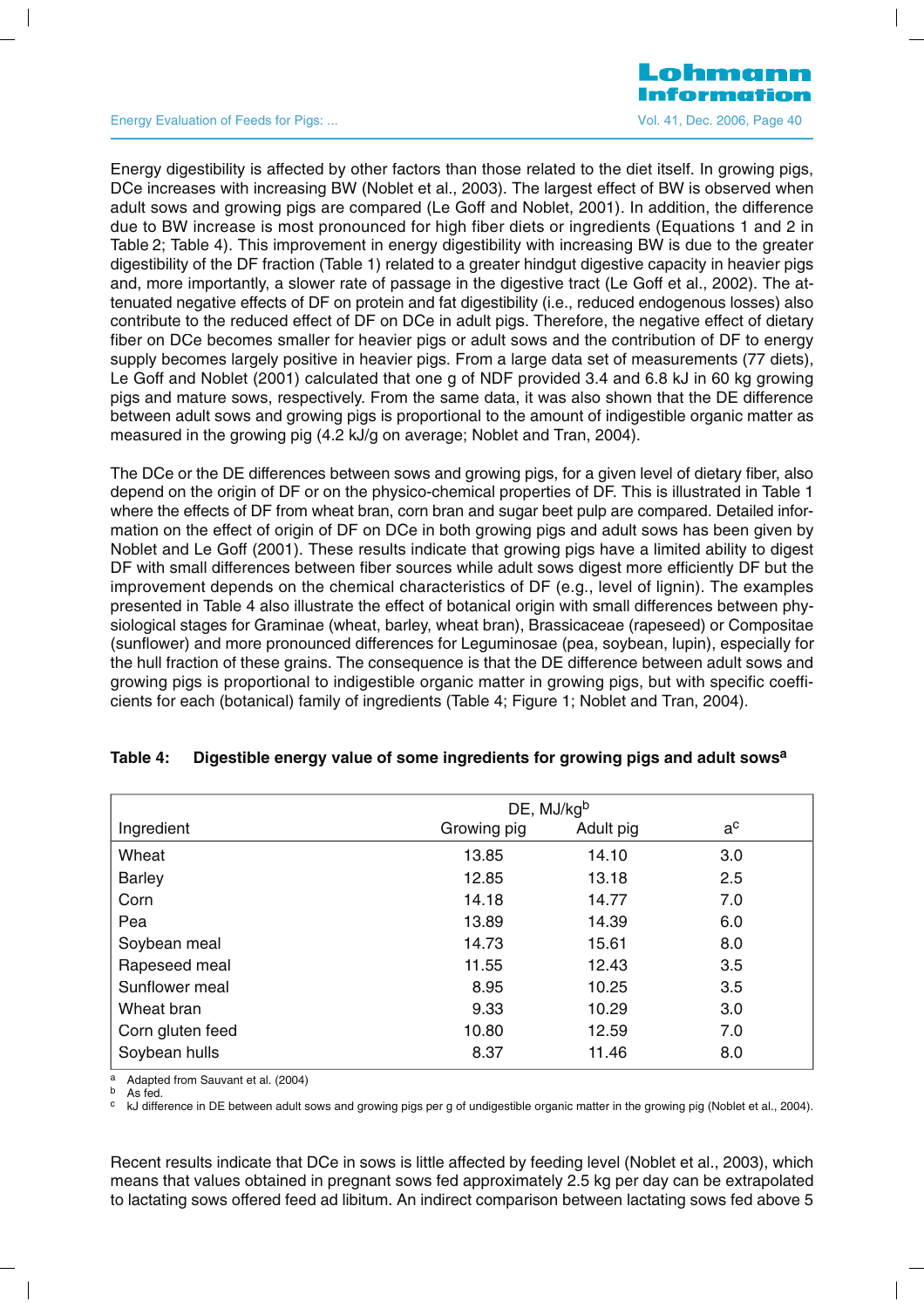#### Energy g Evaluation of Feeds for Pigs: ... Vol. 41, Dec. 2006, Page 41

**Figure 1:** Relationship between DE value in adult sows and DE value in growing pigs (dif DE) **and undigestible organic matter in growing pigs (NDOM) for some families of ingredients (adapted from Noblet et al., 2003)**



kg/day and pregnant sows fed 2.4 kg per day suggests the same conclusion (Noblet et al., 2003). Little information concerning comparative digestibility in piglets and growing pigs is available. Considering that piglets are usually fed low-fiber diets for which the effect of BW is minimized, piglets can, from a practical point of view, be considered as growing pigs concerning the digestive utilization of energy.

A consequence of the changes of DCe with BW is that digestibility trials should be carried out at approximately 60 kg BW (Noblet et al., 2003) in order to be representative of the total growing-finishing period. A second consequence is that at least two different DE values should be given to feeds: one for growing pigs and one for adult sows (Table 4; Sauvant et al., 2004). This proposal is more justified for fibrous ingredients.

# **ME:DE ratio**

The ME content of a feed is the difference between DE and energy losses in urine and gases (i.e., as methane and hydrogen). In growing pigs, average energy loss in methane is equivalent to 0.4% of DE intake (Noblet et al., 1994). In sows fed at maintenance level, methane production represents a much greater proportion of DE intake (1.5%; Noblet and Shi, 1993) and may reach up to 3% of DE intake in sows fed very high fiber diets (Ramonet et al., 2000). More generally, methane production increases with BW and DF level in the diet. From the compilation of literature data conducted by Le Goff et al. (2002) and unpublished data from our laboratory, Noblet et al. (2004) proposed that methane energy is equivalent to 0.67 and 1.33 kJ per g of fermented DF in growing pigs and adult sows, respectively. Unlike humans, hydrogen production in pigs is rather low and can be neglected.

Energy loss in urine represents a variable percentage of DE since urinary energy depends greatly on the urinary nitrogen excretion. At a given stage of production, urinary nitrogen excretion depends mainly on the (digestible) protein content of the diet. Consequently, the ME:DE ratio is linearly related to the dietary protein content (Table 2). In most situations, the ME:DE ratio of complete feeds is approximately 0.96. However, this mean value cannot be applied to single feed ingredients (Noblet et al., 1993). Consequently, equation 3 in Table 2 cannot be applied beyond the range of typical CP contents of pig diets (10 to 25%) and is therefore not applicable for most ingredients. The most appropriate solution is then to estimate urinary energy (kJ/kg DM intake) from urinary nitrogen (g/kg DM intake). The following equations have been proposed: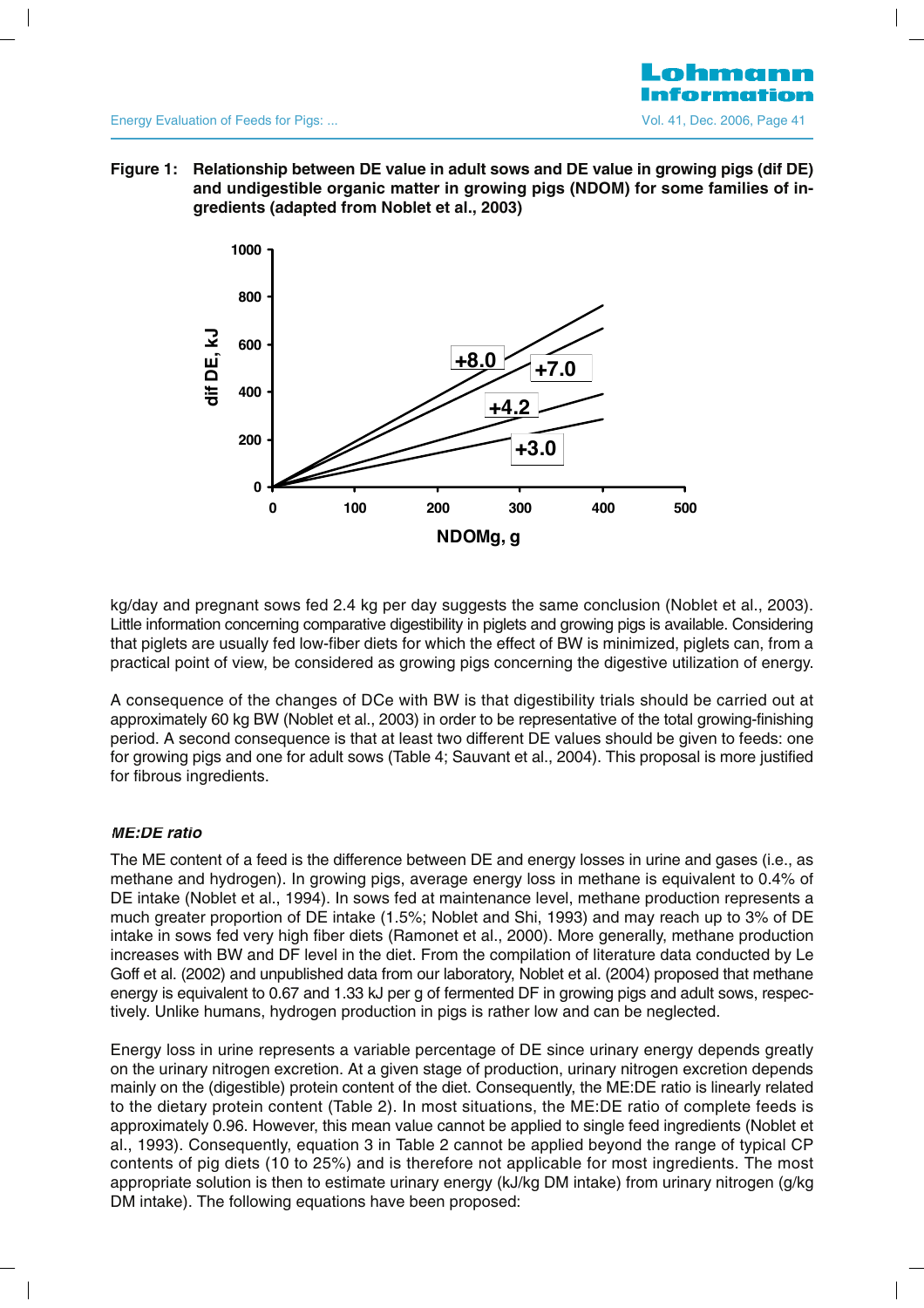Urinary energy in pigs  $= 192 + 31$  x Urinary nitrogen Urinary energy in sows =  $217 + 31$  x Urinary nitrogen

for growing pigs and adult sows, respectively. For implementing these equations to feed ingredients, it can be assumed that urinary nitrogen represents 50% of digestible nitrogen (Noblet et al., 2003, 2004).

#### **Metabolic utilization of ME**

Net energy is defined as ME minus heat increment associated with metabolic utilization of ME and to the energy cost of ingestion, digestion and some physical activity. It is generally calculated as the sum of (estimated or measured) fasting heat production and retained energy. The NE content, as a percentage of ME content (k) corresponds to the efficiency of utilization of ME for NE (Noblet et al., 1994). Apart from variations due to the final utilization of ME (e.g., maintenance, protein gain vs. fat gain vs. milk production), k varies according to the chemical characteristics of the feed since nutrients are not used with the same efficiencies (Noblet et al., 1993, 1994). The variations in k are due to differences in efficiencies of ME utilization between nutrients with the highest values for fat (~90%) and starch (~82%) and the lowest (~60%) for DF and crude protein. These values were confirmed in recent trials (van Milgen et al., 2001; unpublished data). These differences in efficiencies between nutrients also mean that heat increment (per unit of energy) associated with metabolic utilization of energy is higher for crude protein and DF than for starch or ether extract (Noblet et al., 1994; Table 5). Finally, NE measurements conducted in pigs which differ for their BW and the composition of BW gain suggest that the efficiency of ME for NE is little affected by the composition of BW gain, at least under most practical conditions. Similarly, the ranking between nutrients for efficiencies is similar in adult sows fed at maintenance level and in lean fast growing pigs.

|                                  | Starch     | Crude protein <sup>b</sup> Crude fat <sup>b</sup> |            |
|----------------------------------|------------|---------------------------------------------------|------------|
| Energy values, kJ/g <sup>b</sup> |            |                                                   |            |
| Digestible energy                | 17.5 (100) | $20.6$ (118)                                      | 35.3 (202) |
| Metabolizable energy             | 17.5 (100) | 18.0 (103)                                        | 35.3 (202) |
| Net energy                       | 14.4 (100) | $10.2$ (71)                                       | 31.5(219)  |
| Heat production, kJ/g            | 3.1        | 7.8                                               | 3.8        |

#### **Table 5: Energy value of starch, crude protein and fat according to energy systemsa**

a Adapted from Noblet et al.  $(1994)$  (n = 61 diets)

<sup>b</sup> Between brackets, energy values as % of starch; crude protein and crude fat are assumed to be 90% digestible; starch is 100% digestible.

The comparison of our results on ME utilization with literature data and the practical consequences on energy evaluation system have been reviewed by Noblet (2000) and Noblet and van Milgen (2004). They have also been validated in recent experiments conducted in our laboratory (Ramonet et al., 2000; van Milgen et al. 2001). They confirm that the increase of dietary crude protein results in an increased HP (Table 6). On the other hand, inclusion of fat contributes to reduction of HP. Diets with low crude protein and/or high fat contents can then be considered as low heat increment diets and are potentially better tolerated under conditions of heat stress (Renaudeau et al., 2001; Le Bellego et al., 2002). However, the effect of DF on HP remains unclear (Noblet and Le Goff, 2001). In some trials, HP is significantly increased when DF is increased (Noblet et al., 1993; 1994; Ramonet et al., 2000; Rijnen et al., 2003) while in other trials, HP remains constant or even decreases (Rijnen et al., 2001; Le Goff et al., 2002). From a biochemical perspective, HP should increase and most results are consistent with this. However, addition of DF may change the behavior of animals (i.e., reduced physical activity) or the overall metabolism, thereby decreasing HP. Furthermore, the effects of DF probably also depend on the nature of DF, and the specific effect of sugarbeet pulp DF (Rijnen et al., 2001) cannot be generalized to other DF sources. Differences in the design of trials and limits of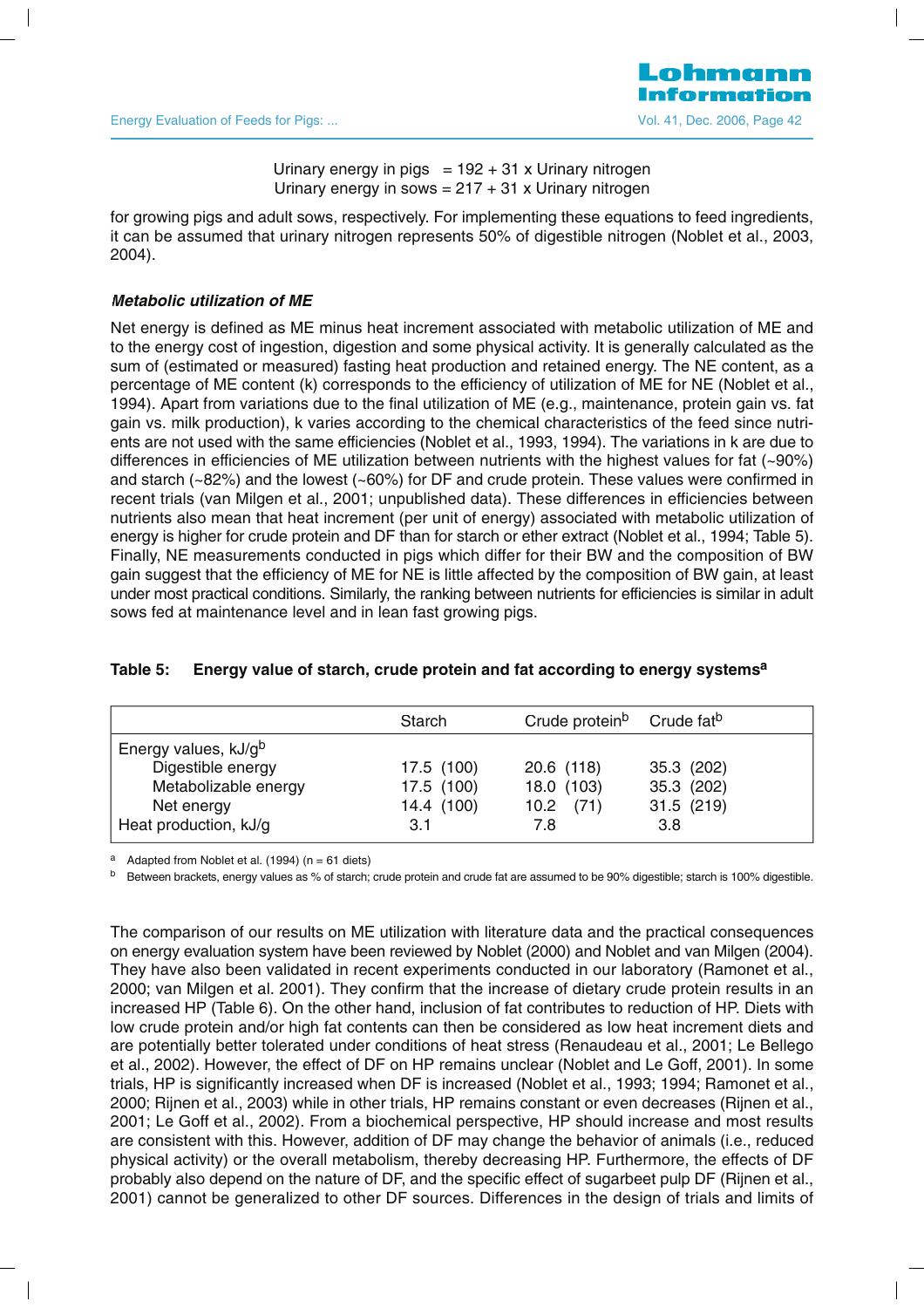methodologies may also explain these discrepancies. Finally, another interesting aspect illustrated in the results of van Milgen et al. (2001) concerns the HP associated to the utilization of dietary protein either for protein deposition or for lipid deposition. The data show that the heat increment associated with both pathways is similar and efficiencies are equivalent. From a practical point of view, this means that the NE value of dietary CP is constant, irrespective of its final utilization.

# **Table 6: Energy utilization of low protein diets**

|                              | Trial 1 <sup>a</sup> |                   | Trial 2 <sup>b</sup> |                   |  |
|------------------------------|----------------------|-------------------|----------------------|-------------------|--|
| Crude protein, %             | 17.4                 | 13.9              | 21.9-17.4            | 17.2-12.7         |  |
| Digestible lysine, g/MJ NE   | 0.76                 | 0.76              | 1.05-0.72            | 1.05-0.72         |  |
| Energy balance, MJ/kg BW0.60 |                      |                   |                      |                   |  |
| ME intake                    | 2.46                 | 2.46              | 2.57                 | 2.57              |  |
| Heat production              | $1.42^{x}$           | 1.37 <sup>y</sup> | 1.40 <sup>x</sup>    | 1.34 <sup>y</sup> |  |
| Energy retained              | 1.05 <sup>x</sup>    | 1.09 <sup>y</sup> | $1.17^{x}$           | 1.23 <sup>y</sup> |  |
| ME/DE, %                     | $95.5^x$             | 96.7 <sup>y</sup> | 95.7 <sup>x</sup>    | 96.7 <sup>y</sup> |  |
| NE/ME, %                     | $73.2^x$             | 75.3 <sup>y</sup> | 73.9 <sup>x</sup>    | 75.9 <sup>y</sup> |  |

a From Le Bellego et al. (2001); 65-kg pigs; wheat, corn and soybean meal based diets; the low protein diet was supplemented with HCllysine (0.43%), methionine (0.11%), threonine (0.16%), tryptophan (0.05%), isoleucine (0.04%) and valine (0.09%); indirect calorimetry method was used for measuring heat production.

 $<sup>b</sup>$  From Noblet et al. (2003); in 25, 55 and 85 kg pigs; wheat, corn and soybean meal based diets; indirect calorimetry method was used</sup> for measuring heat production. Values for CP and lysine levels are given for the 25 and 85 kg pigs; values at 55 kg were intermediary. x,y Values are significantly different (P<0.05) if different exponents are indicated (within trial).

# **Energy systems**

#### **Digestible and metabolizable energy**

Apart from direct measurement on pigs, the DE and ME values of raw materials can be obtained from feeding tables (NRC, 1998; Sauvant et al., 2004). But the utilization of these tabulated values should be restricted to ingredients having chemical characteristics similar or close to those in the tables. As illustrated in the previous section, DCe is affected by BW of the animals. It is therefore appropriate to use DE and ME values adapted to each BW class. However, from a practical point of view, it is suggested to use only two values, one for "60 kg" pigs which can be applied to piglets and growingfinishing pigs and one for adult pigs applicable to both pregnant and lactating sows. Values given in most feeding tables are typically obtained in the 40- to 60-kg pig. The INRA & AFZ feeding tables (Sauvant et al., 2004) provide DE and ME values for these two stages and an illustration is given in Table 4.

The DE content of compound feeds can be obtained by adding the DE contributions of ingredients and assuming no interaction, which is usually the case (Noblet and Shi, 1994; Noblet et al., 2003a). When the actual composition of the feed is unknown, the possibility is to use prediction equations based on chemical criteria (Le Goff and Noblet, 2001) or estimates from near infrared or in vitro methods. Such equations cannot be used for feed ingredients.

# **Net energy**

All published NE systems for pigs combine the utilization of ME for maintenance and for growth (Noblet et al., 1994) or for fattening by assuming similar efficiencies for maintenance and energy retention. The system used in the Netherlands has been adapted from the equations proposed by Schiemann et al. (1972). The "system" used by NRC (1998) for estimating NE values combines results from direct measurements using a questionable animal model (piglet) and estimates from prediction equations. The available NE systems have been described by Noblet (2000). More recently, Boisen and Verstegen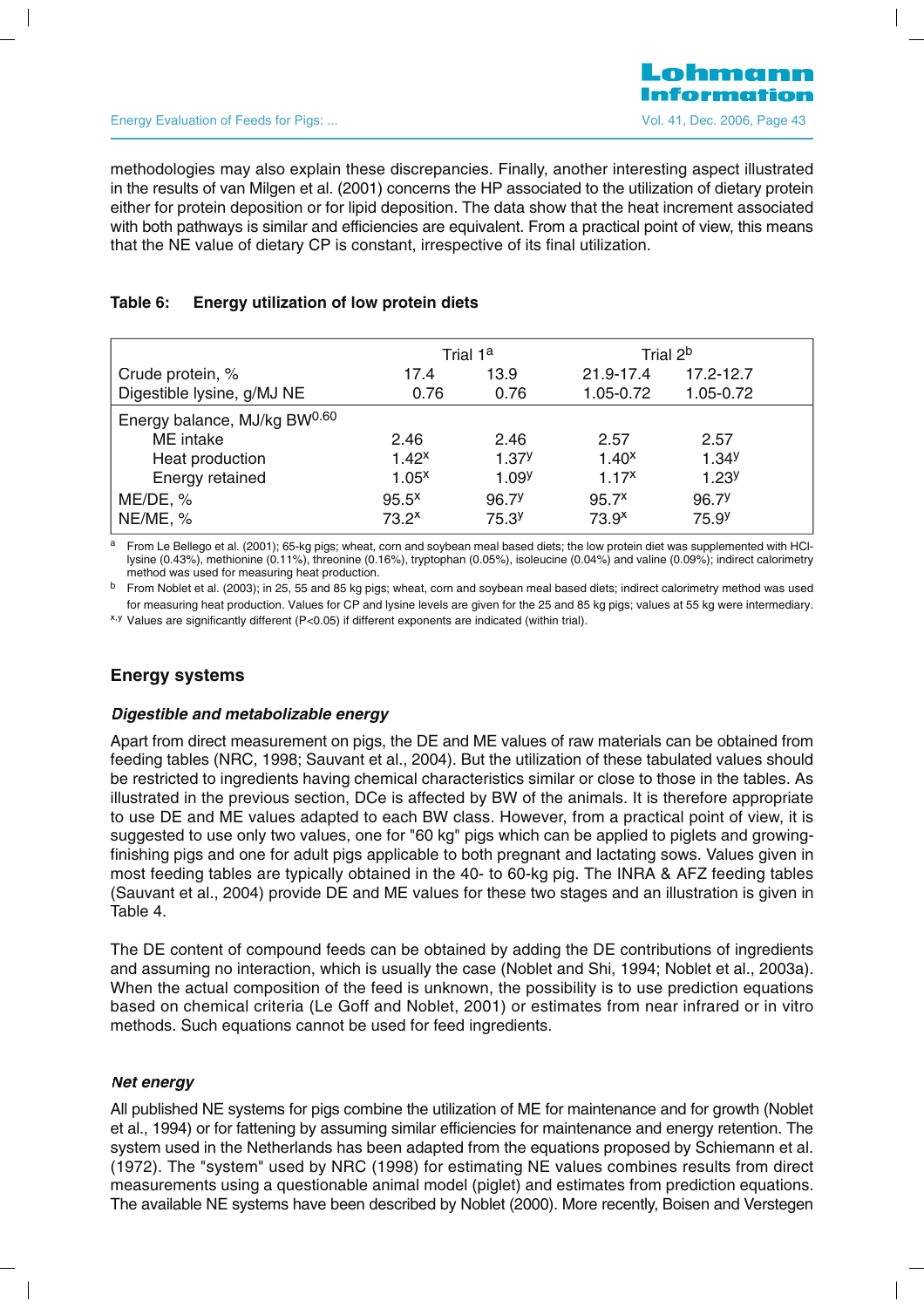Energy Evaluation of Feeds for Pigs: ... Change 14 and 2008, Page 44 and 2006, Page 44 and 2006, Page 44

(1998) proposed new concepts for estimating the NE value of pig feeds (so-called physiological energy) and based on the combination of in vitro digestion methods for estimating digestible nutrients and biochemical coefficients for evaluating the ATP potential production from the nutrients. Complementary and theoretical knowledge concerning endogenous secretions could also be included in this approach. Apart from difficulties for implementing the in vitro digestion methods, this approach assumes that energy is used exclusively for ATP production - which is not the case in growing pigs, for instance.

The system proposed by Noblet et al. (1994) and applied in the INRA & AFZ feeding tables (Sauvant et al., 2004) is based on a large set of measurements (61 diets). These results have been validated in recent trials (Le Bellego et al., 2001; Noblet et al., 2001; van Milgen et al., 2001) and its applicability for predicting performance of animals has been demonstrated (see last section). The equations used for predicting NE are given in Table 7. They are all based on information available in conventional feeding tables and are applicable to single ingredients and compound feeds and at any stage of pig production. It has also been demonstrated that these equations can determine a correct hierarchy between feeds for both growing pigs and pregnant or lactating sows. It is important to point out that different DE values or digestible nutrient contents should be used in growing-finishing pigs and adult sows with two subsequent NE values. Reliable information on digestibility of energy or of nutrients is then necessary for prediction of NE content of pig feeds. In fact, this information represents the most limiting factor for predicting energy values of pig feeds.

| Table 7: | Equations for prediction of net energy in feeds for growing pigs (NEg; MJ/kg dry |
|----------|----------------------------------------------------------------------------------|
|          | matter; composition as g per kg of dry matter).                                  |

| Equation <sup>a</sup>                                                                                    | RSD,% | Source <sup>b</sup> |
|----------------------------------------------------------------------------------------------------------|-------|---------------------|
| $N$ Eg2a = 0.0113 x DCP + 0.0350 x DEE + 0.0144 x ST<br>$+0.0000$ x DCF $+0.0121$ x DRes                 | 20    |                     |
| $N$ Eg2b = 0.0121 x DCP + 0.0350 x DEE + 0.0143 x ST<br>$+0.0119 \times SU + 0.0086 \times DRes$         | 24    | 2                   |
| NEg4 = $0.703 \times DE - 0.0041 \times CP + 0.0066 \times EE - 0.0041 \times CF$<br>$+0.0020 \times ST$ | 17    |                     |
| $= 0.730$ x ME - 0.0028 x CP + 0.0055 x EE - 0.0041 x CF<br>NEa7<br>$+0.0015 \times ST$                  | 1.6   |                     |

<sup>a</sup> CF: Crude Fiber, CP: crude protein, EE: ether extract, ST: starch, DCP: digestible CP, DEE: digestible EE, DCF: digestible CF, DRes: digestible residue (i.e., difference between digestible organic matter and other digestible nutrients considered in the equation). The NEg suffix corresponds to the equation number, as given by Noblet et al. (1994). b 1: Noblet et al. (1994); 2: Noblet et al. (2004).

#### **INRA-AFZ feeding tables**

The INRA-AFZ feeding tables (Sauvant et al., 2004) provide DE, ME and ME values of feeds for pigs as well as digestibility coefficients of major nutrients and organic matter. A lot of effort was put into the estimation of reliable NE values, as it is now agreed that NE content is the best assessment of the "true" energy value for pigs. Two companion articles to the INRA-AFZ tables were produced later on (Noblet et al., 2003; Noblet and Tran, 2004). An Excel spreadsheet has also been produced in order to make available all the equations that were used in the preparation of energy values that are presented in the feeding tables. It must be stressed that the energy values for energy and digestibility coefficients have been obtained only from literature values, thus excluding a "copy/paste" of previous feeding tables. The concepts used originate from studies conducted at INRA over the last 20 years.

Estimation of the energy value of feed ingredients for pigs requires several steps. The first one is the estimation of gross energy (GE); equations are proposed in the tables and in the Excel spreadsheet. In a second step, digestible energy (DE) is calculated as GE multiplied by the apparent faecal digestibility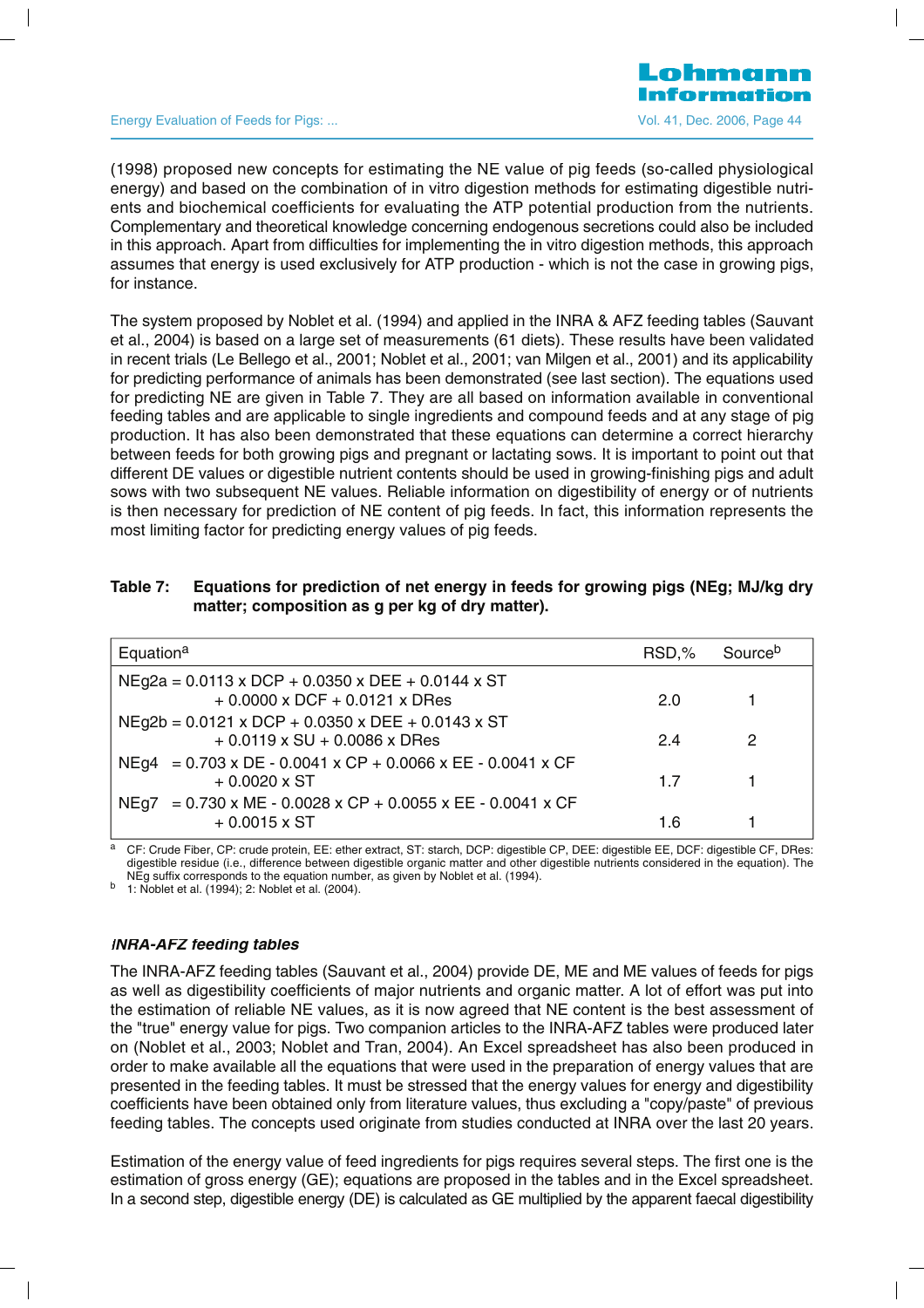Energy Evaluation of Feeds for Pigs: ... Change 1998 and Contract Contract Contract Contract Contract Contract Contract Contract Contract Contract Contract Contract Contract Contract Contract Contract Contract Contract Con

coefficient for energy (DCe). The energy losses in urine are calculated using the amount of nitrogen excreted in the urine and the losses in the form of gas from degraded cell walls. The metabolizable energy content (ME) is the difference between the DE value and the energy losses in urine and gas. The net energy (NE) value is estimated using the equations proposed by Noblet et al. (1994) that can be applied to both the growing pig and the adult sow. Details on the methods and the calculations for getting the values reported in the tables are given by Noblet et al. (2003; 2004) and Noblet and Tran (2004).

Ingredients presented in the feeding tables have a fixed composition and a corresponding energy value. However, the ingredients composition can be variable in practice, especially for by-products with expected variations in energy values. The basic approach cannot be used routinely for energy evaluation of such feed materials and simplified methods have then been proposed (Noblet et al., 2003; Noblet and Tran, 2004). In brief, for prediction of DE in growing pigs (DEg), prediction equations of GE and DCe have been produced per family of ingredients (Noblet et al., 2003; Noblet and Tran, 2004) and they can be applied for adjusting the DE value according to chemical composition; usually, dietary fiber criteria are used for that correction. For estimating DE in adult pigs (DEs) from DE in growing pigs (DEg), the DEs/DEg ratio cannot be considered as constant when the chemical composition of an ingredient differs from the one in the tables. The following formula:

DEs / DEg,  $% = 100 + (a / 100)$  x (100 - Ash) x (100 - b x DCe) / Deg

has been proposed in which "a" represents the amount of additional DE in adult pigs per g of undigestible organic matter in growing pigs (Table 4) and "b" the ratio between organic matter digestibility and energy digestibility. Ash content is in % of dry matter and DCe in %; DEg is expressed in MJ/kg of dry matter. Values of "a" and "b" are listed in the spreadsheet.

The ME/DE ratio of a feed material, for an average catabolism rate of proteins, is assumed to be constant when its chemical composition (nitrogen content) changes within reasonable limits. It is then possible to simplify the estimation of ME content of feed materials by calculating it as DE x (ME/DE). Values for ME/DE of feed materials are listed in the Excel spreadsheet (Noblet and Tran, 2004) or can be obtained from the INRA-AFZ tables per family of ingredients. Like the ME/DE ratio, the NE/ME ratio for a given ingredient does not vary much with the chemical composition. The NE can then be calculated as ME x (NE/ME). Values for NE/ME ratio are listed in the spreadsheet (Noblet and Tran, 2004).

# **Energy requirements**

Energy requirements are expressed on different bases. In ad libitum fed pigs, they mainly consist in fixing the diet energy density according to regulation of feed intake (appetite), growth potential, climatic factors or economical conditions. In restrictively fed growing pigs or in reproductive sows, it is necessary to define feeding scales according to expected performance (dose response approach). Finally, in more sophisticated or more theoretical approaches (factorial approach or modelling approach), it is necessary to determine the components of energy requirements (requirements, growth, milk production, thermoregulation, etc). Whatever the level of approach, most trials and recommendations were conducted according to DE and ME estimates of feeds and conclusions were expressed as DE or ME values. In addition, the recommendations were obtained with rather conventional feeds, i.e. cereals-soybean meal based diets whose efficiency of ME utilization in growing pigs is close to 74%. This latter value also corresponds to the average efficiency obtained over 61 diets by Noblet et al. (1994). The proposal is then to estimate the NE recommendations (diet energy density, daily energy requirements, components of energy requirements, etc.) as DE or ME requirements multiplied by 0.71 or 0.74, respectively. In the case of reproductive sows, the same approach and the same "correction factors" can be used for estimating their NE requirements but with dietary energy values calculated according to NE values estimated for adult pigs. Finally, for factorial approaches, NE for maintenance can be estimated as 750 kJ/kg BW $^{0.60}$  and 320 kJ/kg BW $^{0.75}$  in growing pigs (Noblet et al., 1994; Le Bellego et al., 2001) and reproductive sows (Noblet et al., 1993), respectively. The NE requirement for growth or milk production is equal to the amount of retained or exported energy.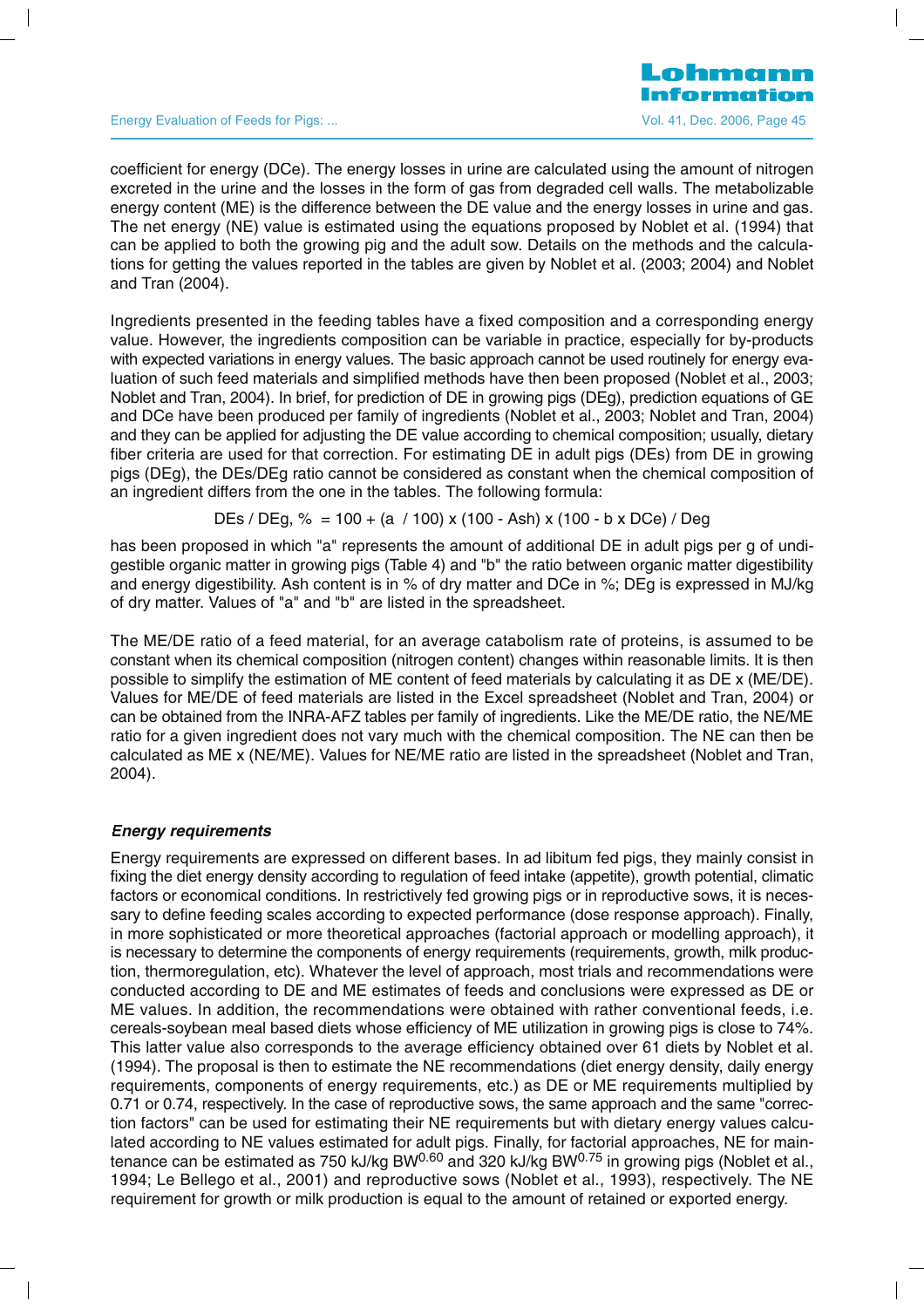#### **Comparison of energy systems**

#### **DE, ME and NE systems**

From the equations reported in Tables 2 and 7, it is obvious that the hierarchy between feeds obtained in the DE or ME systems will vary in the NE system according to the specific chemical composition. Since NE represents the best compromise between the feed energy value and energy requirement of the animal, the energy value of protein or fibrous feeds will be overestimated when expressed on a DE (or ME) basis. On the other hand, fat or starch sources are underestimated in a DE system (Noblet et al., 1993). These conclusions are more clearly demonstrated in Table 8 for a series of ingredients: high fat (animal or vegetable fat, oil seeds) or high starch (tapioca, cereals) ingredients are penalized in the DE system while protein rich and/or fiber rich (meals, fibrous by-products) ingredients are favored. For mixed ingredients, the negative effect of protein or fiber (i.e., protein sources) on efficiency of DE or ME for NE is partly counterbalanced by the positive effect of starch or fat (i.e., energy sources).

# **Table 8: Relative digestible, metabolizable and net energy values of ingredients for growing pigsa**

|                     | DE  | ME  | <b>NE</b> | NE/ME <sup>b</sup> |
|---------------------|-----|-----|-----------|--------------------|
| Animal fat          | 243 | 252 | 300       | 90                 |
| Tapioca             | 101 | 103 | 110       | 81                 |
| Corn                | 103 | 105 | 112       | 80                 |
| Rapeseed (full-fat) | 160 | 162 | 168       | 78                 |
| Wheat               | 101 | 102 | 106       | 78                 |
| <b>Barley</b>       | 94  | 94  | 96        | 77                 |
| Diet                | 100 | 100 | 100       | 75                 |
| Pea                 | 101 | 100 | 98        | 73                 |
| Soybean (full-fat)  | 116 | 113 | 108       | 72                 |
| Wheat bran          | 68  | 67  | 63        | 71                 |
| Soybean meal        | 107 | 102 | 82        | 60                 |
| Rapeseed meal       | 84  | 80  | 64        | 60                 |
| Amino acids mixture | 148 | 142 | 146       | 78                 |

a Within each system, values are expressed as percentages of the energy value of a diet containing 67.4% wheat, 16% soybean meal, 2.5% fat, 5% wheat bran, 5% peas, 4% minerals and vitamins and 0.10% of HCl-lysine; the so-called amino acids mixture contains 50% HCl-lysine, 25% threonine and 25% methionine. From Sauvant et al. (2004) <sup>b</sup> As %

#### **Net energy systems**

As explained above, several equations (and therefore systems) for prediction of NE of feeds are available (Schiemann et al., 1972: NEs; Just, 1982: NEj; Noblet et al., 1994: NEg; CVB, 1994: NEnl). The proposal of NRC (1998) cannot really be considered as a system. These systems were established according to different hypotheses and under different experimental conditions. Therefore, different NE systems do not provide interchangeable estimates and the NE value depends on the choice of the system. For comparing these NE systems, the measured NEg values of 61 diets (Noblet et al., 1994) have been compared to their calculated NEs, NEj and NEnl values. Comparison with the system proposed by Boisen and Verstegen (1998) was not possible at this stage. If we consider NEg as the 100 basis, average NEs, NEj and NEnl are equivalent to about 94, 83 and 96. As explained by Noblet (2000), these average differences are mainly due to differences in estimates of the fasting heat production. However, this ratio also depends on diet composition. It is slightly decreased for NEs and NEnl when dietary starch content is increased, which means that starch sources are underestimated according to these systems. However, both NEg and NEnl provide relatively consistent energy values. With regard to NEj, the NEj/NEg ratio is decreased when starch and fat levels are increased and increased for higher levels of crude protein or dietary fiber. It can then be considered that the NEj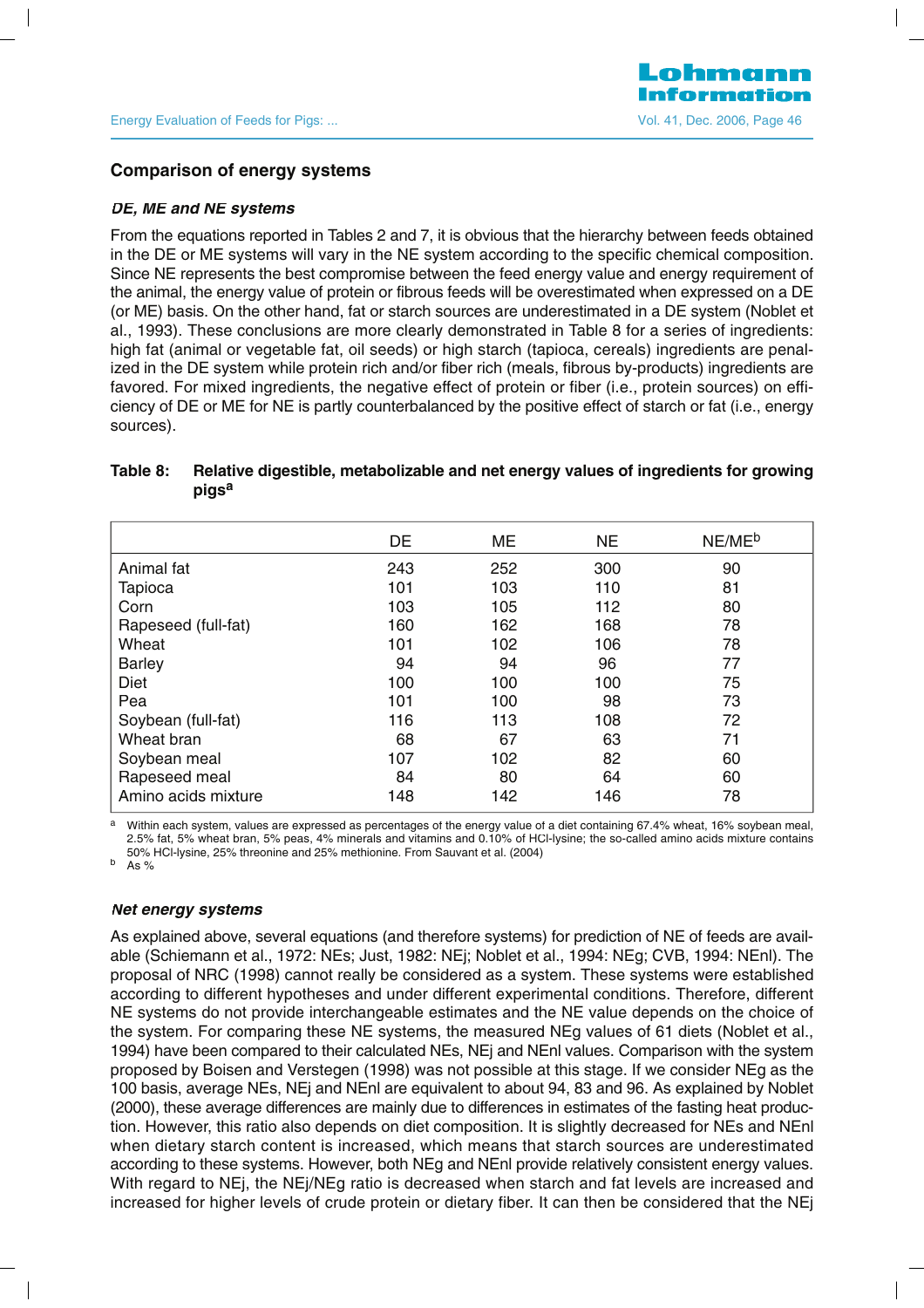Energy Evaluation of Feeds for Pigs: ... Change 17 (2006) 1996 12:3006, Page 47

system is close to a ME system and it is progressively replaced by new system in Denmark. Finally, recent trials in which NE value of pig diets has been measured in growing pigs (van Milgen et al., 2001; Le Bellego et al., 2001; Noblet et al., 2001; Le Goff et al., 2002) or in adult sows confirm the accuracy of the NEg system since measured NE values and predicted values according to equations presented in Table 7 were similar.

# **Energy systems and performance**

In diet formulation, chemical and ingredient composition of diets for growing-finishing pigs and reproductive sows is manipulated in order to achieve 1) a minimum level of recommended dietary energy and 2) minimum ratios between lysine and energy, and 3) minimum ratios between essential amino acids and lysine (i.e., ideal protein). These criteria are more relevant to the characteristics of the animal (i.e., BW, genotype, physiological stage) or, in other terms, the nutritional requirements. The expression of nutritional values of feeds should be as consistent as possible with the expression of nutrient requirements. From that point of view, the most consistent expression of energy value and energy requirements is theoretically based on NE. In addition, apart from minimizing the cost of diets, an objective such as minimizing heat dissipation (in heat stressed animals, for instance) can be met when formulating on a NE basis. More generally, the quality of a nutritional evaluation system is given by its ability to predict the performance of the animals and independently of the diet composition (or specific effects of nutrients).

The data presented in Tables 9 and 10 illustrate the relationship between energy system and performance and confirm that NE as calculated according to Noblet et al. (1994a; 2004) is a better predictor of performance than DE or ME. In other words, the NE value is a satisfactory estimate of the energy value of feeds. On the other hand, DE or ME systems overestimate the energy value of high CP diets (Table 11) and underestimate the energy value of fat rich diets. In the specific case of low protein diets which are more and more recommended in order to reduce the impact of pig production on the environment (Le Bellego et al., 2002; Table 9), it is clear that their energy value is underestimated when formulated on a DE or ME basis (Table 11). This may explain the tendency of fatter carcasses when low protein diets are formulated on a DE basis: animals are in fact getting more energy than expected from DE supply (Table 9). This also illustrates the importance of formulation criteria for interpreting performance results and the risks of manipulating the composition of diets according to inaccurate or inappropriate nutritional criteria. The use of ileal digestible (or available) amino acids and NE are then highly recommended.

# **Table 9: Energy requirements of ad libitum fed growing-finishing pigs according to energy evaluation system) a**

|                                  | Diet 1            | Diet 2            |
|----------------------------------|-------------------|-------------------|
| Diet composition, %              |                   |                   |
| Crude protein                    | 18.8              | 14.5              |
| Starch                           | 45.9              | 50.9              |
| Fat                              | 2.5               | 2.6               |
| Energy intakes, MJ/d             |                   |                   |
| DE                               | 38.9 <sup>a</sup> | 37.3 <sup>b</sup> |
| MЕ                               | 37.1 <sup>a</sup> | 36.1 <sup>b</sup> |
| NE                               | 27.6              | 27.5              |
| Nitrogen excretion, g/kg BW gain | 50.2 <sup>a</sup> | 30.9 <sup>b</sup> |

Performance were measured between 30 and 100 kg at a temperature of 22°C; energy intakes are adjusted by covariance analysis for similar BW gain (1080 g/day) and carcass composition at slaughter; diets had the same ratio between digestible lysine and NE (0.85 and 0.70 g/MJ in the growing and finishing periods, respectively) and the ratios between essential amino acids and lysine were above recommended values; diet composition values represent the mean of the growing diet and the finishing diet. Adapted from Le Bellego et al. (2002).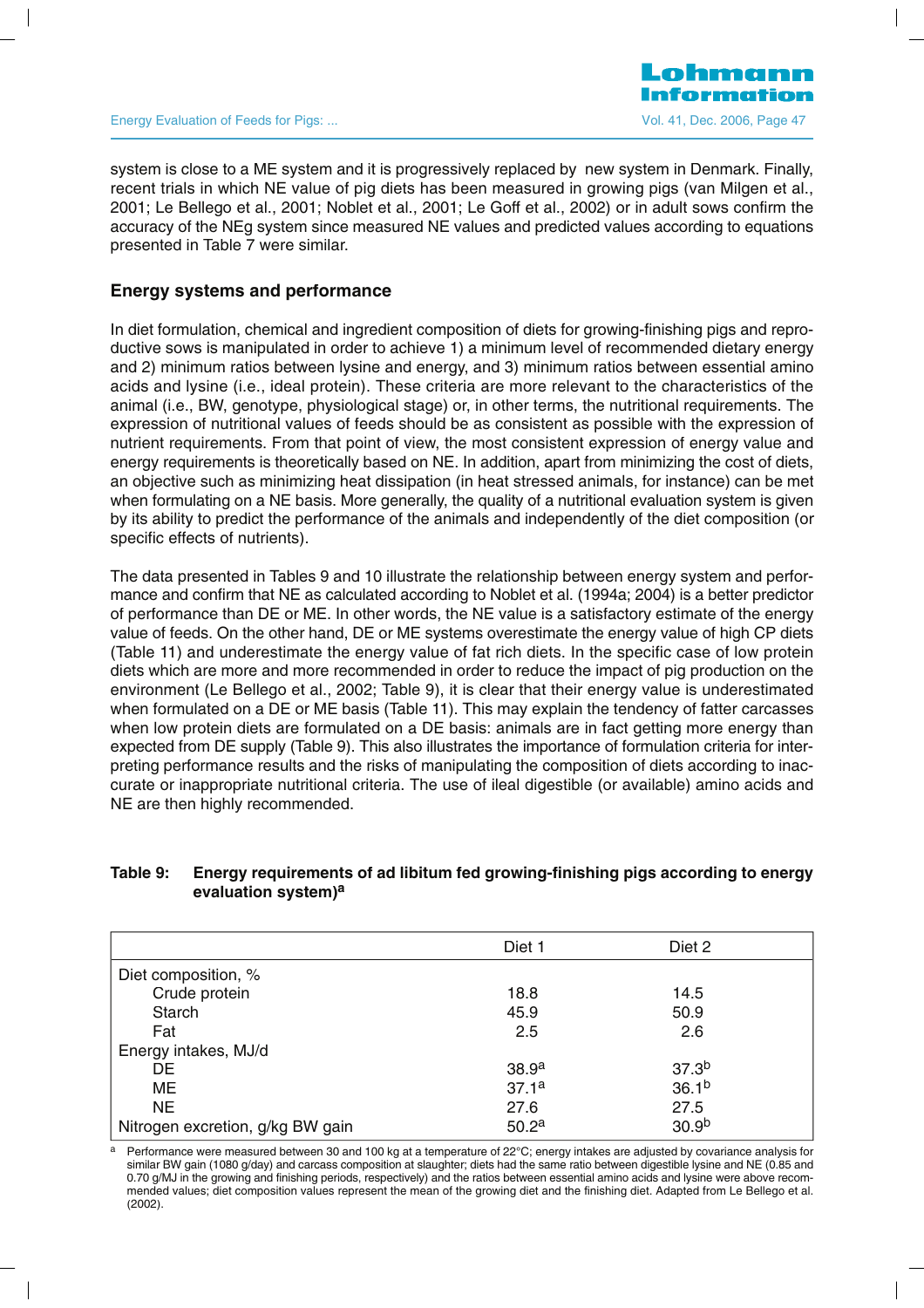# Table 10: Performance of ad libitum fed growing-finishing pigs according to dietary fat **supplementation: comparison of energy systems) a**

|                        | Performance<br>Relative performance |     |       |       |       |
|------------------------|-------------------------------------|-----|-------|-------|-------|
| Fat supplementation, % | 0                                   | 0   | 2     | 4     | 6     |
| Feed intake, g/d       | 2200                                | 100 | 97.3  | 97.7  | 94.1  |
| ME intake, MJ/d        | 29.7                                | 100 | 100.0 | 103.3 | 102.1 |
| NE intake, MJ/d        | 22.5                                | 100 | 100.6 | 104.3 | 103.6 |
| BW gain, g/d           | 737                                 | 100 | 100.5 | 105.7 | 106.1 |
| Feed to BW gain:       |                                     |     |       |       |       |
| kg/kg                  | 2.98                                | 100 | 96.6  | 92.3  | 88.9  |
| MJ ME/kg               | 40.2                                | 100 | 99.6  | 97.8  | 96.5  |
| MJ NE/kg               | 30.4                                | 100 | 100.1 | 98.8  | 97.9  |

<sup>a</sup> Between 36 and 120 kg BW; in three successive periods; at each period, the protein:energy ratio (Digestible lysine to NE) was the same for all diets; the protein:energy ratio decreased over successive periods. Protein and energy values of diets (corn/soybean meal/choice white grease) were calculated according to Sauvant et al. (2004).

#### **Table 11: Effect of dietary crude protein level on energy utilization (MJ/kg BW0.60) in growing pigs (adapted from Le Bellego et al., 2001b) 1**

|                        | Diet 1 |       | Diet 2 |  |
|------------------------|--------|-------|--------|--|
| Diet composition, %    |        |       |        |  |
| Crude protein          | 17.4   |       | 13.9   |  |
| Starch                 | 45.0   |       | 52.2   |  |
| At the same DE intake  |        |       |        |  |
| Heat production        | 1.415  | $***$ | 1.374  |  |
| Retained energy        | 1.041  | $***$ | 1.109  |  |
| At the same ME intake  |        |       |        |  |
| Heat production        | 1.418  | $***$ | 1.371  |  |
| Retained energy        | 1.051  | $***$ | 1.098  |  |
| At the same NEg intake |        |       |        |  |
| DE intake              | 2.594  | $***$ | 2.528  |  |
| ME intake              | 2.488  | $***$ | 2.452  |  |
| Heat production        | 1.421  | $***$ | 1.368  |  |
| Retained energy        | 1.067  |       | 1.084  |  |

 $1$  In 65 kg pigs; diets had the same ratio between digestible lysine and NE (0.76 g/MJ) and ratios between essential amino acids and lysine were above recommendations for ideal protein (six amino acids were supplemented in diets 2 and 3). Energy balance results were adjusted by covariance analysis. \*\*: P<0.01

# **Conclusions**

In this review, we have demonstrated that energy value of pig feeds density can be measured according to different criteria (DE, ME or NE) and different systems for each criterion. The most advanced and practically applicable energy evaluation system appears the NE system proposed by Noblet et al. (1994) for which energy values of most ingredients used in pig diets are available (Sauvant et al., 2004); complementary methods have been proposed for evaluating any ingredient that differs in terms of chemical composition from those defined in feeding tables. In addition, these authors have proposed energy values that are different for growing and adult pigs. Technological treatment can also affect the energy value. Unfortunately, current information is insufficient to take this systematically into consideration; it should be an area for future research. This review also indicates that the relative energy density or the hierarchy between ingredients depends on the energy system (DE vs. ME vs. NE) with considerable variation between ingredients or compound feeds when either fat or crude protein contents deviates from values in standard diets. This has also consequences on results of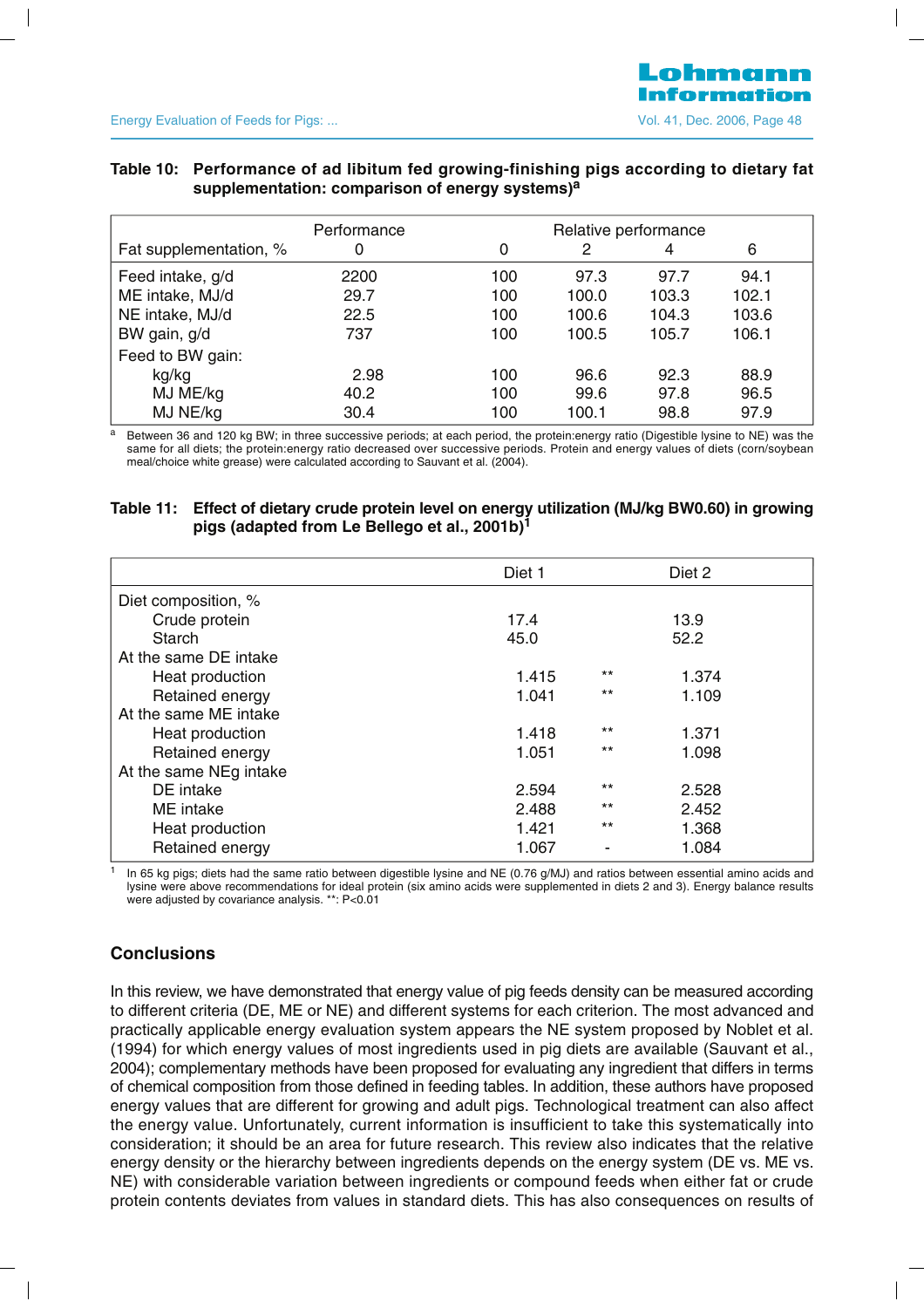#### Energy Evaluation of Feeds for Pigs: ... Change 19 and the Contract of Pigs: No. 41, Dec. 2006, Page 49

least-cost formulation with tendencies for lower crude protein diets and higher fat contents when changing from DE to ME and to NE systems. From that point of view, using NE instead of DE or ME is a potential technique for attenuating the negative consequences of pig production on environment by reducing the nitrogen waste. Finally, it can be mentioned that measured or estimated DE, ME or NE values of feeds are indicators of the potential energy value of the feed for meeting the energy requirements of the animals that are dependent on a lot of animal or environment factors. The accuracy of the prediction becomes higher when moving from DE to ME and to NE.

Significant improvements in prediction of energy value of pig feeds will come from an improved knowledge of energy and nutrients digestibility, which depends on chemical characteristics of the feed, (bio)technological treatments, animal factors (body weight) and interactions between these factors. Since DF is the main factor of variation of digestive utilization of the diet, more emphasis should be given to routine techniques that identify the nutritional and physiological "quality" and the role of DF. Improving feed evaluation systems will eventually consist in using more mechanistic approaches based on a nutrient supply (i.e., glucose, amino acids, etc.) which are used for meeting requirements for ATP, protein synthesis, and fat synthesis by the animal. Modeling approaches are then essential for describing both digestion of nutrients and metabolic utilization of nutrients. Energy value (expressed as a caloric value) will then become an auxiliary variable of the model.

#### **Summary**

Feeds can be attributed different energy values according to, first, the step considered in energy utilization (DE: digestible energy, ME: metabolizable energy and NE: net energy) and, second, the method used for estimation at each step. Some of the most important dietary (chemical composition, technology) and animal (body weight) factors which affect digestive and metabolic utilization of energy in swine are reviewed. Results indicate that energy digestibility of feeds is negatively affected by dietary fiber content but the negative effect is attenuated with body weight increase. This suggests that feeds should be attributed DE values according to pig BW; in practice, at least two different DE values, one for growing-finishing pigs and one for reproductive sows are recommended. The energy digestibility of pig feeds can also be affected by feed processing (pelletting for instance). Metabolic utilization of ME is dependent on diet chemical composition with efficiencies higher for energy from fat (90%) or starch (82%) than from protein or dietary fiber (60%). The hierarchy between feeds is then dependent on the energy system with overestimation of protein rich feeds and underestimation of starch and/or fat rich feeds in the DE or ME systems. The NE system provides an energy value which is the closest to the "true" energy value of a feed; it predicts more accurately the performance of the pigs and allows implementing safely new feeding approaches.

# **Zusammenfassung**

Der Energiewert eines Futters kann unterschiedlich bestimmt werden, erstens nach der Stufe der Energienutzung (DE: verdauliche Energie; ME: metabolische Energie; NE: Nettoenergie) und zweitens nach der Methode, die auf der jeweiligen Stufe angewandt wird. Die wichtigsten Faktoren im Futter (chemische Zusammensetzung, Technologie) und im Tier (Körpergewicht), welche die verdauliche und nutzbare Energie beim Schwein beeinflussen, werden dargestellt. Ergebnisse von Fütterungsversuchen zeigen, dass die verdauliche Energie mit steigendem Rohfaseranteil sinkt, dass dieser Effekt aber mit steigendem Körpergewicht abnimmt. Deshalb wird vorgeschlagen, für die Praxis unterschiedliche DE-Werte für Mastschweine und Sauen zugrunde zu legen. Die verdauliche Energie eines Futters kann auch durch die technologische Behandlung (z.B. Pelletieren) beeinflusst werden. Die Nutzbarkeit von ME hängt von der chemischen Zusammensetzung ab und ist für Fett (90%) und Stärke (82%) höher als für Protein oder Rohfaser (60%). Die Hierarchie verschiedener Futtermittel hängt vom jeweils benutzten Energiesystem ab und tendiert dazu, den Energiewert in proteinreichen Futtermischungen zu überschätzen und in fett- bzw. stärkereichen Mischungen zu unterschätzen. Das NE System kommt dem wahren Energiewert eines Futters am nächsten. Es erlaubt eine genauere Prognose des Wachstums von Mastschweinen und eine entsprechend sichere Futterformulierung.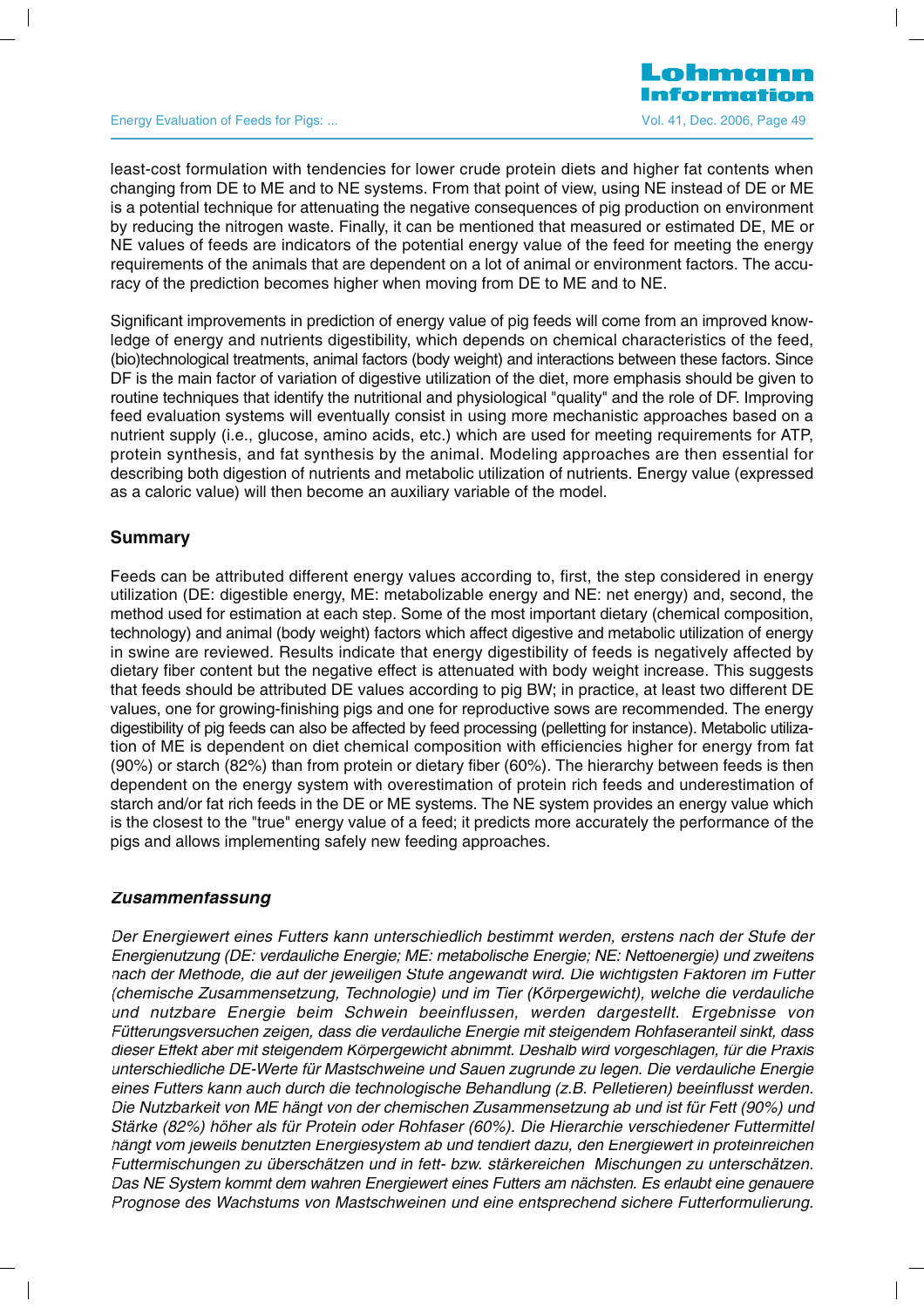#### **Literature cited**

- Boisen, S., and M.W.A Verstegen, 1998. Evaluation of feedstuffs and pig diets. Energy or nutrient-based evaluation systems? II. Proposal for a new nutrient-based evaluation system. Acta Agric. Scand., section A, Anim. Sci. 48: 95-102.
- CVB, 1994. Veevoedertabel. Gegevens over voederwarde verteerbaarheid en samenstelling. CVB, Lelystad.
- Just, A., 1982. The net energy value of balanced diets for growing pigs. Livest. Prod. Sci. 8: 541-555.
- Le Bellego, L., J. van Milgen and J. Noblet, 2001. Energy utilization of low protein diets in growing pigs. J. Anim. Sci. 79: 1259- 1271.
- Le Goff, G., and J. Noblet, 2001. Comparative digestibility of dietary energy and nutrients in growing pigs and adult sows. J. Anim. Sci. 79: 2418-2427.
- Le Goff, G., J. van Milgen and J. Noblet, 2002. Influence of dietary fibre on digestive utilization and rate of passage in growing pigs, finishing pigs, and adult sows. Anim. Sci. 74: 503-515.
- Noblet, J., 2000. Digestive and metabolic utilization of energy in swine: application to energy evaluation systems. J. Appl. Anim. Res. 17: 113-132.
- Noblet, J., V. Bontems and G. Tran, 2003. Estimation de la valeur énergétique des aliments pour le porc. Prod. Anim. 16: 197-210.
- Noblet, J., and M. Champion, 2003. Effect of pelleting and body weight on digestibility of energy and fat of two corns in pigs. J. Anim. Sci. 81 (Suppl. 1): 140.
- Noblet, J., H. Fortune, X.S. Shi and S. Dubois, 1994. Prediction of net energy value of feeds for growing pigs. J. Anim. Sci. 72: 344-354.
- Noblet, J., and G. Le Goff, 2001. Effect of dietary fibre on the energy value of feeds for pigs. Anim. Feed Sci. Technol. 90: 35-52.
- Noblet J., and J. van Milgen, 2004. Energy value of pig feeds: Effect of pig body weight and energy evaluation system. J. Anim. Sci. 82 (13), E. Suppl., E229-E238. (http://www.asas.org/symposia/04esupp/E229.pdf)
- Noblet, J., B. Sève and C. Jondreville, 2004. Nutritional values for pigs. In: Tables of composition and nutritional value of feed materials: pigs, poultry, cattle, sheep, goats, rabbits, horses, fish. D. Sauvant, J.M. Perez and G. Tran (Eds.). Wageningen Academic Publ., Wageningen and INRA Ed., Versailles, p.25-35.
- Noblet, J. and X.S. Shi, 1993. Comparative digestibility of energy and nutrients in growing pigs fed ad libitum and adult sows fed at maintenance. Livest. Prod. Sci. 34: 137-152.
- Noblet, J., X.S. Shi and S. Dubois, 1993. Metabolic utilization of dietary energy and nutrients for maintenance energy requirements in sows: basis for a net energy system. Br. J. Nutr. 70: 407-419.
- Noblet J. and G. Tran, 2004. Estimation of energy values of feeds for pigs. Feed Mix 11 (4): 16-19. http://www.inapg.inra.fr/ens\_rech/dsa/afz/tables/energy\_pig.htm
- NRC, 1998. Nutrient Requirements of Swine. 10th ed. Natl. Acad. Press, Washington, DC.
- Ramonet, Y., J. van Milgen, J.Y. Dourmad, S. Dubois, M.C. MeunierSalaün and J. Noblet, 2000. The effect of dietary fibre on energy utilisation and partitioning of heat production over pregnancy in sows. Br. J. Nutr. 84: 85-94.
- Renaudeau, D., N. Quiniou, and J. Noblet, 2001. Effect of high ambient temperature and dietary protein level on performance of multiparous lactating sows. J. Anim. Sci. 79: 1240-1249.
- Rijnen, M.M.J.A., M.W.A. Verstegen, M.J.W. Heetkamp and J.W. Schrama, 2003. Effects of tow different dietary fermentable carbohydrates on activity and heat production in group-housed growing pigs. J. Anim. Sci. 81: 1210-1219.
- Sauvant, D., J.M. Perez and G. Tran, 2004. Tables of composition and nutritional value of feed materials: pigs, poultry, cattle, sheep, goats, rabbits, horses, fish. D. Sauvant, J.M. Perez & G. Tran (Eds). Wageningen Academic Publishers, Wageningen and INRA Editions, Versailles.
- Schiemann, R., K. Nehring, L. Hoffmann, W. Jentsch and A. Chudy, 1972. Energetische Futterbewertung und Energienormen. VEB Deutscher Landwirt-schaftsverlag, Berlin, 344 pp.
- Skiba, F., J. Noblet, P. Callu, J. Evrard, and J.P. Melcion, 2002. Influence du type de broyage et de la granulation sur la valeur énergétique de la graine de colza chez le porc en croissance. Journ. Rech. Porcine Fr. 34: 67-74.
- Van Milgen, J., J. Noblet and S. Dubois S., 2001. Energetic efficiency of starch, protein, and lipid utilization in growing pigs. J. Nutr. 131: 1309-1318.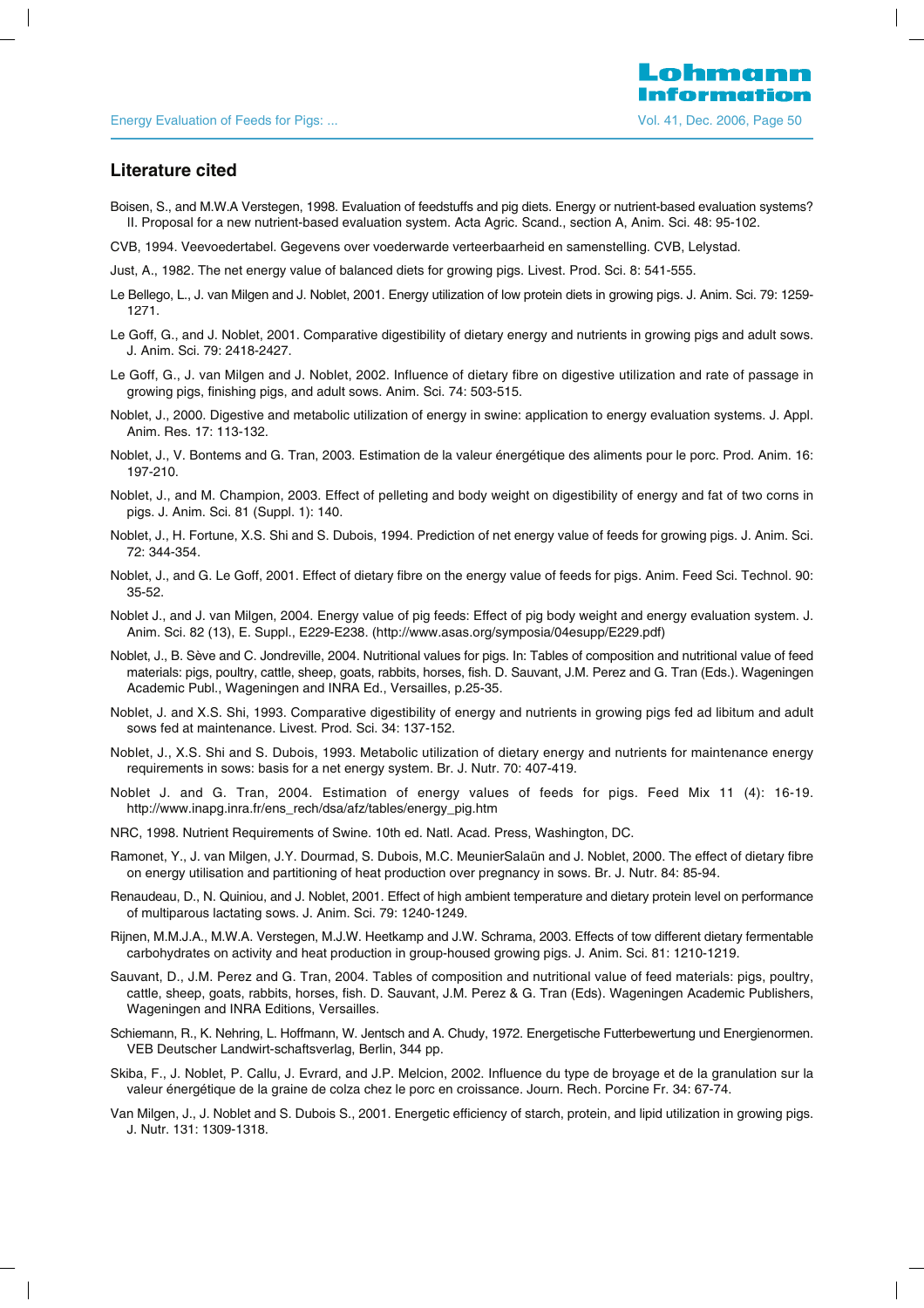

# **N f i d( l )i l i New prospects for using rape seed (canola) in layer rations**

#### **Robert Pottgüter, Lohmann Tierzucht GmbH, Cuxhaven**

Many people driving through Germany or flying into Frankfurt in spring will recognize rape seed (in many countries better known as canola) as beautiful, yellow blooming fields. Increased demand for rape seed oil and attractive prices relative to other crops helped to expand the cultivation considerably, especially in North-Eastern Germany, but in other regions as well. Rape seed meal (RSM) is a byproduct of processing rape seed for oil. RSM, however, does not look as pretty as a blooming canola field, it is dark brown and still has a negative image as a potential ingredient for poultry feed since it has been associated with the occasional "fishy flavor" of some brown eggs.

Why should Lohmann Tierzucht, as a primary breeder of brown-egg type laying hens, now take up this subject and consider RSM in layer rations – instead of repeating the well-known warning against RSM in rations for brown-egg layers? Since consumers tend to quit eating eggs whenever they find an egg with "fishy taint", breeders of laying hens must have a direct interest to minimize this unpleasant experience to happen. Nutritionists know that RSM can cause "fishy taint" in brown-shelled eggs (seldom also in white eggs from breeds such as Brown Leghorns). However, RSM is generally considered as a good component for ruminant feed. Due to the dark color of RSM, its inclusion may not please conservative egg producers who prefer the light color of a maize-soya feed, but we should focus here on questions of egg quality, adequate nutrition and production cost per egg.

Since the early 1980s, before it was recognized that the cause of "fishy taint" was due to the inability of some hens to metabolize trimethylamin (TMA), Lohmann Tierzucht started to screen brown-egg lines for individual hens laying tainted eggs and to eliminate them before reproduction. While RSM was used in pedigreed test flocks to expose this defect, it was recommended not to use RSM in layer feeds for commercial layers. Unfortunately, many years of conventional selection did not solve the problem completely, and eggs with "fishy taint" still occurred – even if the rations were guaranteed without RSM. Therefore, a more fundamental solution was sought, involving the search for a gene causing this defect. After six years of dedicated research (Honkatukia et al., 2005) and application of results in the breeding program, we can now take a second look at RSM as a useful component of layer feed.

If rape seed meal can be included as a source of protein in layer rations, this will help to reduce feed cost per egg and benefit the whole egg industry. All commercial layers of Lohmann and H&N strains hatched after 2006 should be free of the defect, and we expect that other breeders will use these new tools in their selection programs as soon as possible. RSM has been used successfully as a source of protein in feed for white-egg layers for a long time. However, to minimize possible loopholes in feed logistics for small egg producers with white-egg and brown-egg layers and a single feed silo for all flocks, the conservative approach has been not to include RSM in feed for laying hens in general.

With increasing cultivation of rape seed and its use as renewable energy source in Europe, rape seed meal and rape seed cake (cold-pressed rape seed containing oil residue) are also increasingly available as feed components and included in compound feed. Poultry nutritionists in Germany can refer to successful usage of rape seed protein in compound feed for broilers, turkeys, water fowl, growing pullets, as well as white-egg layers. Efforts of plant breeders to reduce unwanted ingredients in rape seed resulted in "00-rape seed" (0-rape seed = free of erucic acid, 00-rape seed = low in glucosinolate).

The limited usage of RSM in layer feed, especially for brown-egg layers, was due to the component sinapin, which may cause "fishy taint" in some eggs. The residual content of glucosinolate (mustard oil) can be reliably analyzed with the techniques of HPLC and will be further reduced by plant breeders.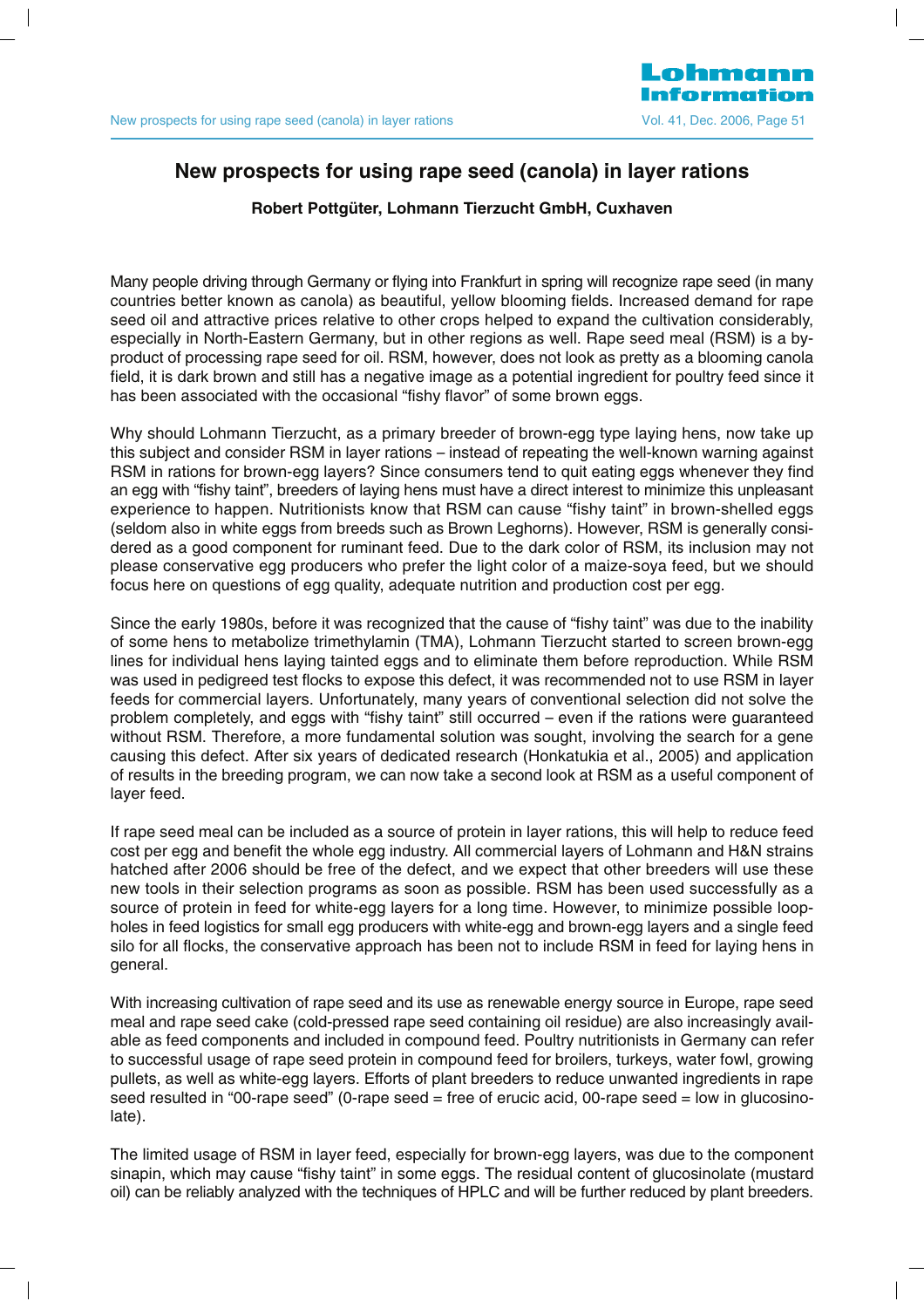German feed laws specify upper limits for glucosinolate contents in RSM to be used in compound feed. Rape varieties rich in erucic acid, which may be cultivated for industrial purposes, are not suitable for use in poultry (and pig) feed.

With about 4.5 million hectares, rape is the most important oil plant in Europe and the second most important worldwide, following soy beans. Rape is a highly productive crop in Europe; rape oil is already an important raw material for the manufacture of margarine and is gaining special interest in human nutrition due to its content of Omega-3 fatty acids. The growing demand for human nutrition also contributes to the increase in the cultivation of rape.

In Germany, 10% of the agricultural cropland is currently being used for rape seed, about 70% of which for the production of Bio-diesel as plant oil fuel. In 2005/2006, the cultivation of rape seed expanded by 10% over the previous fiscal year in the state North Rhein-Westphalia, following a trend throughout Germany which leads to an increase in supply of rape seed meal and rape cake as well as an increase in competitiveness in comparison to soy bean meal, which has to be imported from overseas.

As rape cake contains variable and considerable residual oil content, it is necessary to clarify a few issues in this context. Rape seed oil was never suspected of being a cause of egg taint and has been used in the nutrition of laying hens for a long time. As can be seen from the figures in table 1, rape seed oil has a much lower linoleic acid content than soybean oil or sunflower oil, which can be used in phase feeding to control undesirable increase in egg weight in older hens.

| Fatty acid               | Animal<br>fat | Kokos<br>fat   | Palm<br>oil    | Rape-<br>seed oil | Soybean<br>oil | Sun-<br>flower oil | Poultry<br>fat | <b>Bone</b><br>fat |
|--------------------------|---------------|----------------|----------------|-------------------|----------------|--------------------|----------------|--------------------|
| Laurin<br>C 12:0         | $0 - 0.2$     | 48             | 50             |                   |                |                    |                |                    |
| Palmitin<br>C 16:0       | 23-27         | 9              | 7              | 5                 | 8              | 6                  | 20             | 19                 |
| <b>Stearin</b><br>C 18:0 | $14 - 18$     | $\overline{2}$ | $\overline{2}$ | $\overline{2}$    | $\overline{4}$ | $\overline{4}$     | 8              | 16                 |
| Oil<br>C 18:1            | 40-60         | 7              | 15             | 51                | 28             | 20                 | 37             | 47                 |
| Linoleic<br>C18:2        | $7 - 10$      | 1              | 1              | 24                | 53             | 70                 | 25             | 8                  |
| Linolenic<br>C18:3       | $0 - 1$       | ۰              |                | 6                 | 6              | ٠                  | 4              | 1                  |

# **Table 1: Fatty acids (in %) in typical fat and oil components**

How is rape seed protein used in the nutritionist's program to formulate a specific ration for laying hens? At first, a matrix for all available components with their nutrient and energy content is defined as a unique finger print for every raw material which may be used in the manufacture of a batch of feed. In order to obtain a linear optimization, various raw materials would be allowed to compete. The inclusion in a feed mix is subject to a minimum and maximum limit to be fixed and then optimized on the basis of price and nutritional value of all components. This "price value" of a raw material (e.g. RSM) for a particular feed mix is based on (estimated) nutrient content and current market prices (e.g. in Euro per 100kg). The declaration of the "price value" of a raw material, e.g. RSM in layer mash with 11.4 ME MJ/kg, can be completely different from the actual price on the raw material market: a more expensive raw material with higher nutrient content can be relatively "cheaper" in terms of the feed formulation and in turn contribute to lower feed cost per kg egg mass.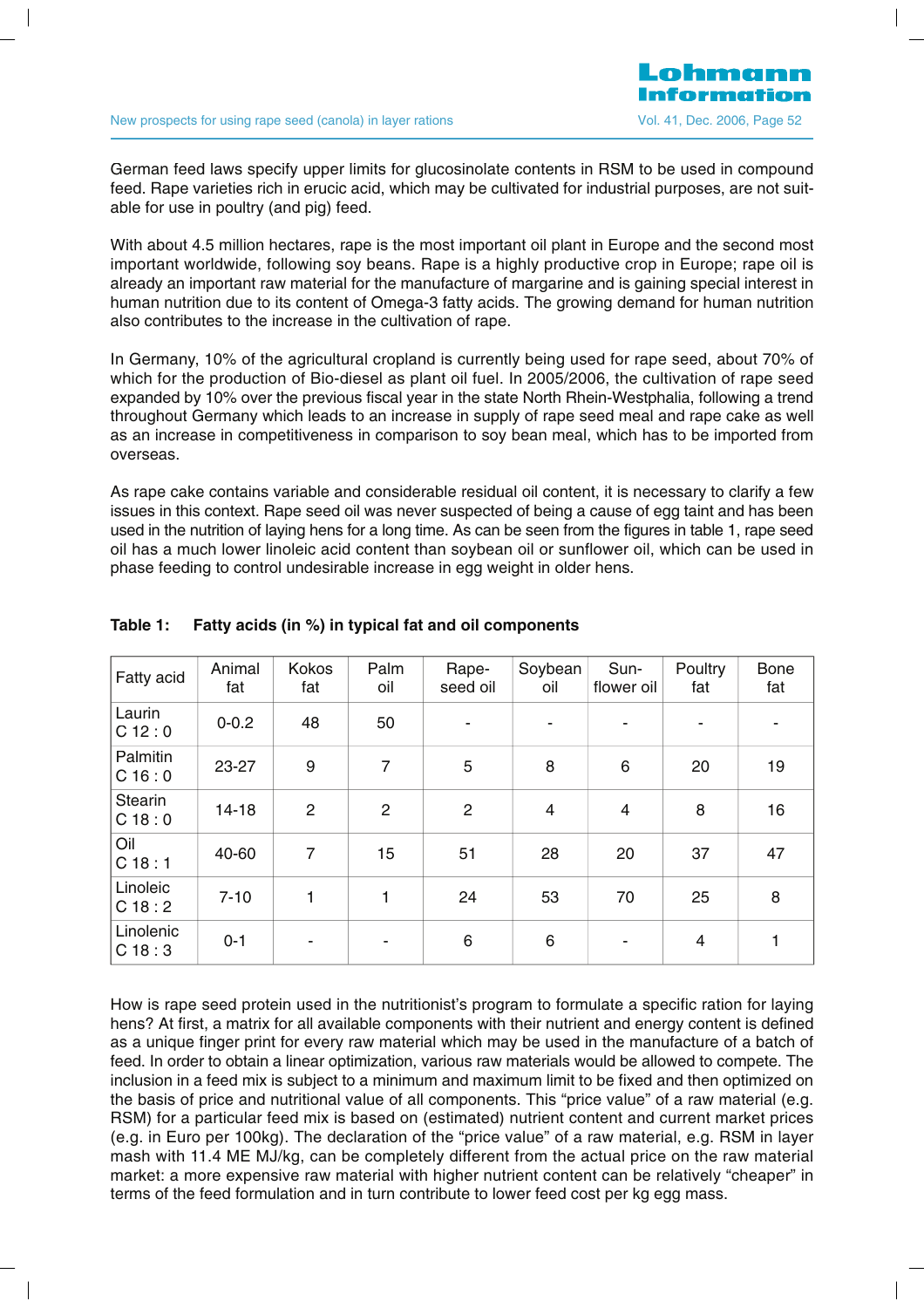Rape seed meal and rape seed cake (RSC) are good protein sources for poultry nutrition due to their high content of methionine, the most important amino acid in poultry feed. The crude fiber content is high compared to other protein sources, resulting in lower energy content, but this can be balanced in the feed mix with higher fat content, in particular oil. A higher crude fiber content is actually desirable in layer rations. The energy in rape seed cake varies, depending on the residual oil content. Therefore, rape seed cake should be regularly tested for crude fat content.

|                 | Soybean<br>meal<br>Hypro | Soybean<br>meal<br><b>Brasil</b> | Rapeseed<br>cake<br>$(5.8\%)^*$ | Rapeseed<br>meal<br>$(2.0\%)^*$ | Sunflower<br>meal<br>Argentina | Peas |
|-----------------|--------------------------|----------------------------------|---------------------------------|---------------------------------|--------------------------------|------|
| Crude protein % | 47.8                     | 46.7                             | 34.8                            | 34.0                            | 31.4                           | 20.7 |
| Lysine %        | 2.86                     | 2.83                             | 1.74                            | 1.81                            | 1.11                           | 1.48 |
| Methionine %    | 0.65                     | 0.60                             | 0.73                            | 0.68                            | 0.69                           | 0.20 |
| Threonine %     | 1.85                     | 1.79                             | 1.50                            | 1.47                            | 1.16                           | 0.77 |
| Crude fiber %   | 3.7                      | 6.2                              | 10.5                            | 12.0                            | 22.3                           | 5.3  |
| ME MJ/kg        | 10.1                     | 9.8                              | 9.3                             | 7.9                             | 6.7                            | 11.3 |

#### **Table 2: Nutrient content of different raw materials (Source: Degussa and WPSA)**

\* Crude fat

To determine the potential advantage of using RSM or RSC, they were included in optimizing theoretical layer rations. Raw material prices used for the calculations corresponded to actual market prices in Germany in August/September 2006. The compound feed contains the following nutrient specifications: 11.4 ME MJ/kg, 17.5% crude protein, 0.40% methionine, max. 7% crude fat, 3.7% calcium and 0.5% phosphorous. The following table 2 illustrates the compounds which are based on a common German feed for layers containing wheat, maize, soya 48 as well as some sunflower meal extract and wheat by-products.

In table 3, the results of optimizing layer rations with a maximum of 5% or 10% RSM or RSC, respectively, are shown. As expected, the proportion of soybean meal goes down with the inclusion of rape products. Sunflower meal extract and wheat by-products are omitted or reduced, as opposed to wheat, which will increase. When RSM is included, fat is slightly increased, whereas fat content is slightly reduced when RSC is included. The remaining raw materials, i.e. lime stone, mineral nutrients and additional additives remain unchanged. It should be mentioned that the appearance of compounds with rape seed products would naturally be darker in color.

Further consequences result from the optimization. Each % soybean meal is replaced by about 1.4% RSM. Since RSM requires more room in the compound, it suppresses other raw materials which are low in energy. The energy level can be balanced by including a little more fat or oil. Further consequences are a somewhat higher crude fiber content and a lower level of potassium due to reduced soybean meal, both of which are considered favorable for layer feed.

For organic feed, RSC is of special interest, because it is not an "extract". As extracts are not allowed in organic feed, RSC offers a new high-quality source of protein, contributing to a balanced compound at reduced cost.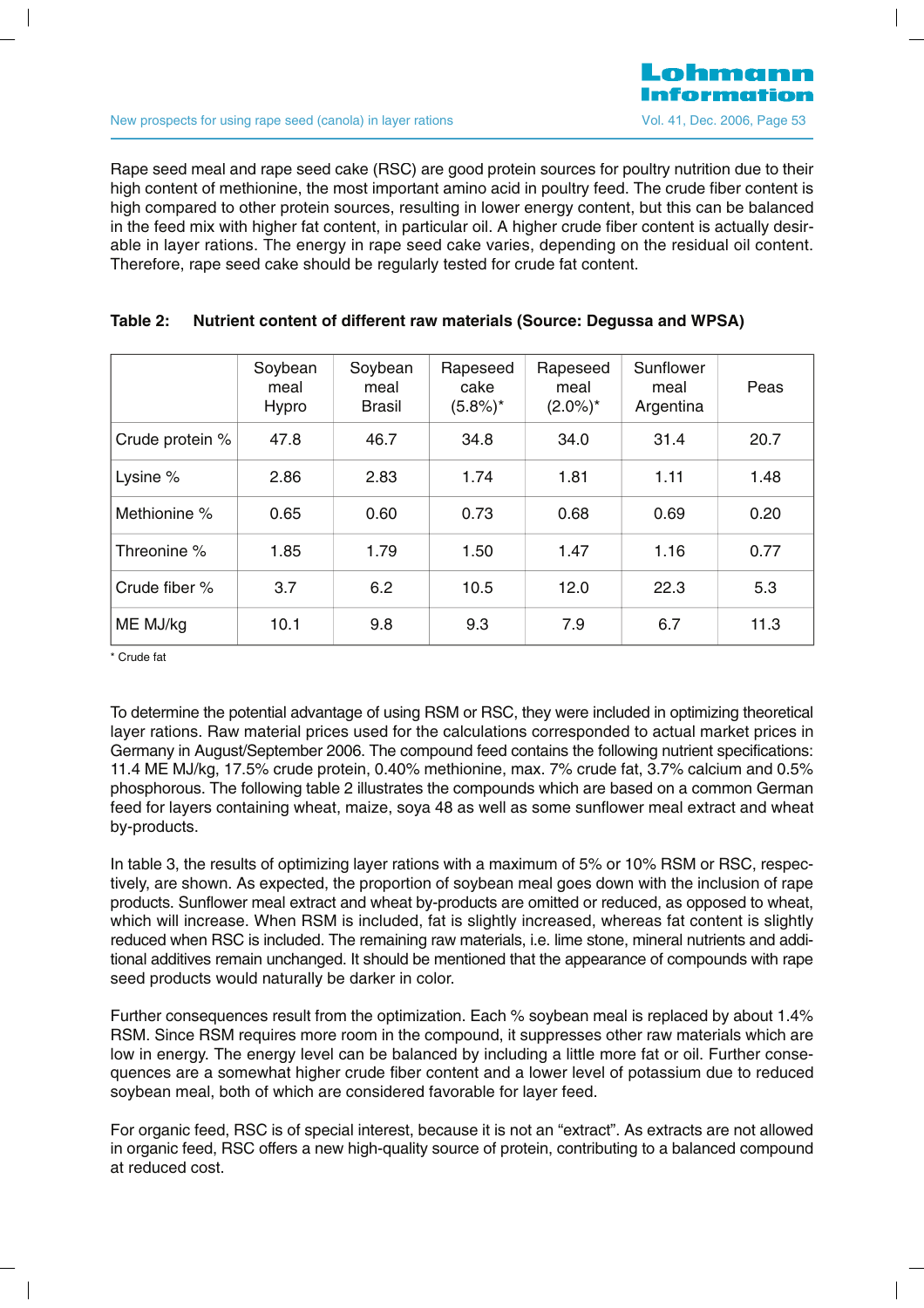| Parts in %        | Control | Mixture 2 | Mixture 3      | Mixture 4 | Mixture 5 |
|-------------------|---------|-----------|----------------|-----------|-----------|
| Rape seed meal    |         | 5.0       | 10.0           |           |           |
| Rape seed cake    |         | ٠         | $\blacksquare$ | 5.0       | 10.0      |
| Wheat             | 34.0    | 25.2      | 37.8           | 34.6      | 36.6      |
| Maize             | 19.0    | 19.0      | 19.2           | 18.6      | 18.2      |
| Soybean meal 48   | 20.0    | 18.3      | 16.1           | 17.8      | 15.1      |
| Fat & Oil         | 4.7     | 4.8       | 4.9            | 4.6       | 4.5       |
| Sunflower meal    | 2.0     | ۰         |                |           |           |
| Wheat by-products | 9.5     | 6.9       | 1.2            | 8.6       | 4.8       |
| Minerals, premix  | 10.8    | 10.8      | 10.8           | 10.8      | 10.8      |

#### **T bl O i i d f d i i h d d d l i h Table 3: Optimized feed mixtures with rape seed products, compared to a control without RSM or RSC**

The "value for money" and cost reduction potential of rape seed products in layer feed depends on the actual nutrient ingredients of RSM and RSC and the energy content of the feed. The value of rape seed products is negatively related to the desired energy level. The higher the concentrate in nutrient contents of the remaining raw materials of the feed, the more rape seed products can be included in the feed compound. A higher crude fat content "paves the way" for recipes in higher portions, especially that of RSM. The value of rape seed products depends on the relative prices of other sources of protein, e.g. soybean meal. Since soybean meal is still the most important source of protein for vegetarian rations, rape seed protein offers high value for money especially in Northwest Europe. In the examples calculated it leads to a reduction in cost by up to  $3\%$  (0.20 – 0.60 Euro/100 kg) for layer feed.

The following maximum content of rape seed products can be recommended as 'tried and tested': 0% in chick starter, 5% in chick feed, 7% in pullet feed, 10% in layer feed. The actual level to be included, however, has to take into account the targeted composition of the final feed mix (e.g. content of specified components).

The practical consequence is that feed compounders may include RSM or RSC in poultry feed for brown-egg strains of LTZ and H&N origin from now on. Until the tainted egg problem has been overcome in all other brown-egg strains in a given market, it will be necessary to continue offering feed without rape seed protein, which will expand the range of products and require special diligence in merchandising different types of feed.

As we know, rape seed is not the only possible cause of egg taint; e.g. some sources of added choline have been suspected of contributing to off-flavor. Also, eliminating the identified major gene from poultry populations does not exclude the possibility that other genes may play a role and will force us to address this topic again at some future point in time. While we benefit from one major achievement due to the application of modern genetic tools, we should not forget that the taste of eggs is influenced by feed quality in many ways. Only raw materials of high quality should be used in layer feed to ensure that consumers can enjoy every egg they eat, whether white or brown.

#### **Summary**

Rape seed (better known as canola in some countries) is a highly productive crop, produced primarily for its oil content. Canola oil is used in human nutrition for the production of margarine and as a source of renewable energy (bio-diesel). Rape seed meal (RSM) and rape seed cake (RSC) are by-products which may be used as valuable protein source in animal and poultry nutrition. Until recently, their use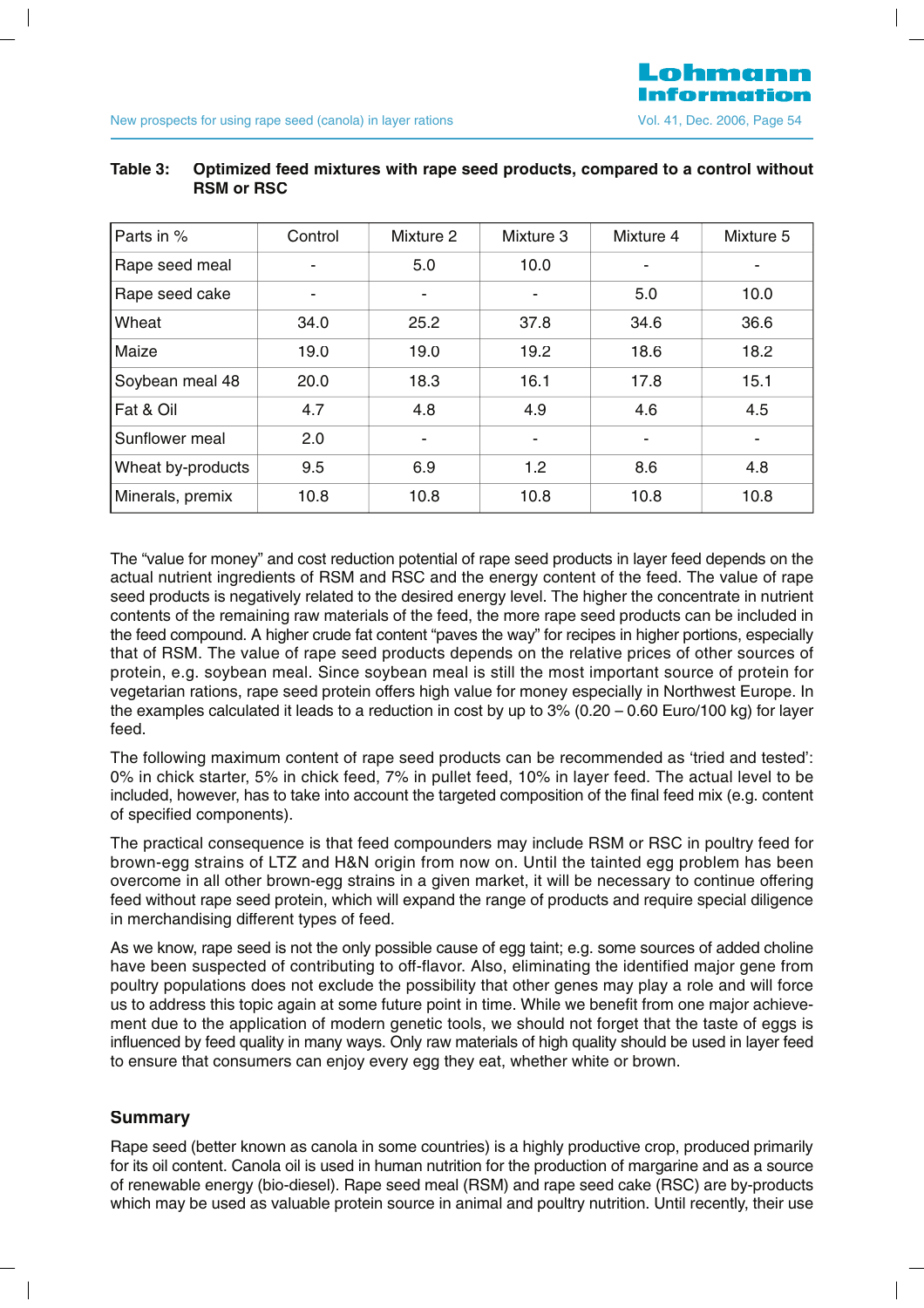in laver feed has been discouraged, because the occasionally observed "fishy taint" of brown eggs may be due to the inclusion of rape seed products in layer feed. This problem has been solved by identifying the gene which is responsible for the inability of some hens to metabolize trimethylamin (TMA). Lohmann Tierzucht announced that all commercial day-old chicks of Lohmann and H&N origin hatching from January 2007 are free of the genetic defect and can therefore be fed with rations containing rape seed products.

Examples for optimized layer feed including RSM or RSC are given. Rape seed protein has a favorable amino acid profile, with significantly higher methionin level than soybean meal. This makes protein from rape seed especially attractive for organic feed, which is not allowed to contain synthetic amino acids.

Based on actual ingredient prices in Germany in August/September 2006, the cost of compound feed for layers ca be reduced by up to  $3\%$  (0,20 – 0,60 Euro/100 kg). This shows the high value for money of rape protein and is of great interest in competition with soybean meal, which is still the main protein source in layer feed.

Based on our experience under commercial conditions, we recommend the following levels of RSM in compound feed as safe for efficient production: chick starter 0%, chick mash 5%, pullet developer 7%, layer mash 10%. The optimal level has to be determined on the basis of current prices for all raw materials, in order to maximize egg income over feed cost without compromising egg quality.

#### **Zusammenfassung**

Raps ist eine ertragsstarke Feldfrucht. Mit steigendem Anbau für Rapsölproduktion fallen Rapsextraktionsschrot und Rapskuchen in zunehmendem Umfang als Rohstoff für die Tiernährung an. In der Legehennenfütterung wurden diese kaum genutzt, seitdem ein Zusammenhang zwischen Raps im Futter und dem Auftreten "fischigen" Geruchs bei Eiern bekannt ist. Die Ursache des "fischigen" Geruchs ist ein Enzymdefekt einzelner Hennen, die Trimethylamin (TMA) nicht abbauen können. In Zusammenarbeit mit anderen Forschungseinrichtungen ist es der Lohmann Tierzucht gelungen, das Gen für diesen Enzymdefekt zu identifizieren und das Problem durch konsequente züchterische Maßnahmen zu lösen. Mit Beginn des Jahres 2007 können nicht nur Weiße Leghorn, sondern auch braune Legehennen der Herkünfte Lohmann und H&N mit rapshaltigen Rationen gefüttert werden.

Als Optimierungsbeispiele werden Veränderungen von Legehennenfutter bei Einsatz von Rapsschrot (RSM) bzw. Rapskuchen (RSC) dargestellt. Rapsprotein hat für die Legehennenfütterung ein günstiges Aminosäurenmuster mit deutlich höherem Methioningehalt im Rohprotein als Sojaschrot. Dies macht Rapsprotein für die Biofütterung besonders attraktiv, da im Biofutter keine synthetischen Aminosäuren eingesetzt werden dürfen.

Auf Basis aktueller Rohstoffpreise im Zeitraum August/September 2006 in Deutschland reduzieren sich die Kosten eines Standardlegehennenfutters um bis zu ca. 3% (0,20 – 0,60 Euro/100 kg). Dies zeigt die hohe Preiswürdigkeit von Rapsprotein, besonders vor dem Hintergrund, dass Sojaschrot nach wie vor die wichtigste Proteinquelle im Legehennenfutter ist.

Auf der Basis von Praxiserfahrungen können folgende maximalen Einsatzraten von Rapsprotein als unbedenklich empfohlen werden: Kükenstarter 0%, Kükenaufzuchtfutter 5%, Junghennenfutter 7%, Legehennenfutter 10%.

Die exakten Einsatzraten sind im Einzelfall auf Basis einer Optimierung und den Rahmenbedingungen zu erarbeiten, um den bestmöglichen Nutzen hinsichtlich einer Kostenreduzierung bei Absicherung der Eiqualität zu erzielen.

Folien aus einem Vortrag des Autors (Pottgüter, 2006) stehen im Internet.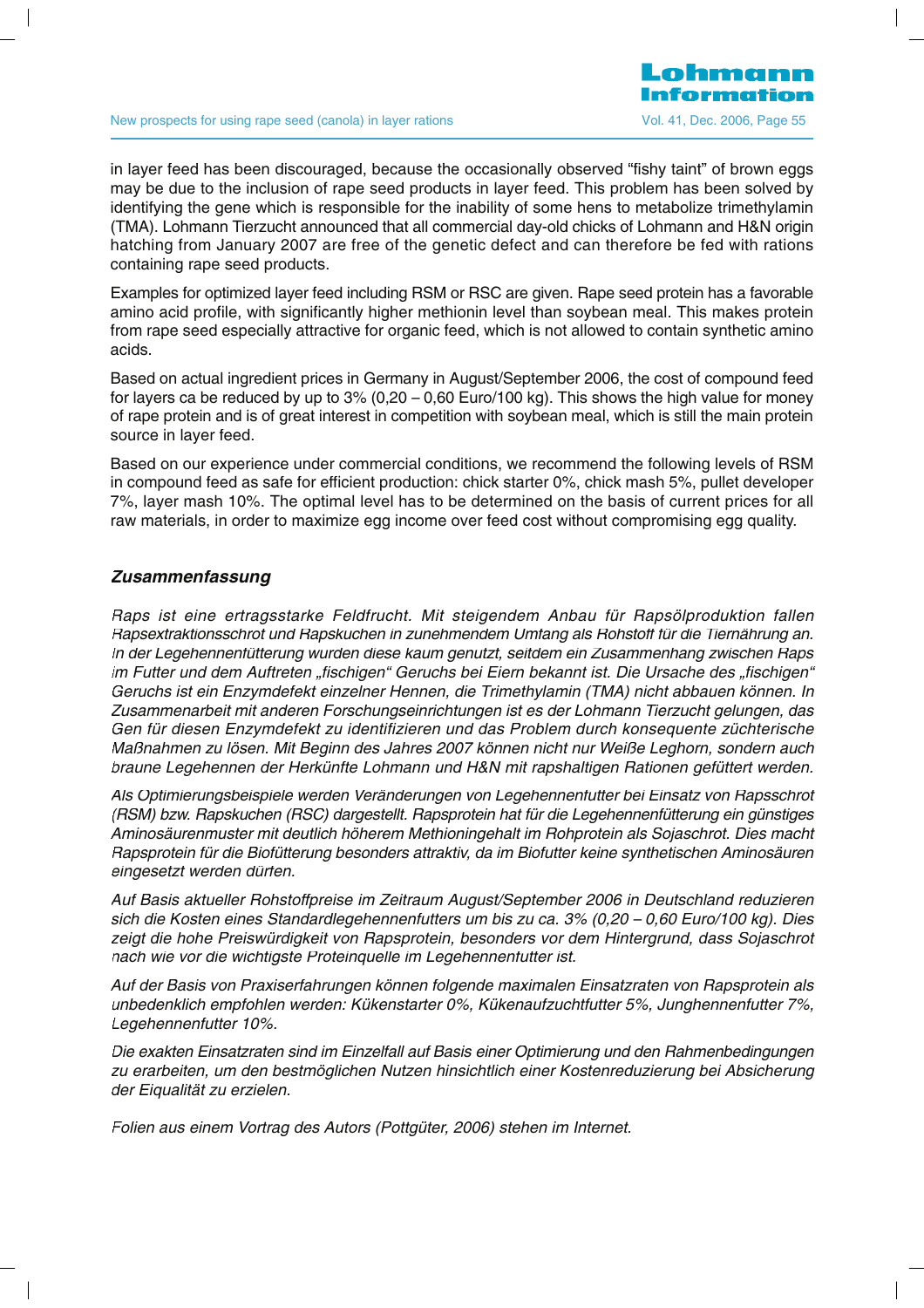

 $\overline{\phantom{a}}$ 

#### **R f e erences**

 $\overline{\phantom{a}}$ 

Degussa (2006): AminoDat 3.0 degussa www.aminoacidsandmore.com

Honkatukia, M., K. Reese, R. Preisinger, M. Tuiskula-Haavisto, S. Weigend, J. Roito, A. Mäki-Tanila and J. Vilkki (2005): Fishy taint in chicken eggs is associated within a conserved motif of the FMO3 gene. Genomics 86, 225-232.

Pottgüter, R. 2006: Einsatz von Rapsschrot in der Legehennenfütterung. Vortrag, LTZ-Vermehrertagung, 27.09.2006 in Cuxhaven. www.was-steht-auf-dem-ei.de/dokumente/118614516Vortrag%20Robert%20Pottgueter.pdf

WPSA (1989): European Table of Energy Values For Poultry Feedstuffs", ISBN 90-71463-00-0.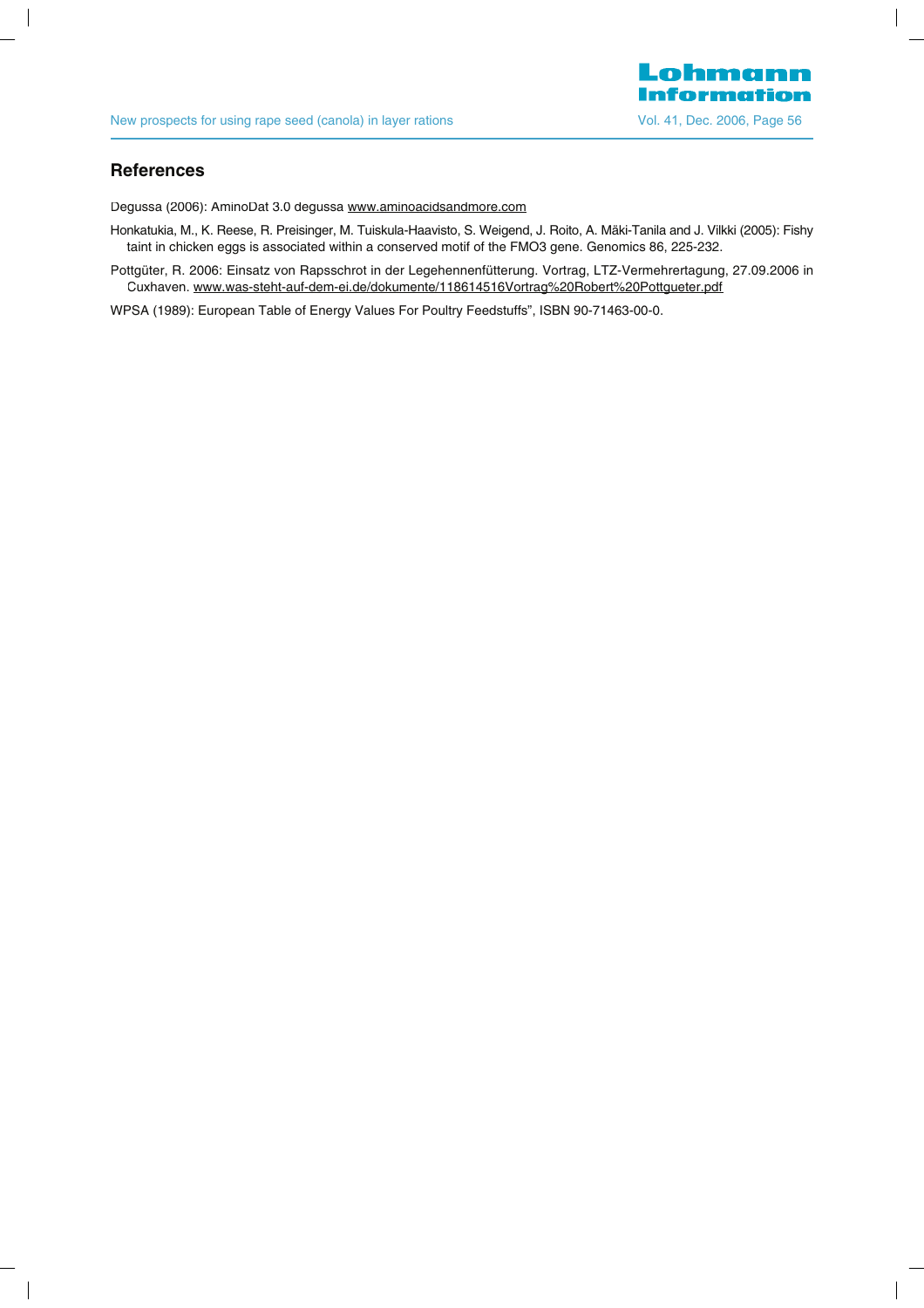# **Towards the Genetic Improvement of Bone Quality in Laying Hens**

**Robert H. Fleming, Roslin Institute, Scotland, UK.**

# **Introduction**

Most poultry workers are well aware of the fragility of bones in end-of-lay hens. The chances of bone fractures occurring in modern hybrids of laying hens are high during their lifetime and extremely high at depopulation. Although this fragility was first identified by COUCH (1955), recent surveys reveal that the problem persists (VAN NIEKERK et al., 1994; BUDGELL and SILVERSIDES, 2004). This skeletal fragility is due largely to loss of structural bone mass throughout the life of the hen, leading to osteoporotic fractures.

Laying hen bones, however, are not like those of mammals; hen long bone marrow cavities contain a woven bone type known as medullary bone (MB). At sexual maturity, hens deposit this bone type as a temporary store of calcium for eggshell formation. At night, when the bird is not taking in dietary calcium, this MB can be utilised as a calcium source. Unfortunately, the increased number of large bone-resorbing cells (osteoclasts) responsible for releasing calcium from the non-structural MB will not discriminate between bone types and structural bone is also lost (see Figure 1). During the laying period, only MB is formed and the missing structural bone is not replaced, leading to increased risk of bone breakage.

**Figure 1: Osteoclasts (pink, multinucleated cells) mainly found on medullary bone (MB) during the laying period. Cortical bone (to the left) has also been hollowed out by these cells but the only form of replacement bone formed during lay is MB, weaker in structural terms than cortical bone.**



Shortly after it was first identified, it was thought that osteoporosis in hens (also termed Cage Layer Fatigue) must have a genetic component (FRANCIS, 1957). Until very recently, however, research seems to have concentrated upon nutritional and husbandry approaches.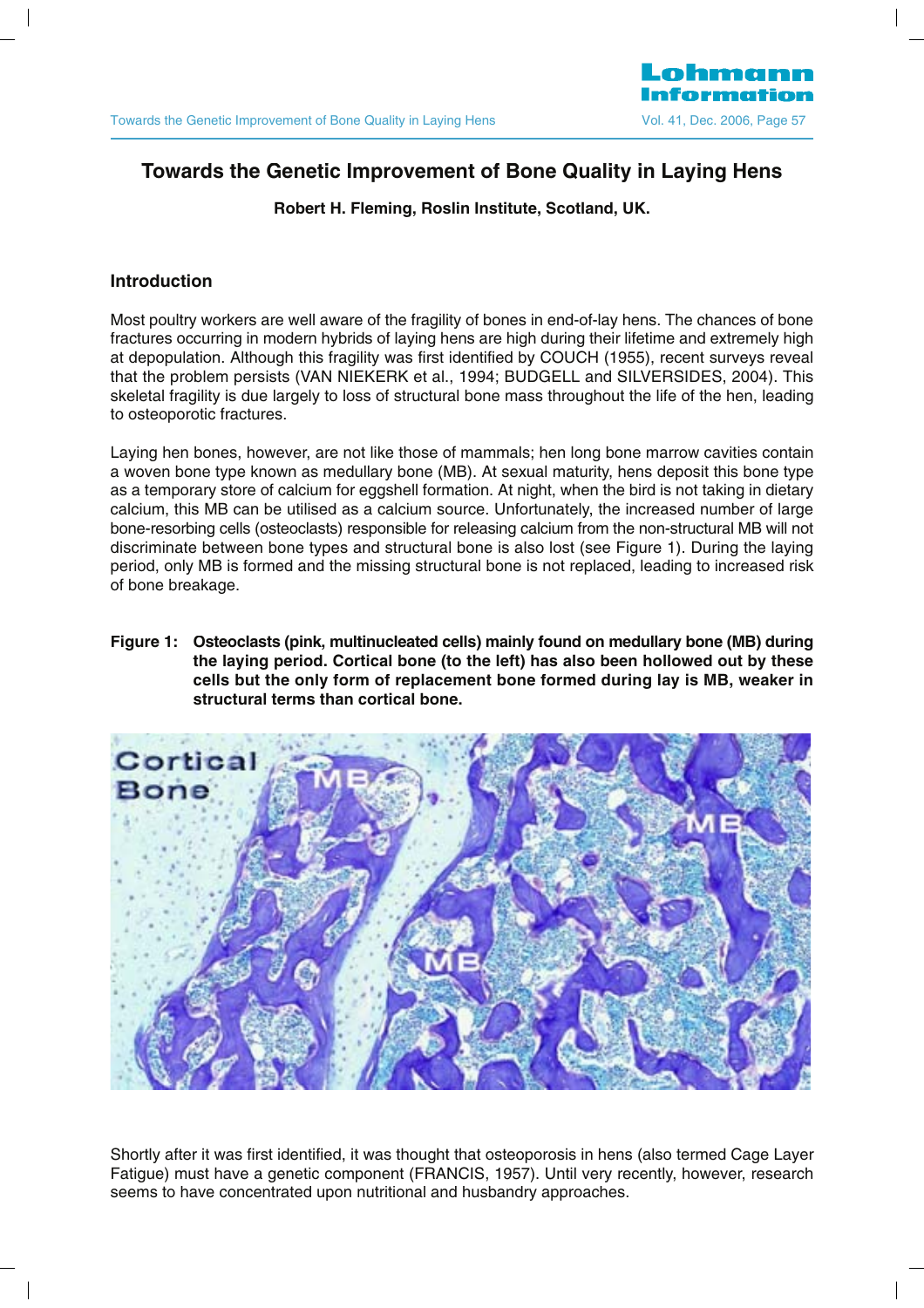#### Towards the Genetic Improvement of Bone Quality in Laying Hens Vol. 41, Dec. 2006, Page 58

Lohmann

Investigations of osteoporosis in laving hens at Roslin Institute and elsewhere have revealed that good nutrition has a role to play and that adequate levels of Ca, P and Vitamin D are important. However, whilst poor nutrition can exacerbate bone problems, there are very few dietary solutions aside from slight "tweaking" of diets with vitamin K and changing the form of dietary calcium (FLEMING et al., 1998, 2003). The latter is effective because calcium given as either particulate limestone or oystershell can be slowly released overnight, preventing excessive resorption from bone surfaces.

In human bone biology research shows that activity can prevent bone loss through functional loading of the skeleton. When this loading element is removed (as in space flight or prolonged bed rest) bone loss inevitably follows through increased resorption. In hens the introduction of the battery cage and the first reports of severe osteoporosis in the same period were unlikely coincidences. Many researchers have shown that husbandry systems allowing increased activity are beneficial for bone strength (KNOWLES and BROOM, 1990, FLEMING et al., 1994, KEUTGEN et al., 1999). However, there are also disadvantages to the introduction of these systems; apart from the increased chances of pecking and parasitism, the birds often have the chance to fly around, collide and crash-land. Paradoxically the risk of bone fracture is increased in these systems and we should be careful to choose the appropriate hen to stock them with.

#### **Aims**

It seemed that most modern hybrid laying hens suffered some degree of bone weakness, particularly towards the end-of-lay. We had to ask ourselves, is there an appropriate hen of sufficient productivity to stock alternative husbandry systems with? HOCKING et al. (2003) demonstrated large genetic variation in bone strength between selected and traditional breeds of laying hen. If we stocked these systems with traditional breeds, certainly they would be less likely to sustain fractures, but production would suffer. In studies of the effects of nutrition and environment on bone strength at Roslin, we noted that there were generally inverse relationships between eggshell and bone quality but there were some birds that did not conform to this relationship; they were productive with good eggs and strong bones. We were therefore hopeful that we could select for bone traits without detriment to production and this was the background to our selection approach for skeletal improvement in layers.

#### **Methods**

#### **Heritability estimates and segregation of two lines**

In 1994, funded partly by the EC and Defra (then MAFF) we began a quantitative selection study initiated by Colin Whitehead (Roslin) and involving groups at Roslin Institute (Steve Bishop, Bob Fleming, Heather McCormack and Lynn McTeir), Lohmann Tierzucht (Dietmar K. Flock and, latterly, Rudolf Preisinger and Matthias Schmutz). For the first 3 years the project also involved ID-DLO Netherlands (Thea Fiks-van Niekerk).

The study began by investigating several post-mortem bone traits in a commercial pure line of Lohmann LSL layers previously selected for high egg production. Figure 2 outlines some measurement methodologies. All bone measurements were made on generation 1 (G1) and G2 hens. Of these measurements, tibia strength (TSTR), humeral strength (HSTR) and keel radiographic density (KRD) were identified as 3 biologically meaningful traits with moderate to high heritabilities.

From G3 onwards, selection was performed retrospectively each year; all birds were hatched from all available hens and selection decisions were made according to the measured post mortem bone characteristics, with entire full sib families being kept or rejected on this basis. A restricted selection index was then devised to improve bone characteristics, using standard selection index theory (CAMERON, 1997). This "Bone Index" (BI) included body weight (BW) - to be held constant - as we did not want to select for heavier birds (body weight and bone strength are known to be strongly related).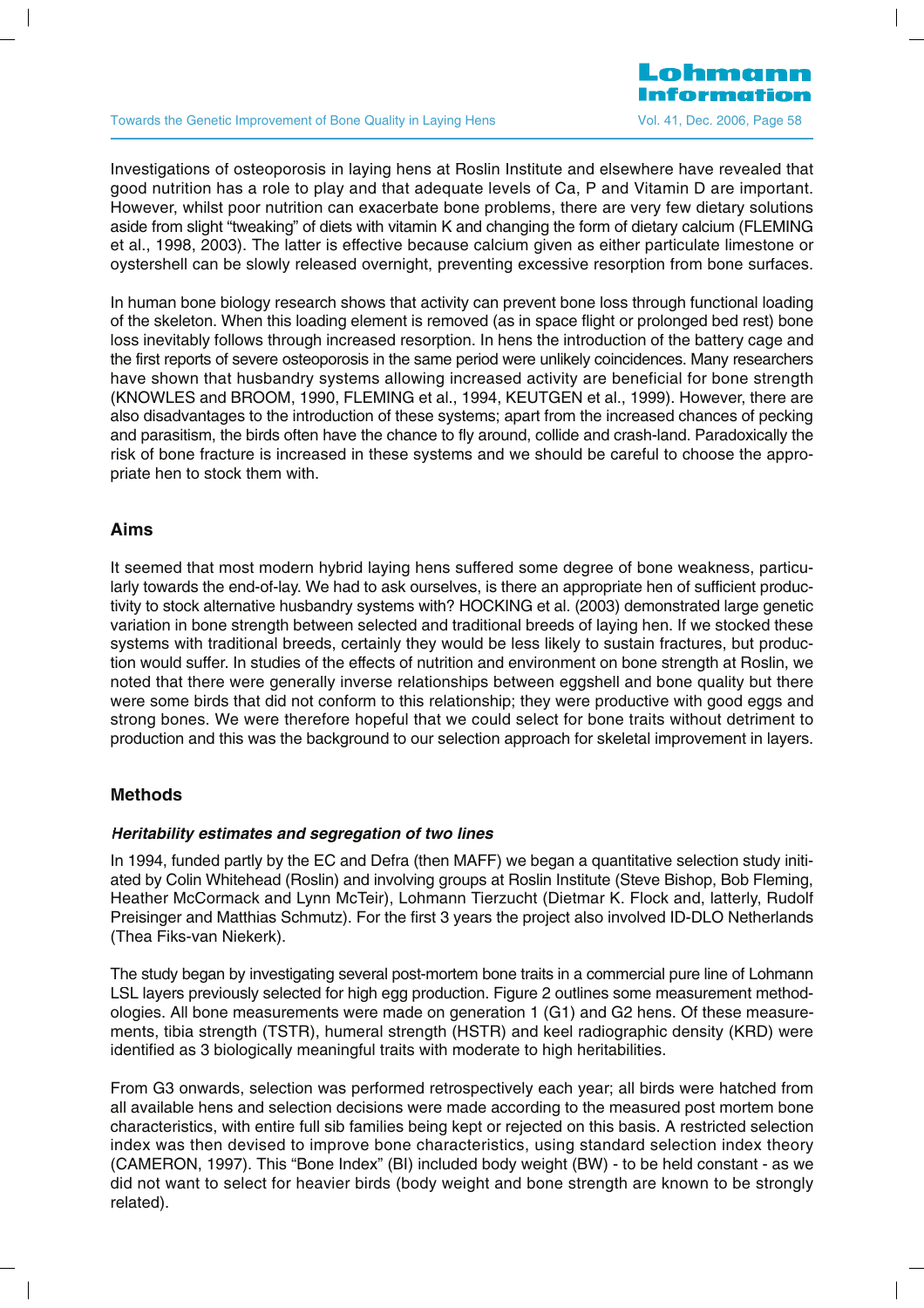

**Figure 2:** Representation of the methodologies used to assess bone quality. (a) 3-point bending **test to determine breaking strength of tibiotarsus and humerus, (b) and (c) false colour interpretations of radiographs of keel and humerus respectively, used to determine radiographic density by computerised methods (In the analysis of bone index, humerus radiographic density was not used).**

Lohmann



The Index appeared thus:

 $BI = 0.27xKRD<sub>S</sub> + 0.37HSTR<sub>S</sub> + 0.61xTSTR<sub>S</sub> - 0.35BW<sub>S</sub>.$  (where subscript<sub>(s)</sub> indicates that the trait has been standardised to have a standard deviation of 1.0 and a mean of 0.0)

Without initial information on sires, selection began in G3 by assigning birds to High (H) or Low (L) BI line on the basis of their dam's BI value in G2. Common sires were used at this stage. In subsequent generations, sires were used only within the line they were born. Genetic parameters such as heritabilities and genetic and phenotypic correlations between traits were estimated using REML techniques (GILMOUR et al., 1996).

# **QTL study**

Following the establishment of the 2 divergent BI lines, the project continued with the study of quantitative trait loci (QTL) using these 2 lines to locate a potential gene or genes responsible for bone quality. The 2 lines were crossed to eventually produce an F2 reciprocal cross. Twenty five females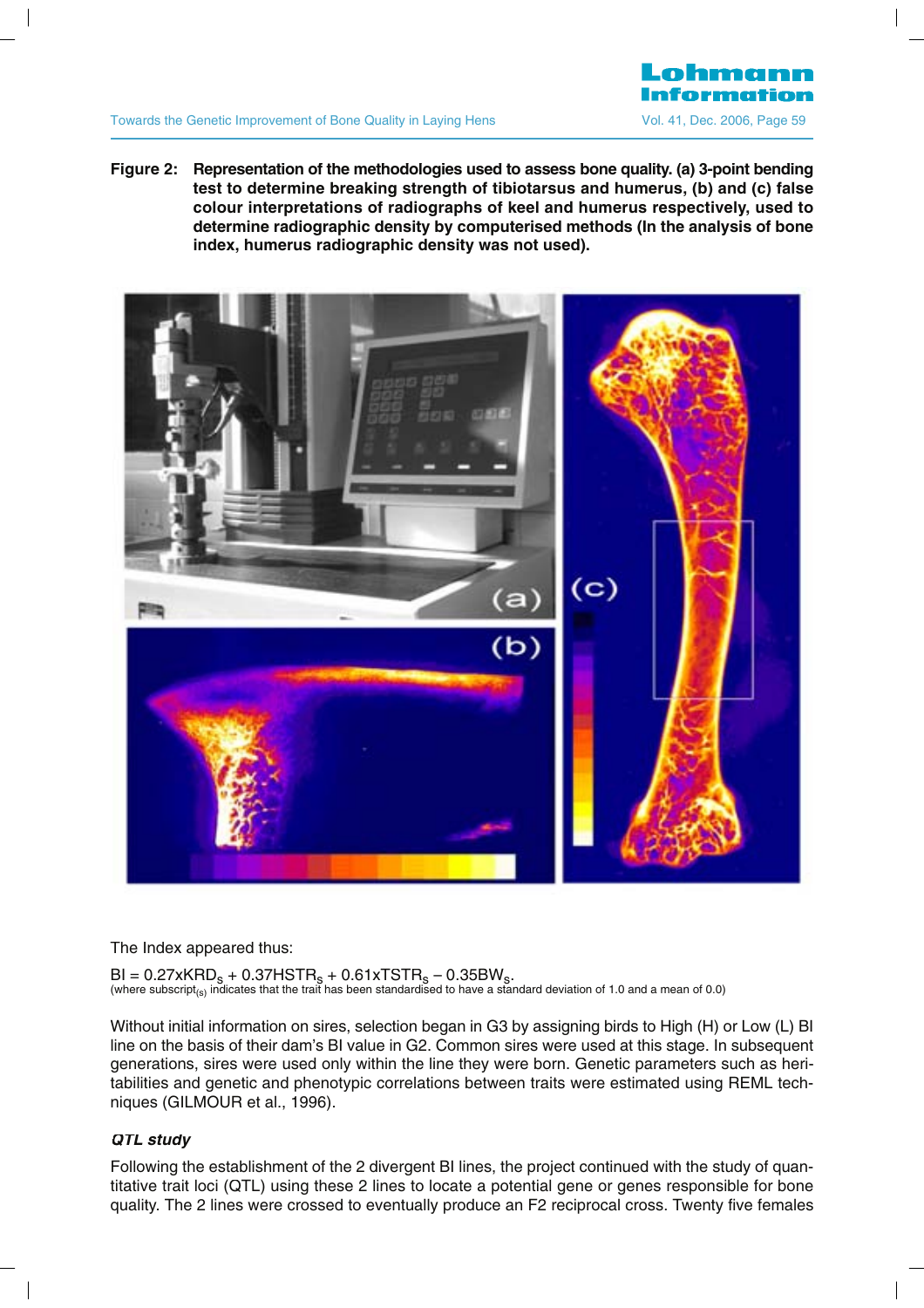and ten males per line were used to produce F1 birds. Retrospective selection was carried out on the basis of post mortem analysis of the parent bones to identify four families whose parents showed the most extreme bone indices. Two males and eight females from each F1 family were selected based on fertility for males and egg production for females. Each male was mated to two females from each of the other families, resulting in 32 families producing F2 birds.

The F2 birds were hatched in nine batches. Female offspring from families were retained for analysis. DNA was collected from F0 and F1 parents, and F2 progeny. At 60 weeks of age, birds from families where there were at least 20 hens were killed and bone characteristics were assessed to allow calculation of bone index for each bird.

Hens laying less than 230 eggs were omitted in the final analysis because periods of non-laying allow structural bone to be deposited. After parentage checking and genotyping edits 372 hens were available for analysis. The QTL mapping method of HALEY et al. (1994) was implemented using QTL Express software (SEATON et al., 2002). Experiment wide significance thresholds using all genotypes were estimated using 1000 iterations and were 8.1 for P=0.05 and 9.8 for p=0.01.

#### **Results**

#### **Heritabilities and segregation of Lines**

Heritabilities of the traits included in the Bone Index, and for the Index itself, for all measurements from birds up to G5 are shown in Table 1. All traits were moderately to highly heritable. Genotypic and phenotypic correlations are also shown in Table 1.

#### **Table 1: Heritabilities (in bold), phenotypic (above diagonal) and genetic correlations (below diagonal) calculated from all birds (n=1306) up to G5 (from Bishop et al., 2000)**

|             | <b>BW</b> | <b>KRD</b> | <b>HSTR</b> | <b>TSTR</b> | BI      |
|-------------|-----------|------------|-------------|-------------|---------|
| <b>BW</b>   | 0.49      | 0.28       | 0.21        | 0.29        | $-0.10$ |
| <b>KRD</b>  | 0.36      | 0.39       | 0.33        | 0.51        | 0.58    |
| <b>HSTR</b> | 0.26      | 0.49       | 0.30        | 0.50        | 0.66    |
| <b>TSTR</b> | 0.33      | 0.66       | 0.77        | 0.45        | 0.81    |
| BI          | $-0.12$   | 0.67       | 0.76        | 0.84        | 0.40    |

The response to selection for all traits up to G5 was rapid, and is well documented by BISHOP et al. (2000). For the most highly heritable trait (breaking strength of the tibiotarsus) selection response has been monitored up to G7 and is shown in Figure 3.

Following G7, selection pressure for bone characteristics was relaxed and birds were crossed randomly within each line. The lines have been monitored since and an almost two-fold difference in tibia strength still exists, with no difference in body weight. In the H line, keel deformities were reduced in G4, G5 and G6, and eliminated completely in G7 hens (FLEMING et al., 2004). This is of particular relevance to the use of alternative husbandry systems.

A recent study of genetic, nutritional and environmental effects utilising these lines demonstrated that nutrition and husbandry improvements in G9 birds from both the H and L lines were simply additive (FLEMING et al., in press, 2006). In this study there were no detrimental effects on egg production or shell quality in H line hens compared to L line hens, suggesting that we have been successful in selecting hens with improved bone status without affecting eggshell quality and production. The mechanisms behind the differences appear to be due to (i) an increase in peak bone mass prior to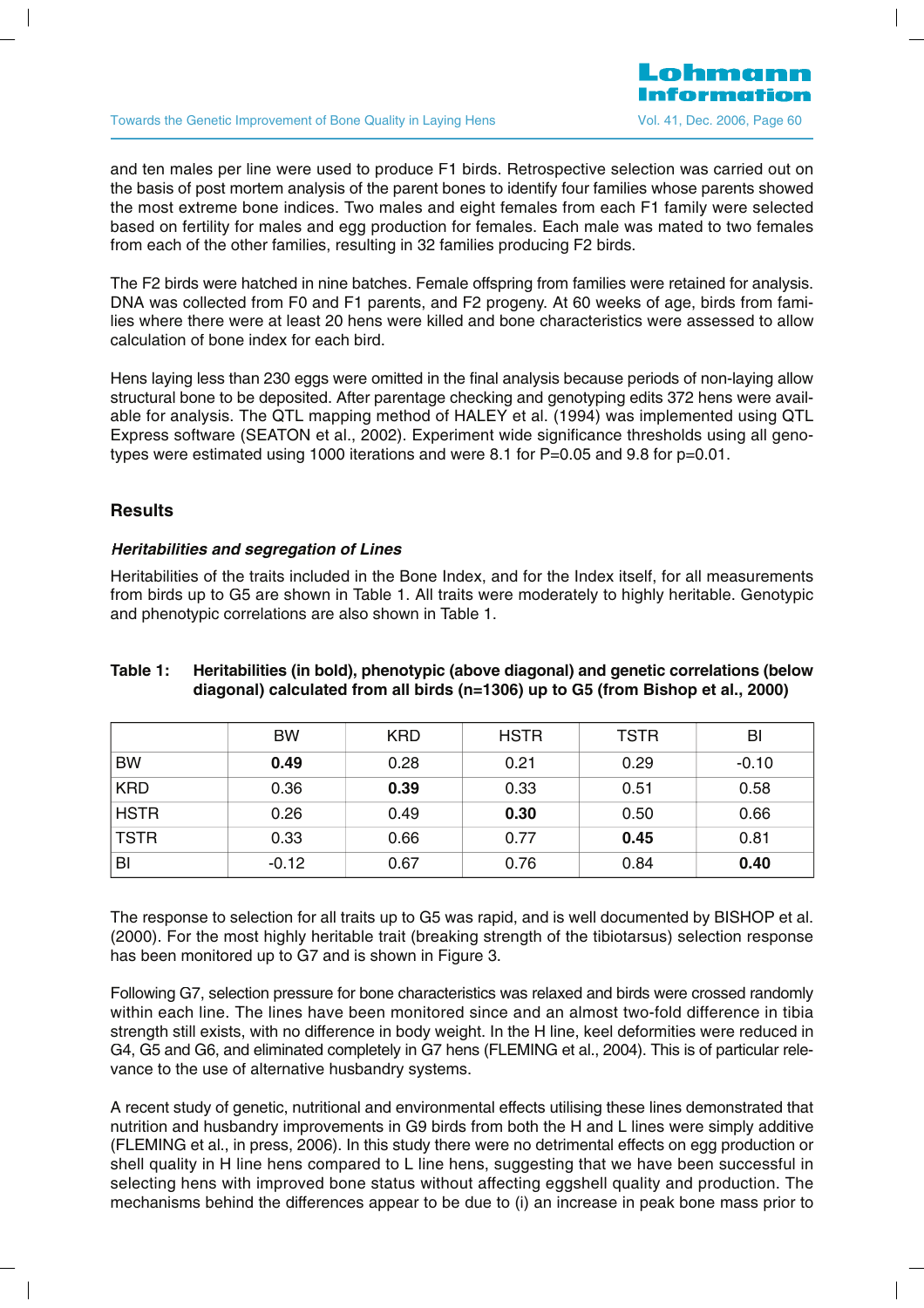

**Figure 3: Selection for Bone Index (BI) Response in tibia strength (N)** 

lay in the H line and (ii) a reduced number of active osteoclasts in the H line during lay, leading to less overall bone resorption. There also appear to be some qualitative differences in bone collagen structure (SPARKE et al., 2002). The lines were still well segregated, and base populations of each line remain at Wursterheide Farm for future research.

#### **QTL analyses**

A detailed account of the QTL investigation is provided by DUNN et al. (in press, 2007). The evidence for a QTL affecting bone index on chromosome 1 (see Figure 4) was strong (P<0.05). This region also contained significant QTL for humeral and tibiotarsal breaking strength.





Position in cM along chromosome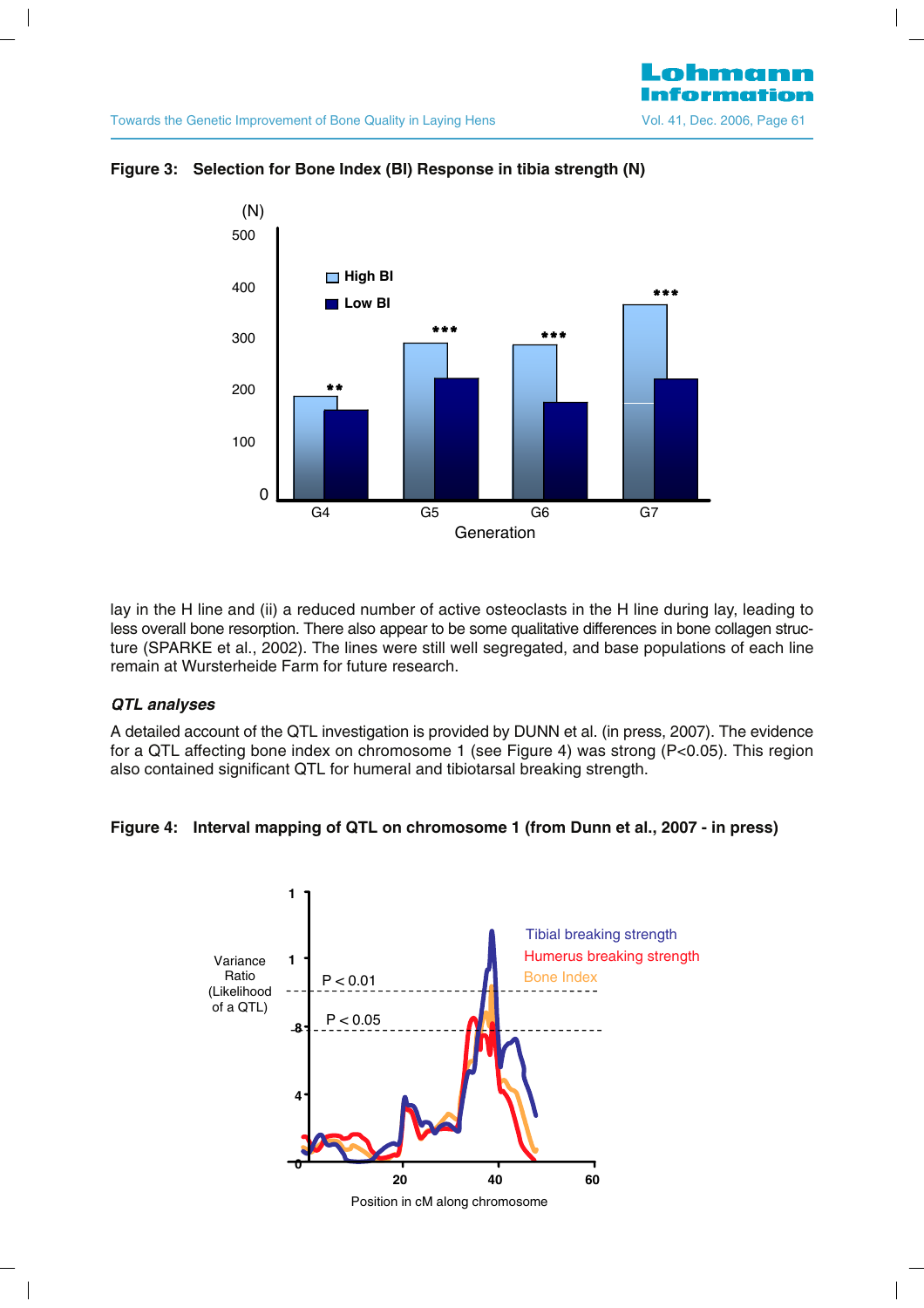#### Towards the Genetic Improvement of Bone Quality in Laying Hens Vol. 41, Dec. 2006, Page 62

The QTL region on chromosome 1 at 370 cM (198 to 393 CM interval) accounted for a large proportion of the difference between the founder strains for tibiotarsal (18%) and humeral breaking strength (27%) and the bone index. There was also some indication that this QTL has a correlated effect on egg shell strength at 60 weeks of age as evidenced by a non-significant QTL at 366 cM on chromosome 1.

ohmann

# **Further Studies**

For further molecular genetic studies we hope to make use of material from the previous QTL study, and also new material from the selected lines and other commercial pedigree populations of laying hens. The primary objective will be to identify single nucleotide polymorphism (SNP) marker(s) that could be used in practical selection for improved bone quality traits in laying hens.

The phenotypic analyses so far have been based on post mortem measurements. Obviously, this is not ideal and we have been developing the application of ultrasound measurements on hen toe bones as a means of predicting bone quality (see Figure 5). Previous studies utilising ultrasound have revealed that the measurement is a moderately heritable trait and is related to our existing postmortem bone measurements (FLEMING et al., 2004). In the proposed studies, ultrasound measurements will be assessed further.

**Figure 5: The use of Amplitude dependent Speed-of-Sound (Ad-SoS) technology to determine bone quality in the laying hen toe. (a) In live, conscious hens, the probe and detector are applied to the 3rd tarsal; (b) output trace showing the "time-of-flight" principle – the more bone there is, and the more "connected" it is, and the faster and stronger the trace is. The mean velocity (in ms-1) is displayed for the small bone peaks furthest to the left of the trace; (c) radiograph showing probe position.**

![](_page_33_Picture_6.jpeg)

The specific objectives of our further studies are:

A To establish a panel of SNP markers which segregate with the bone index trait in the F2 population

The QTL will be fine mapped to give a density of around 1 SNP marker per cM. Markers will be derived from databases and genotyped using Affymetrix targeted genotyping platform.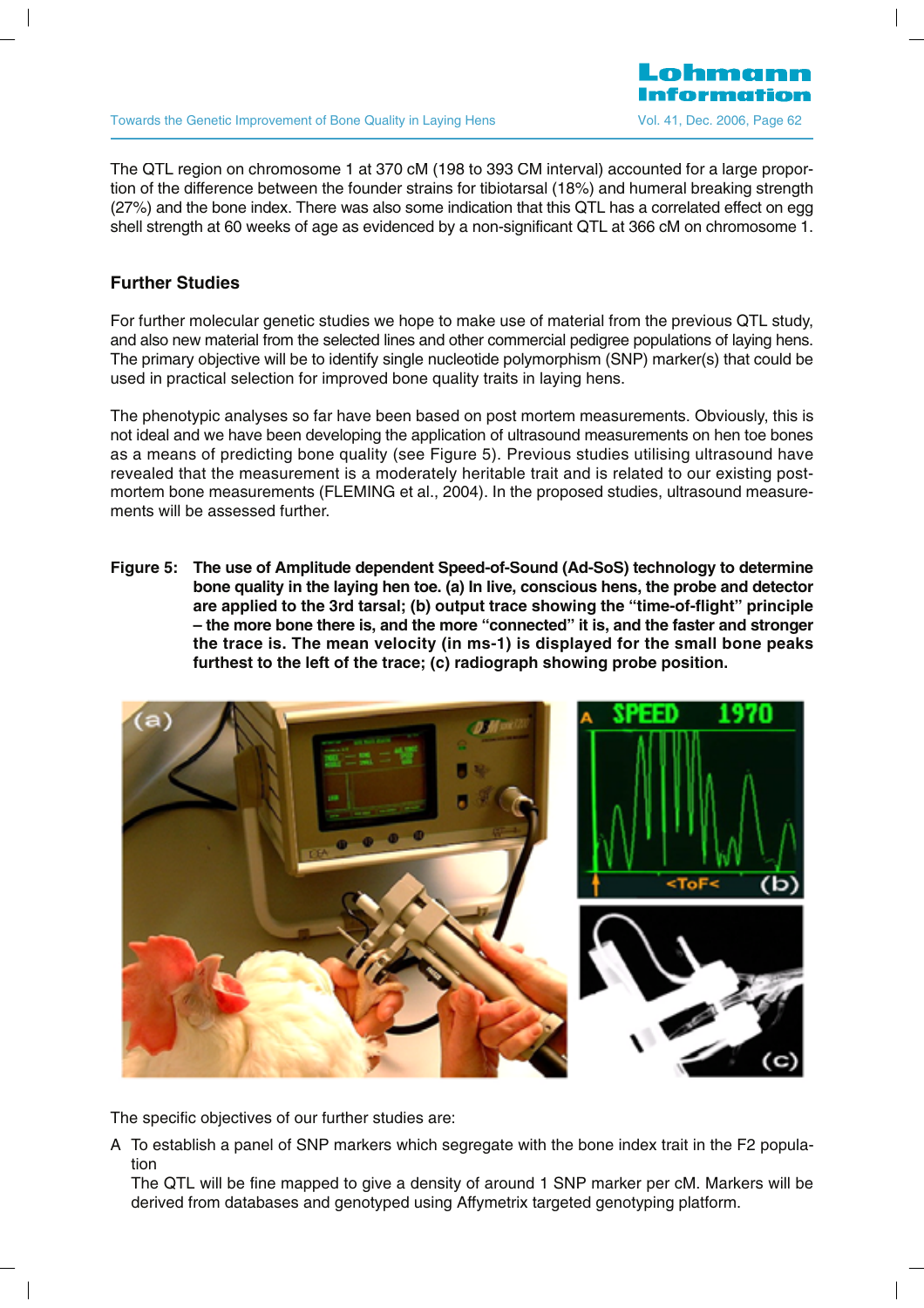B To determine segregation of SNP markers with the bone index trait in the founder line of the H and L lines

The selected SNP markers will be genotyped in 2000 birds of the current generation of the founder line (a White Leghorn-type bird) of the H and L lines to confirm that the QTL is still segregating. The birds will also be phenotyped for tibia strength. The markers or combinations of the markers (haplotypes) that segregate with the bone trait will then be defined.

- C To test the universality of the results in three pedigree lines of laying hens. To determine whether the markers identified in Objectives A and B are also valid in other populations, three lines of pedigree Lohmann laying hens will be tested.
- D To test the relevance of markers in line of commercial hens 1000 end-of-lay hens will be assessed for bone quality by ultrasound. 200 hens in each of the high and low bone quality categories will be taken for genotyping and tibia strength measurement.

# **Summary**

The chances of bone fractures occurring in modern hybrid laying hens are high during their lifetime and extremely high at depopulation. This skeletal fragility is due largely to loss of structural bone mass throughout the life of the hen, leading to osteoporotic fractures.

While investigations of osteoporosis in laying hens at Roslin Institute and elsewhere revealed that good nutrition and exercise in alternative housing systems are helpful in minimizing the incidence of bone fractures, interest in genetic differences continues.

In a cooperative research project, Roslin Institute and Lohmann Tierzucht developed two White Leghorn lines with low and high incidence of osteoporosis, respectively. This article reports on cumulative differences between these two lines and consequences for future breeding approaches to reduce this problem in laying hens.

Tibia strength (TSTR), humeral strength (HSTR) and keel radiographic density (KRD) were identified as biologically meaningful traits with moderate to high heritabilities. Negative correlations between bone strength and shell strength, found in preliminary analyses, are apparently not serious enough to preclude improved bone strength while maintaining adequate shell quality.

# **Zusammenfassung**

Bei modernen Legehybriden steigt im Laufe der üblichen Nutzungsdauer die Gefahr von Knochenbrüchen und ist vor allem beim Verladen von Schlachthennen ein tierschutzrelevantes Problem. Die Bruchanfälligkeit der Knochen hängt mit dem Abbau von strukturierter Knochenmasse bei der Eischalenbildung zusammen, was dann zu osteoporotischen Brüchen führen kann.

Die meisten Untersuchungen zu diesem Thema haben sich mit optimaler Fütterung und Haltung beschäftigt, genetische Unterschiede in der Anfälligkeit gegen Knochenbrüche sind für nachhaltige Verbesserungen von besonderem Interesse.

In Zusammenarbeit zwischen dem Roslin Institute und der Lohmann Tierzucht wurden zwei Versuchslinien der Rasse Weiße Leghorn mit hoher Legeleistung und niedriger bzw. hoher Anfälligkeit gegen Knochenbrüche entwickelt. In dieser Arbeit werden genetische Parameter und der kumulative Selektionsfortschritt dargestellt und Möglichkeiten für weitere züchterische Maßnahmen vorgestellt.

Die Bruchfestigkeit von Tibia (TSTR) und Humerus (HSTR) sowie Dichte des Brustbeins (KRD) wurden als drei biologisch sinnvolle Merkmale mit mittlerer Heritabilität ermittelt, aus denen ein Knochenindex (BI) als Selektionsmerkmal berechnet werden kann. Die in ersten Untersuchungen festgestellte negative Korrelation zwischen Knochenstärke und Schalenstabilität ist offenbar keine unüberwindliche Hürde; bessere Knochenstabilität lässt sich auch ohne Verlust an Schalenqualität erreichen.